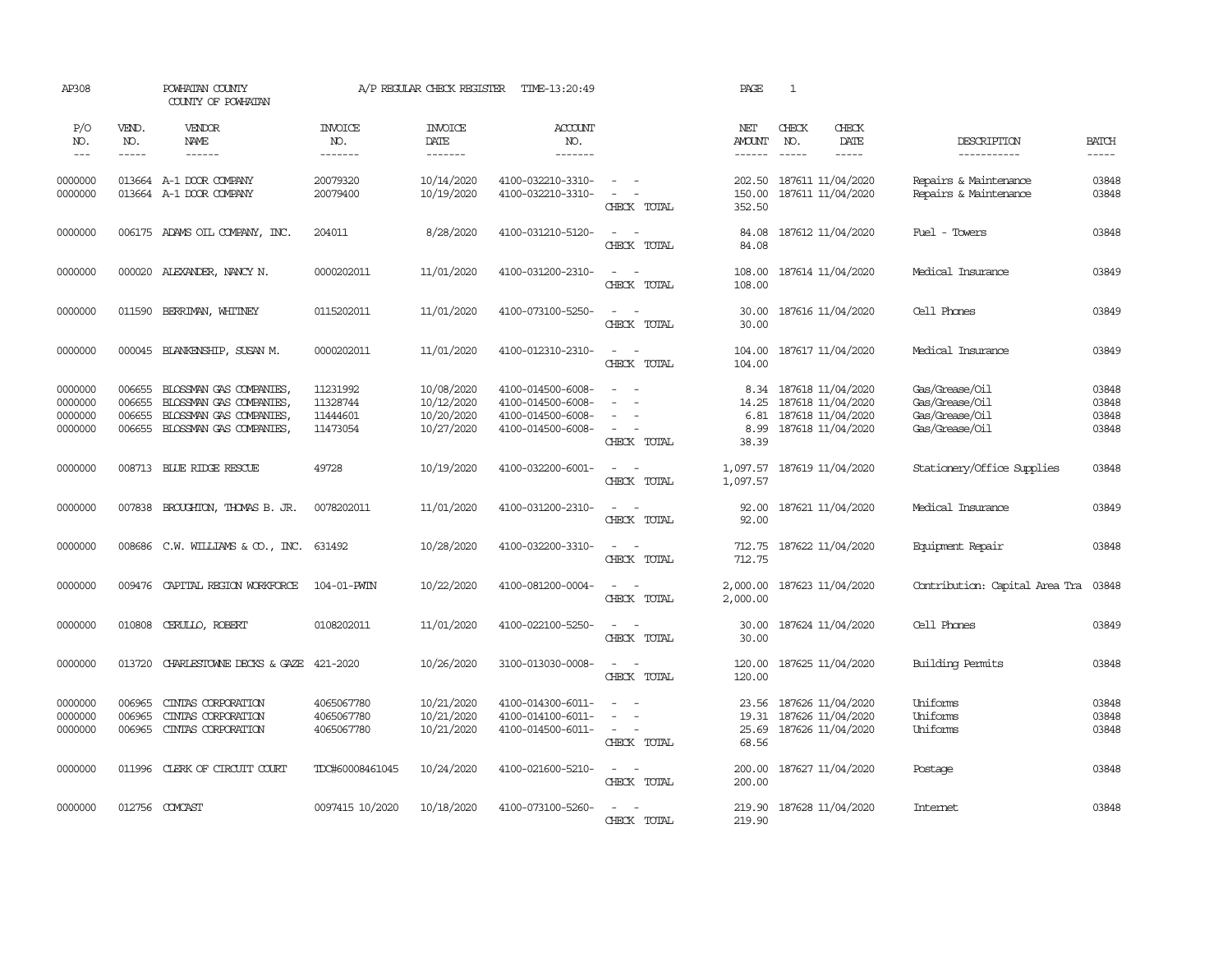| AP308                         |                             | POWHATAN COUNTY<br>COUNTY OF POWHATAN                                                                                     |                                        | A/P REGULAR CHECK REGISTER             | TIME-13:20:49                                               |                                                                                                               | PAGE                               | 2                                                                         |                              |                                                                         |                             |
|-------------------------------|-----------------------------|---------------------------------------------------------------------------------------------------------------------------|----------------------------------------|----------------------------------------|-------------------------------------------------------------|---------------------------------------------------------------------------------------------------------------|------------------------------------|---------------------------------------------------------------------------|------------------------------|-------------------------------------------------------------------------|-----------------------------|
| P/O<br>NO.<br>$---$           | VEND.<br>NO.<br>$- - - - -$ | VENDOR<br><b>NAME</b><br>------                                                                                           | <b>INVOICE</b><br>NO.<br>-------       | <b>INVOICE</b><br>DATE<br>-------      | <b>ACCOUNT</b><br>NO.<br>-------                            |                                                                                                               | NET<br><b>AMOUNT</b><br>------     | CHECK<br>NO.                                                              | CHECK<br>DATE<br>$- - - - -$ | DESCRIPTION<br>-----------                                              | <b>BATCH</b><br>$- - - - -$ |
| 0000000                       |                             | 011751 COMPASS MD                                                                                                         | .65                                    | 10/26/2020                             | 4100-032200-3110-                                           | $\frac{1}{2} \left( \frac{1}{2} \right) \left( \frac{1}{2} \right) \left( \frac{1}{2} \right)$<br>CHECK TOTAL | 1,467.33                           | 1,467.33 187629 11/04/2020                                                |                              | Health/Vaccinations/Inoculatio 03848                                    |                             |
| 0000000                       |                             | 007294 CUMBERLAND FARM & AUTO                                                                                             | 65910                                  | 10/15/2020                             | 4100-032200-6009-                                           | $\equiv$<br>$\overline{\phantom{a}}$<br>CHECK TOTAL                                                           | 10.48<br>10.48                     | 187630 11/04/2020                                                         |                              | Auto Repairs and Parts                                                  | 03848                       |
| 0000000                       | 006879                      | DEMCO, INC.                                                                                                               | 6859296                                | 10/15/2020                             | 4100-073100-6014-                                           | $\overline{\phantom{a}}$<br>$\sim$<br>CHECK TOTAL                                                             | 85.71<br>85.71                     | 187632 11/04/2020                                                         |                              | Library Supplies                                                        | 03848                       |
| 0000000<br>0000000<br>0000000 | 006240<br>006240<br>006240  | DIAMOND SPRINGS WATER, INC 0000566583<br>DIAMOND SPRINGS WATER, INC 0000622318<br>DIAMOND SPRINGS WATER, INC 011342-10-20 |                                        | 10/09/2020<br>10/27/2020<br>11/16/2020 | 4100-014100-5130-<br>4100-031200-5130-<br>4100-034100-6001- | $\sim$<br>. —<br>$\sim$<br>$\overline{\phantom{a}}$<br>CHECK TOTAL                                            | 9.95<br>22.95<br>53.87             | 187633 11/04/2020<br>20.97 187633 11/04/2020<br>187633 11/04/2020         |                              | Water<br>Water<br>Office Supplies                                       | 03848<br>03848<br>03848     |
| 0000000<br>0000000            | 000860<br>000860            | DOMINION ENERGY VIRGINIA<br>DOMINION ENERGY VIRGINIA                                                                      | 155244495010/20<br>293235236810/20     | 10/01/2020<br>10/01/2020               | 4100-014100-5110-<br>4100-032220-5110-                      | $\overline{\phantom{a}}$<br>$\sim$<br>$\sim$<br>$\sim$<br>CHECK TOTAL                                         | 348.92<br>19.06<br>367.98          | 187634 11/04/2020<br>187634 11/04/2020                                    |                              | Electricity<br>Electricity                                              | 03848<br>03848              |
| 0000000                       |                             | 001910 DUNN GAS COMPANY                                                                                                   | 71388                                  | 10/20/2020                             | 4100-014100-5120-                                           | $\sim$<br>$\sim$<br>CHECK TOTAL                                                                               | 735.06<br>735.06                   | 187635 11/04/2020                                                         |                              | Fuel                                                                    | 03848                       |
| 0000000                       |                             | 011365 EMERALD HOMES                                                                                                      | 797-2020                               | 10/26/2020                             | 3100-013030-0008-                                           | $\sim$<br>- 11<br>CHECK TOTAL                                                                                 | 804.00<br>804.00                   | 187636 11/04/2020                                                         |                              | Building Permits                                                        | 03848                       |
| 0000000                       |                             | 013216 ENVIRONMENTAL SYSTEMS RES                                                                                          | 93909333                               | 9/28/2020                              | 4100-012520-3320-                                           | $\sim$<br>$\sim$<br>CHECK TOTAL                                                                               | 35,000.00                          | 35,000.00 187637 11/04/2020                                               |                              | Maintenance & Service Contract                                          | 03848                       |
| 0000000<br>0000000<br>0000000 | 009093<br>009093<br>009093  | FARMVILLE WHOLESALE<br>FARMVILLE WHOLESALE<br>FARMVILLE WHOLESALE                                                         | 698379<br>698687<br>698723             | 9/30/2020<br>10/05/2020<br>10/05/2020  | 4100-014100-3310-<br>4100-014100-3310-<br>4100-014100-3310- | $\sim$<br>$\sim$<br>$\sim$<br>$\sim$<br>CHECK TOTAL                                                           | 35.99<br>212.69                    | 59.20- 187638 11/04/2020<br>187638 11/04/2020<br>235.90 187638 11/04/2020 |                              | Repairs & Maintenance<br>Repairs & Maintenance<br>Repairs & Maintenance | 03848<br>03848<br>03848     |
| 0000000                       | 006666                      | FINE CREEK FIRE DEPT                                                                                                      | REIM PC 10/20                          | 10/24/2020                             | 4100-032200-3310-                                           | $\sim$<br>$\sim$<br>CHECK TOTAL                                                                               | 88.54                              | 88.54 187640 11/04/2020                                                   |                              | Equipment Repair                                                        | 03848                       |
| 0000000                       | 001380                      | FORD, SUSAN P.                                                                                                            | 0013202011                             | 11/01/2020                             | 4100-012310-2310-                                           | $\sim$<br>$\sim$<br>CHECK TOTAL                                                                               | 104.00<br>104.00                   | 187641 11/04/2020                                                         |                              | Medical Insurance                                                       | 03849                       |
| 0000000<br>0000000<br>0000000 | 012905<br>012905            | GALLS, LLC<br>GALLS, LLC<br>012905 GALLS, LLC                                                                             | 016708337<br>016708338<br>016720075    | 10/14/2020<br>10/14/2020<br>10/15/2020 | 4100-031200-6011-<br>4100-031200-6011-<br>4100-031200-6011- | $\sim$<br>$\sim$<br>$\sim$<br>$\sim$<br>CHECK TOTAL                                                           | 86.00<br>86.00<br>352.11<br>524.11 | 187642 11/04/2020<br>187642 11/04/2020<br>187642 11/04/2020               |                              | Uniforms<br>Uniforms<br>Uniforms                                        | 03848<br>03848<br>03848     |
| 0000000<br>0000000<br>0000000 | 006013<br>006013            | GRAINGER<br>GRAINGER<br>006013 GRAINGER                                                                                   | 9667651344<br>9683716139<br>9683787122 | 9/29/2020<br>10/14/2020<br>10/14/2020  | 4100-014100-3310-<br>4100-014100-3310-<br>4100-032220-3310- | $\sim$<br>$\sim$<br>$\overline{\phantom{a}}$<br>$\sim$ $ -$<br>CHECK TOTAL                                    | 8.57<br>11.00<br>1,339.57          | 187643 11/04/2020<br>187643 11/04/2020<br>1,320.00 187643 11/04/2020      |                              | Repairs & Maintenance<br>Repairs & Maintenance<br>Repairs & Maintenance | 03848<br>03848<br>03848     |
| 0000000                       |                             | 011392 GREGORY, ARTHUR                                                                                                    | 100 5/20                               | 5/27/2020                              | 4100-031200-6014-                                           | $\sim$<br>CHRCK TOTAL                                                                                         | 100.00                             | 100.00 187644 11/04/2020                                                  |                              | Other Operating Supplies                                                | 03848                       |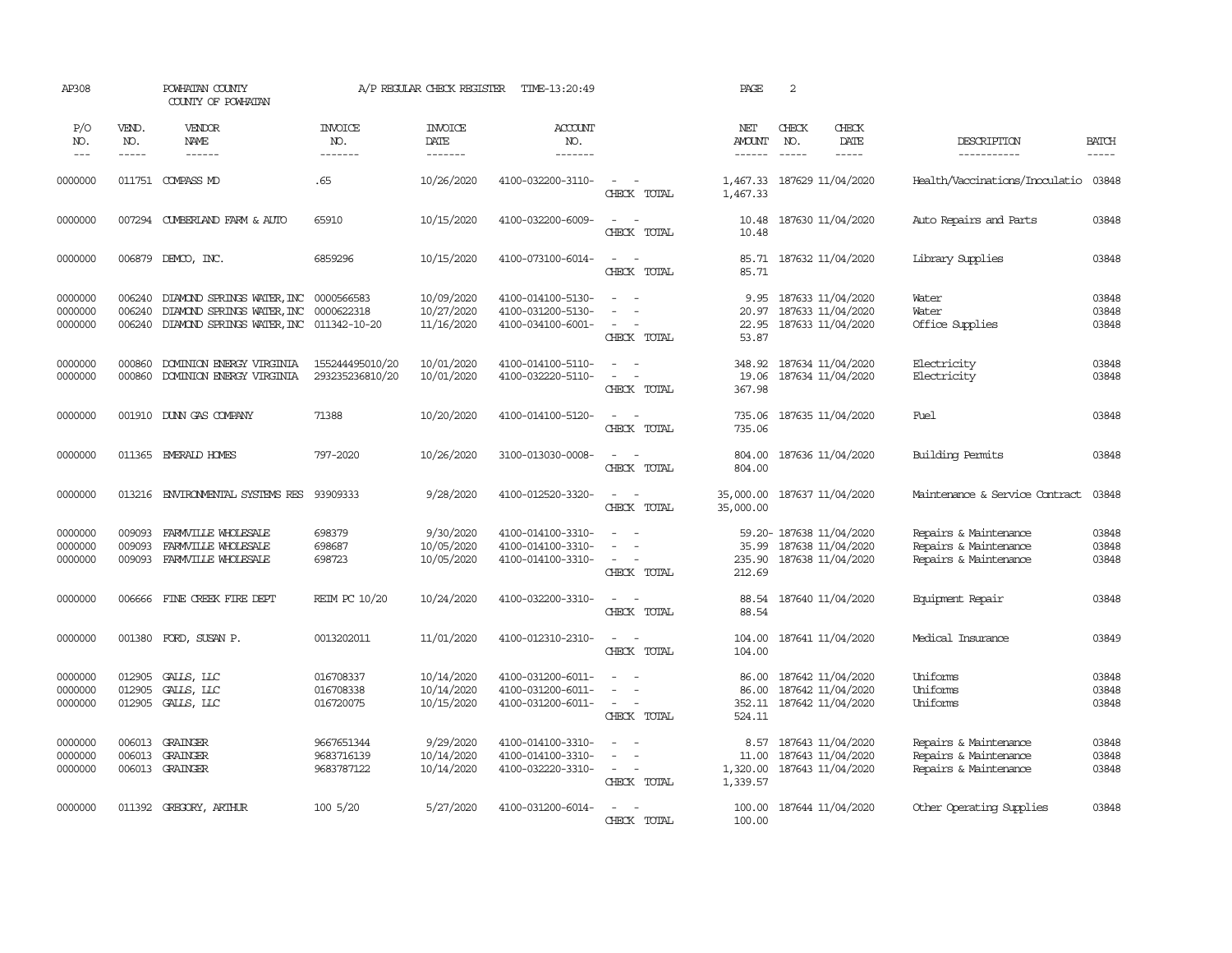| AP308                         |                            | POWHATAN COUNTY<br>COUNTY OF POWHATAN                                      |                                  | A/P REGULAR CHECK REGISTER            | TIME-13:20:49                                               |                                                                       | PAGE                           | $\overline{3}$           |                                                                           |                                                                                              |                         |
|-------------------------------|----------------------------|----------------------------------------------------------------------------|----------------------------------|---------------------------------------|-------------------------------------------------------------|-----------------------------------------------------------------------|--------------------------------|--------------------------|---------------------------------------------------------------------------|----------------------------------------------------------------------------------------------|-------------------------|
| P/O<br>NO.<br>$---$           | VEND.<br>NO.<br>-----      | <b>VENDOR</b><br><b>NAME</b><br>------                                     | <b>INVOICE</b><br>NO.<br>------- | <b>INVOICE</b><br>DATE<br>-------     | <b>ACCOUNT</b><br>NO.<br>-------                            |                                                                       | NET<br><b>AMOUNT</b><br>------ | CHECK<br>NO.<br>$\cdots$ | CHECK<br>DATE<br>$- - - - -$                                              | DESCRIPTION<br>-----------                                                                   | <b>BATCH</b><br>-----   |
| 0000000                       |                            | 013718 GRIFFITH HEATING & COOLIN PERMIT FEES                               |                                  | 10/26/2020                            | 3100-013030-0014-                                           | $\overline{\phantom{a}}$<br>$\sim$<br>CHECK TOTAL                     | 134.68                         |                          | 134.68 187645 11/04/2020                                                  | Mechanical Permits                                                                           | 03848                   |
| 0000000                       |                            | 000720 J. SARGEANT REYNOLDS                                                | 168                              | 10/16/2020                            | 4100-081200-0006-                                           | $\sim$<br>$\sim$<br>CHECK TOTAL                                       | 41,136.00<br>41,136.00         |                          | 187647 11/04/2020                                                         | Contribution: J. Sargeant Reyn                                                               | 03848                   |
| 0000000<br>0000000<br>0000000 | 000120<br>000120<br>000120 | <b>JAMES RIVER AIR</b><br>JAMES RIVER AIR<br><b>JAMES RIVER AIR</b>        | A181045<br>C228619<br>C228620    | 9/21/2020<br>11/01/2020<br>11/01/2020 | 4100-014100-3308-<br>4100-014100-3320-<br>4100-014100-3320- | $\overline{\phantom{a}}$<br>$\sim$<br>$\equiv$<br>$\sim$<br>$\sim$    | 528.00<br>162.00               |                          | 187648 11/04/2020<br>187648 11/04/2020<br>325.00 187648 11/04/2020        | HVAC Service and Repairs<br>Maintenance & Service Contract<br>Maintenance & Service Contract | 03848<br>03848<br>03848 |
| 0000000<br>0000000<br>0000000 | 000120<br>000120<br>000120 | <b>JAMES RIVER AIR</b><br><b>JAMES RIVER AIR</b><br>JAMES RIVER AIR        | C228621<br>C228651<br>S169421    | 11/01/2020<br>11/01/2020<br>9/30/2020 | 4100-014100-3320-<br>4100-031210-3320-<br>4100-014100-3308- | $\sim$<br>$\overline{\phantom{a}}$<br>$\equiv$                        | 963.00<br>1,400.00             |                          | 187648 11/04/2020<br>187648 11/04/2020<br>432.00 187648 11/04/2020        | Maintenance & Service Contract<br>Maintenance and Service Contra<br>HVAC Service and Repairs | 03848<br>03848<br>03848 |
| 0000000<br>0000000<br>0000000 | 000120<br>000120<br>000120 | <b>JAMES RIVER AIR</b><br><b>JAMES RIVER AIR</b><br><b>JAMES RIVER AIR</b> | S176945<br>S181994<br>S183793    | 9/30/2020<br>9/15/2020<br>9/20/2020   | 4100-014100-3308-<br>4100-014100-3308-<br>4100-014100-3308- | $\equiv$<br>$\overline{\phantom{a}}$<br>CHECK TOTAL                   | 672.00<br>5,875.60             |                          | 187648 11/04/2020<br>597.10 187648 11/04/2020<br>796.50 187648 11/04/2020 | HVAC Service and Repairs<br>HVAC Service and Repairs<br>HVAC Service and Repairs             | 03848<br>03848<br>03848 |
| 0000000                       |                            | 013645 KNOWINK LLC                                                         | 6765                             | 10/28/2020                            | 4100-013200-6001-                                           | $\sim$ $ \sim$<br>CHECK TOTAL                                         | 95.00<br>95.00                 |                          | 187650 11/04/2020                                                         | Office Supplies                                                                              | 03848                   |
| 0000000                       |                            | 010811 LAND AND COATES, INC                                                | 3472590                          | 10/26/2020                            | 4100-014500-3319-                                           | $\sim$ $ \sim$<br>CHECK TOTAL                                         | 21.69<br>21.69                 |                          | 187651 11/04/2020                                                         | Equipment Repairs and Maintena                                                               | 03848                   |
| 0000000                       |                            | 006629 LANDSCAPE SUPPLY, INC.                                              | 0791019-IN                       | 10/28/2020                            | 4100-014600-3310-                                           | $\sim$<br>$\sim$<br>CHECK TOTAL                                       | 318.75<br>318.75               |                          | 187652 11/04/2020                                                         | Repairs and Maintenance                                                                      | 03848                   |
| 0000000                       |                            | 000166 LUCK STONE CORP.                                                    | IV-101308258                     | 10/15/2020                            | 4100-014500-3190-                                           | $\overline{a}$<br>$\sim$<br>CHECK TOTAL                               | 367.43<br>367.43               |                          | 187654 11/04/2020                                                         | Grounds Maintenance                                                                          | 03848                   |
| 0000000                       |                            | 013529 MARTIN, CARY                                                        | 0135202011                       | 11/01/2020                            | 4100-031210-5421-                                           | $\sim$<br>$\overline{\phantom{a}}$<br>CHECK TOTAL                     | 700.00<br>700.00               |                          | 187655 11/04/2020                                                         | Rent - Towers                                                                                | 03849                   |
| 0000000                       |                            | 009276 MCCREIGHT, FRAN                                                     | 0092202011                       | 11/01/2020                            | 4100-073100-5250-                                           | $\overline{\phantom{a}}$<br>CHECK TOTAL                               | 30.00<br>30.00                 |                          | 187656 11/04/2020                                                         | Cell Phones                                                                                  | 03849                   |
| 0000000<br>0000000            |                            | 010924 MITCHELL PEST<br>010924 MITCHELL PEST                               | 139276<br>139279                 | 10/19/2020<br>10/07/2020              | 4100-035100-3320-<br>4100-014100-3320-                      | $\sim$<br>$\sim$<br>$\overline{\phantom{a}}$<br>$\sim$<br>CHECK TOTAL | 65.00<br>100.00<br>165.00      |                          | 187657 11/04/2020<br>187657 11/04/2020                                    | Landscaping - Animal Control<br>Maintenance & Service Contract                               | 03848<br>03848          |
| 0000000                       |                            | 007297 NAFECO, INC.                                                        | 1058884                          | 10/19/2020                            | 4100-032200-6001-                                           | $\sim$ $  -$<br>CHECK TOTAL                                           | 218.57                         |                          | 218.57 187658 11/04/2020                                                  | Stationery/Office Supplies                                                                   | 03848                   |
| 0000000                       |                            | 009638 POE, INEZ L                                                         | 0096202011                       | 11/01/2020                            | 4100-013200-2310-                                           | $\sim$ $  -$<br>CHECK TOTAL                                           | 120.00<br>120.00               |                          | 187659 11/04/2020                                                         | Medical Insurance                                                                            | 03849                   |
| 0000000                       | 011929                     | POMPEI, ANDREW                                                             | 0119202011                       | 11/01/2020                            | 4100-081100-5250-                                           | $\sim$<br>$\sim$<br>CHECK TOTAL                                       | 30.00<br>30.00                 |                          | 187660 11/04/2020                                                         | Cell Phones                                                                                  | 03849                   |
| 0000000                       | 001980                     | POORE, FRANCES                                                             | 0019202011                       | 11/01/2020                            | 4100-012100-2310-                                           | $\sim$<br>$\sim$<br>CHECK TOTAL                                       | 88.00<br>88.00                 |                          | 187661 11/04/2020                                                         | Medical Insurance                                                                            | 03849                   |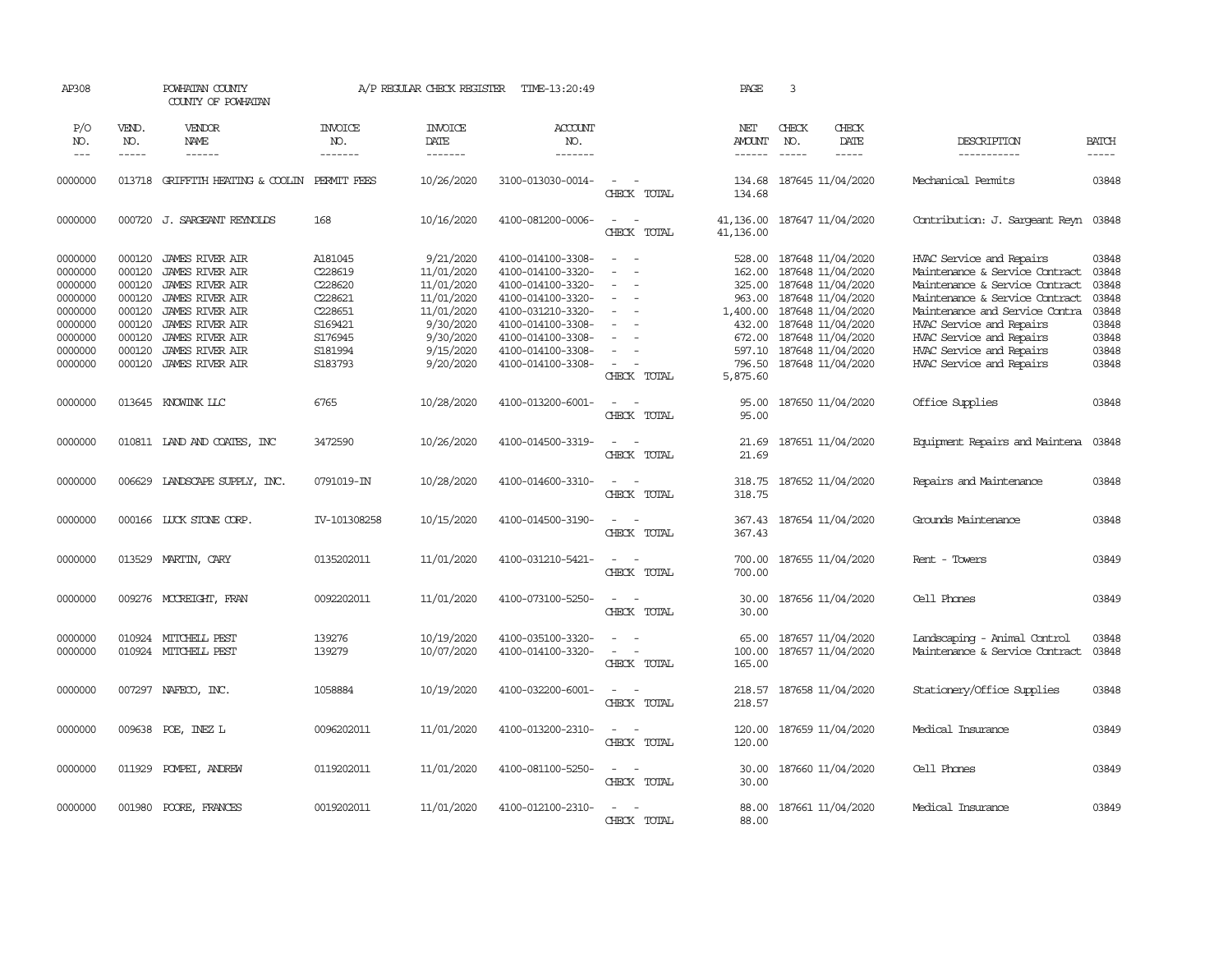| AP308              |                  | POWHATAN COUNTY<br>COUNTY OF POWHATAN                                |                                  | A/P REGULAR CHECK REGISTER | TIME-13:20:49                          |                                                   | PAGE                 | 4                                               |               |                                                |                |
|--------------------|------------------|----------------------------------------------------------------------|----------------------------------|----------------------------|----------------------------------------|---------------------------------------------------|----------------------|-------------------------------------------------|---------------|------------------------------------------------|----------------|
| P/O<br>NO.         | VEND.<br>NO.     | VENDOR<br><b>NAME</b>                                                | <b>INVOICE</b><br>NO.            | <b>INVOICE</b><br>DATE     | <b>ACCOUNT</b><br>NO.                  |                                                   | NET<br>AMOUNT        | CHECK<br>NO.                                    | CHECK<br>DATE | DESCRIPTION                                    | <b>BATCH</b>   |
| $---$              | -----            | $- - - - - -$                                                        | -------                          | -------                    | -------                                |                                                   | $- - - - - -$        | $- - - - -$                                     | -----         | -----------                                    | $- - - - -$    |
| 0000000<br>0000000 | 013717           | 013717 POWER HOME SOLAR LLC<br>POWER HOME SOLAR LLC                  | 171-2020<br>192-2019             | 10/26/2020<br>10/26/2020   | 3100-013030-0010-<br>3100-013030-0010- | $\sim$                                            | 216.75<br>146.00     | 187662 11/04/2020<br>187662 11/04/2020          |               | Electrical Permits<br>Electrical Permits       | 03848<br>03848 |
| 0000000            | 013717           | POWER HOME SOLAR LLC                                                 | 192-2019A                        | 10/26/2020                 | 3100-013030-0008-                      |                                                   | 189.75               | 187662 11/04/2020                               |               | <b>Building Permits</b>                        | 03848          |
| 0000000            |                  | 013717 POWER HOME SOLAR LLC                                          | 227-2019                         | 10/26/2020                 | 3100-013030-0010-                      | $\overline{\phantom{a}}$                          |                      | 250.17 187662 11/04/2020                        |               | Electrical Permits                             | 03848          |
| 0000000            |                  | 013717 POWER HOME SOLAR LLC                                          | 227-2019A                        | 10/26/2020                 | 3100-013030-0008-                      | $\sim$<br>CHECK TOTAL                             | 300.00<br>1,102.67   | 187662 11/04/2020                               |               | Building Permits                               | 03848          |
| 0000000            |                  | 006043 POWERS, KATHRYN C.                                            | 0060202011                       | 11/01/2020                 | 4100-021600-2310-                      | $\overline{\phantom{a}}$<br>$\sim$<br>CHECK TOTAL | 120.00<br>120.00     | 187663 11/04/2020                               |               | Medical Insurance                              | 03849          |
| 0000000            | 008579           | POWHATAN COMMERCIAL                                                  | 0085202011                       | 11/01/2020                 | 4100-014400-5420-                      | $\sim$<br>$\sim$<br>CHECK TOTAL                   | 2,634.00<br>2,634.00 | 187664 11/04/2020                               |               | Rent - Office Space                            | 03849          |
| 0000000            | 008294           | POWHATAN COUNTY PUBLIC                                               | PAPER 10/2020                    | 10/27/2020                 | 100-000100-0015-                       | $\sim$                                            | 960.00               | 187665 11/04/2020                               |               | Prepaid Expenses                               | 03848          |
| 0000000            |                  | 008294 POWHATAN COUNTY PUBLIC                                        | 0082202011                       | 11/01/2020                 | 4100-031200-2310-                      | $\sim$<br>$\sim$                                  | 718.00               | 187665 11/04/2020                               |               | Medical Insurance                              | 03849          |
|                    |                  |                                                                      |                                  |                            |                                        | CHECK TOTAL                                       | 1,678.00             |                                                 |               |                                                |                |
| 0000000<br>0000000 | 000620           | 000620 R. C. GOODWIN & SONS, INC<br>R. C. GOODWYN & SONS, INC        | 0929063<br>0929527               | 10/01/2020<br>10/05/2020   | 4100-014100-3310-<br>4100-014100-6004- | $\overline{\phantom{a}}$<br>$\sim$                | 10.06<br>26.98       | 187667 11/04/2020<br>187667 11/04/2020          |               | Repairs & Maintenance<br>Tools and Equipment   | 03848<br>03848 |
| 0000000<br>0000000 |                  | 000620 R. C. GOODWYN & SONS, INC<br>000620 R. C. GOODWIN & SONS, INC | 0930117<br>0930464               | 10/07/2020<br>10/09/2020   | 4100-032220-3310-<br>4100-014100-3310- | $\sim$                                            | 6.49<br>3.99         | 187667 11/04/2020<br>187667 11/04/2020          |               | Repairs & Maintenance<br>Repairs & Maintenance | 03848<br>03848 |
| 0000000            | 000620           | R. C. GOODWYN & SONS, INC                                            | 0931152                          | 10/15/2020                 | 4100-014100-3310-                      | $\sim$<br>CHECK TOTAL                             | 68.29                | 20.77 187667 11/04/2020                         |               | Repairs & Maintenance                          | 03848          |
| 0000000            | 006579           | RICHMOND ALARM                                                       | 478387                           | 11/01/2020                 | 4100-014100-3320-                      | $\sim$<br>$\sim$<br>CHECK TOTAL                   | 870.00<br>870.00     | 187668 11/04/2020                               |               | Maintenance & Service Contract                 | 03848          |
| 0000000            |                  | 006323 ROTO-ROOTER                                                   | 178589                           | 10/06/2020                 | 4100-014100-3310-                      | $\sim$ $ -$<br>CHECK TOTAL                        | 479.00<br>479.00     | 187669 11/04/2020                               |               | Repairs & Maintenance                          | 03848          |
| 0000000            |                  | 011800 SCHARDEIN, BRET                                               | 0118202011                       | 11/01/2020                 | 4100-081100-5250-                      | $\sim$<br>$\sim$<br>CHECK TOTAL                   | 30.00<br>30.00       | 187670 11/04/2020                               |               | Cell Phones                                    | 03849          |
| 0000000            |                  | 010282 SCHUBERT, CHARLA                                              | 0102202011                       | 11/01/2020                 | 4100-012200-5250-                      | $\sim$<br>$\sim$<br>CHECK TOTAL                   | 30.00<br>30.00       | 187671 11/04/2020                               |               | Cell Phones                                    | 03849          |
| 0000000            | 001320           | SOUTHERN POLICE                                                      | 203651                           | 10/27/2020                 | 4100-031200-6011-                      | $\sim$ $ \sim$<br>CHECK TOTAL                     | 34.98<br>34.98       | 187672 11/04/2020                               |               | Uniforms                                       | 03848          |
| 0000000            | 013719           | SOUTHERN STATES COOP INC.                                            | 745-2020                         | 10/26/2020                 | 3100-013030-0022-                      | $\sim$<br>$\sim$<br>CHECK TOTAL                   | 110.00<br>110.00     | 187673 11/04/2020                               |               | Gas Permits                                    | 03848          |
| 0000000            | 006594           | SOUTHSIDE ELECTRIC COOP                                              | 63504006 10/20                   | 10/13/2020                 | 4100-014600-5110-                      |                                                   | 171.05               | 187674 11/04/2020                               |               | Electricity                                    | 03848          |
| 0000000<br>0000000 | 006594<br>006594 | SOUTHSIDE ELECTRIC COOP<br>SOUTHSIDE ELECTRIC COOP                   | 63504008 10/20<br>63504009 10/20 | 10/13/2020<br>10/13/2020   | 4100-014600-5110-<br>4100-014600-5110- | $\sim$<br>$\overline{\phantom{a}}$                | 119.23               | 187674 11/04/2020<br>3,716.89 187674 11/04/2020 |               | Electricity<br>Electricity                     | 03848<br>03848 |
| 0000000            | 006594           | SOUTHSIDE ELECTRIC COOP                                              | 63504010 10/20                   | 10/13/2020                 | 4100-014600-5110-                      | $\sim$                                            | 37.43                | 187674 11/04/2020                               |               | Electricity                                    | 03848          |
|                    |                  |                                                                      |                                  |                            |                                        | CHECK TOTAL                                       | 4,044.60             |                                                 |               |                                                |                |
| 0000000            | 001940           | STANDBY SYSTEMS, INC.                                                | 10201770                         | 10/08/2020                 | 4100-032220-3320-                      |                                                   | 170.00               | 187675 11/04/2020                               |               | Maintenance & Service Contract                 | 03848          |
| 0000000            | 001940           | STANDBY SYSTEMS, INC.                                                | 10201816                         | 10/15/2020                 | 4100-031210-3320-                      | $\sim$<br>$\sim$                                  | 130.00               | 187675 11/04/2020                               |               | Maintenance and Service Contra 03848           |                |
|                    |                  |                                                                      |                                  |                            |                                        | CHECK TOTAL                                       | 300.00               |                                                 |               |                                                |                |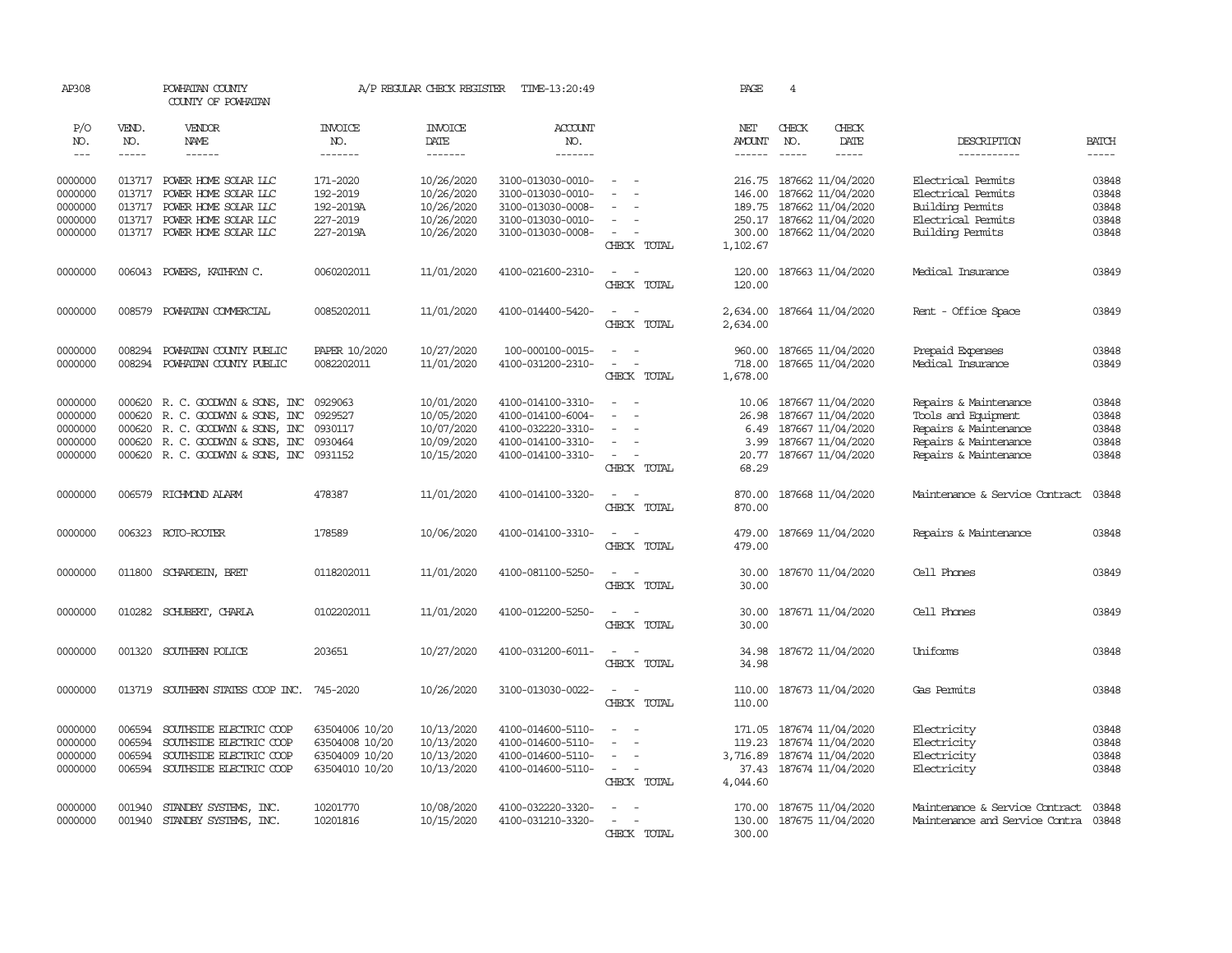| AP308              |                  | POWHATAN COUNTY<br>COUNTY OF POWHATAN                |                                | A/P REGULAR CHECK REGISTER | TIME-13:20:49                          |                                                                                                                                                                            | PAGE                               | 5                                                                                                                                                                                                                                                                                                                                                                                                                                                                                         |                                                                  |                |
|--------------------|------------------|------------------------------------------------------|--------------------------------|----------------------------|----------------------------------------|----------------------------------------------------------------------------------------------------------------------------------------------------------------------------|------------------------------------|-------------------------------------------------------------------------------------------------------------------------------------------------------------------------------------------------------------------------------------------------------------------------------------------------------------------------------------------------------------------------------------------------------------------------------------------------------------------------------------------|------------------------------------------------------------------|----------------|
| P/O<br>NO.         | VEND.<br>NO.     | <b>VENDOR</b><br>NAME                                | <b>INVOICE</b><br>NO.          | <b>INVOICE</b><br>DATE     | ACCOUNT<br>NO.                         |                                                                                                                                                                            | NET<br>AMOUNT                      | CHECK<br>CHECK<br>NO.<br>DATE                                                                                                                                                                                                                                                                                                                                                                                                                                                             | DESCRIPTION                                                      | <b>BATCH</b>   |
| $---$              | -----            | ------                                               | -------                        | $- - - - - - -$            | --------                               |                                                                                                                                                                            |                                    | $\frac{1}{2} \left( \frac{1}{2} \right) \left( \frac{1}{2} \right) \left( \frac{1}{2} \right) \left( \frac{1}{2} \right) \left( \frac{1}{2} \right) \left( \frac{1}{2} \right) \left( \frac{1}{2} \right) \left( \frac{1}{2} \right) \left( \frac{1}{2} \right) \left( \frac{1}{2} \right) \left( \frac{1}{2} \right) \left( \frac{1}{2} \right) \left( \frac{1}{2} \right) \left( \frac{1}{2} \right) \left( \frac{1}{2} \right) \left( \frac{1}{2} \right) \left( \frac$<br>$- - - - -$ | -----------                                                      | -----          |
| 0000000<br>0000000 | 013193<br>013193 | STERLING NATIONAL BANK -<br>STERLING NATIONAL BANK - | 1149840<br>1149840             | 8/17/2020<br>8/17/2020     | 4100-095101-9181-<br>4100-095101-9201- | $\sim$ $ -$<br>$\overline{\phantom{a}}$<br>$\sim$<br>CHECK TOTAL                                                                                                           | 78,262.01<br>186,603.19            | 108, 341.18 187676 11/04/2020<br>187676 11/04/2020                                                                                                                                                                                                                                                                                                                                                                                                                                        | General Govt Interest<br>Schools - Interest                      | 03848<br>03848 |
| 0000000            | 006569           | STICKELS, RANDAL LEE                                 | 0065202011                     | 11/01/2020                 | 4100-031200-2310-                      | $\omega_{\rm{max}}$ and $\omega_{\rm{max}}$<br>CHECK TOTAL                                                                                                                 | 72.00<br>72.00                     | 187677 11/04/2020                                                                                                                                                                                                                                                                                                                                                                                                                                                                         | Medical Insurance                                                | 03849          |
| 0000000            |                  | 007115 STOKES, GARLAND KENNETH                       | 0071202011                     | 11/01/2020                 | 4100-031200-2310-                      | $\sim$<br>$\sim$<br>CHECK TOTAL                                                                                                                                            | 68.00<br>68.00                     | 187678 11/04/2020                                                                                                                                                                                                                                                                                                                                                                                                                                                                         | Medical Insurance                                                | 03849          |
| 0000000            |                  | 007182 SUPPLY ROOM COMPANIES INC 3458141-1           |                                | 10/16/2018                 | 4100-021200-6001-                      | $\sim$ $ -$<br>CHECK TOTAL                                                                                                                                                 | 267.54                             | 267.54 187679 11/04/2020                                                                                                                                                                                                                                                                                                                                                                                                                                                                  | Office Supplies                                                  | 03848          |
| 0000000            |                  | 008346 SYCOM TECHNOLOGIES                            | AT59619                        | 10/30/2020                 | 4100-012510-6014-                      | $\sim$<br>$\sim$ $-$<br>CHECK TOTAL                                                                                                                                        | 951.25                             | 951.25 187680 11/04/2020                                                                                                                                                                                                                                                                                                                                                                                                                                                                  | Other Operating Supplies                                         | 03848          |
| 0000000<br>0000000 | 006501<br>006501 | TREASURER OF VIRGINIA<br>TREASURER OF VIRGINIA       | 21-145C-JMS<br>21-145C-VJS     | 10/23/2020<br>10/23/2020   | 4100-021600-3320-<br>4100-021600-3320- | $\frac{1}{2} \left( \frac{1}{2} \right) \left( \frac{1}{2} \right) = \frac{1}{2} \left( \frac{1}{2} \right)$<br>$\omega_{\rm{max}}$ and $\omega_{\rm{max}}$<br>CHECK TOTAL | 1,083.00<br>325.00<br>1,408.00     | 187682 11/04/2020<br>187682 11/04/2020                                                                                                                                                                                                                                                                                                                                                                                                                                                    | Maintenance & Service Contract<br>Maintenance & Service Contract | 03848<br>03848 |
| 0000000            |                  | 013721 TREASURER OF VIRGINIA                         | JESSIE, LARRY                  | 10/15/2020                 | 4100-035300-3110-                      | $\sim$ $ \sim$<br>CHECK TOTAL                                                                                                                                              | 20.00<br>20.00                     | 187683 11/04/2020                                                                                                                                                                                                                                                                                                                                                                                                                                                                         | Professional Health Services                                     | 03848          |
| 0000000<br>0000000 | 012190<br>012190 | TREASURER VIRGINIA TECH<br>TREASURER VIRGINIA TECH   | 1ST QTR 2021<br>1ST OTR 2021   | 10/07/2020<br>10/07/2020   | 4100-083500-3140-<br>4100-083500-3140- | $\sim$<br>$\sim$<br>$\equiv$<br>$\overline{\phantom{a}}$<br>CHECK TOTAL                                                                                                    | 14,825.03<br>5,209.52<br>20,034.55 | 187684 11/04/2020<br>187684 11/04/2020                                                                                                                                                                                                                                                                                                                                                                                                                                                    | Professional Services<br>Professional Services                   | 03848<br>03848 |
| 0000000<br>0000000 | 006721<br>006721 | UNIVERSITY OF VIRGINIA<br>UNIVERSITY OF VIRGINIA     | 44970<br>44971                 | 10/26/2020<br>10/26/2020   | 4100-012410-5540-<br>4100-012410-5540- | $\sim$<br>$\sim$<br>$\sim$ 100 $\sim$<br>CHECK TOTAL                                                                                                                       | 25.00<br>25.00<br>50.00            | 187685 11/04/2020<br>187685 11/04/2020                                                                                                                                                                                                                                                                                                                                                                                                                                                    | Conferences & Training<br>Conferences & Training                 | 03848<br>03848 |
| 0000000            |                  | 011193 VERIZON                                       | 0016581077 9/30                | 9/30/2020                  | 4100-031210-5232-                      | $\omega_{\rm{max}}$ and $\omega_{\rm{max}}$<br>CHECK TOTAL                                                                                                                 | 958.48<br>958.48                   | 187686 11/04/2020                                                                                                                                                                                                                                                                                                                                                                                                                                                                         | Wireline 911                                                     | 03848          |
| 0000000<br>0000000 | 011187           | 011187 VERIZON BUSINESS<br>VERIZON BUSINESS          | Y2742672 9/20<br>Y2742672 9/20 | 10/10/2020<br>10/10/2020   | 100-000100-0006-<br>4100-012510-5240-  | $\omega_{\rm{max}}$ and $\omega_{\rm{max}}$<br>$\sim$<br>$\sim$ $-$<br>CHECK TOTAL                                                                                         | 61.51<br>68.07                     | 6.56 187687 11/04/2020<br>187687 11/04/2020                                                                                                                                                                                                                                                                                                                                                                                                                                               | Due from Other Agencies<br>Long Distance                         | 03848<br>03848 |
| 0000000            |                  | 008652 VIRGINIA VETERINARY                           | S-209232                       | 10/04/2020                 | 4100-035100-3110-                      | $\sim$ $\sim$<br>CHECK TOTAL                                                                                                                                               | 168.00<br>168.00                   | 187688 11/04/2020                                                                                                                                                                                                                                                                                                                                                                                                                                                                         | Professional Health Services                                     | 03848          |
| 0000000            |                  | 007368 WARNER, PHIL                                  | 0073202011                     | 11/01/2020                 | 4100-032200-5250-                      | $\sim$ $ -$<br>CHECK TOTAL                                                                                                                                                 | 30.00<br>30.00                     | 187689 11/04/2020                                                                                                                                                                                                                                                                                                                                                                                                                                                                         | Cell Phones                                                      | 03849          |
| 0000000            |                  | 002080 WOODCOCK, LYNN T.                             | 0020202011                     | 11/01/2020                 | 4100-031200-2310-                      | $\sim$ $ -$<br>CHECK TOTAL                                                                                                                                                 | 108.00<br>108.00                   | 187690 11/04/2020                                                                                                                                                                                                                                                                                                                                                                                                                                                                         | Medical Insurance                                                | 03849          |
| 0000000            |                  | 001890 X-ZACT                                        | 5671                           | 10/28/2020                 | 4100-031200-6001-                      | $\sim$ $ -$<br>CHECK TOTAL                                                                                                                                                 | 975.00<br>975.00                   | 187691 11/04/2020                                                                                                                                                                                                                                                                                                                                                                                                                                                                         | Office Supplies                                                  | 03848          |
| 0000000            |                  | 006175 ADAMS OIL COMPANY, INC.                       | 39106                          | 10/16/2020                 | 4100-032200-5120-                      | $\sim$<br>$\sim$                                                                                                                                                           |                                    | 188.01 187710 11/13/2020                                                                                                                                                                                                                                                                                                                                                                                                                                                                  | Apparatus Fuel                                                   | 03850          |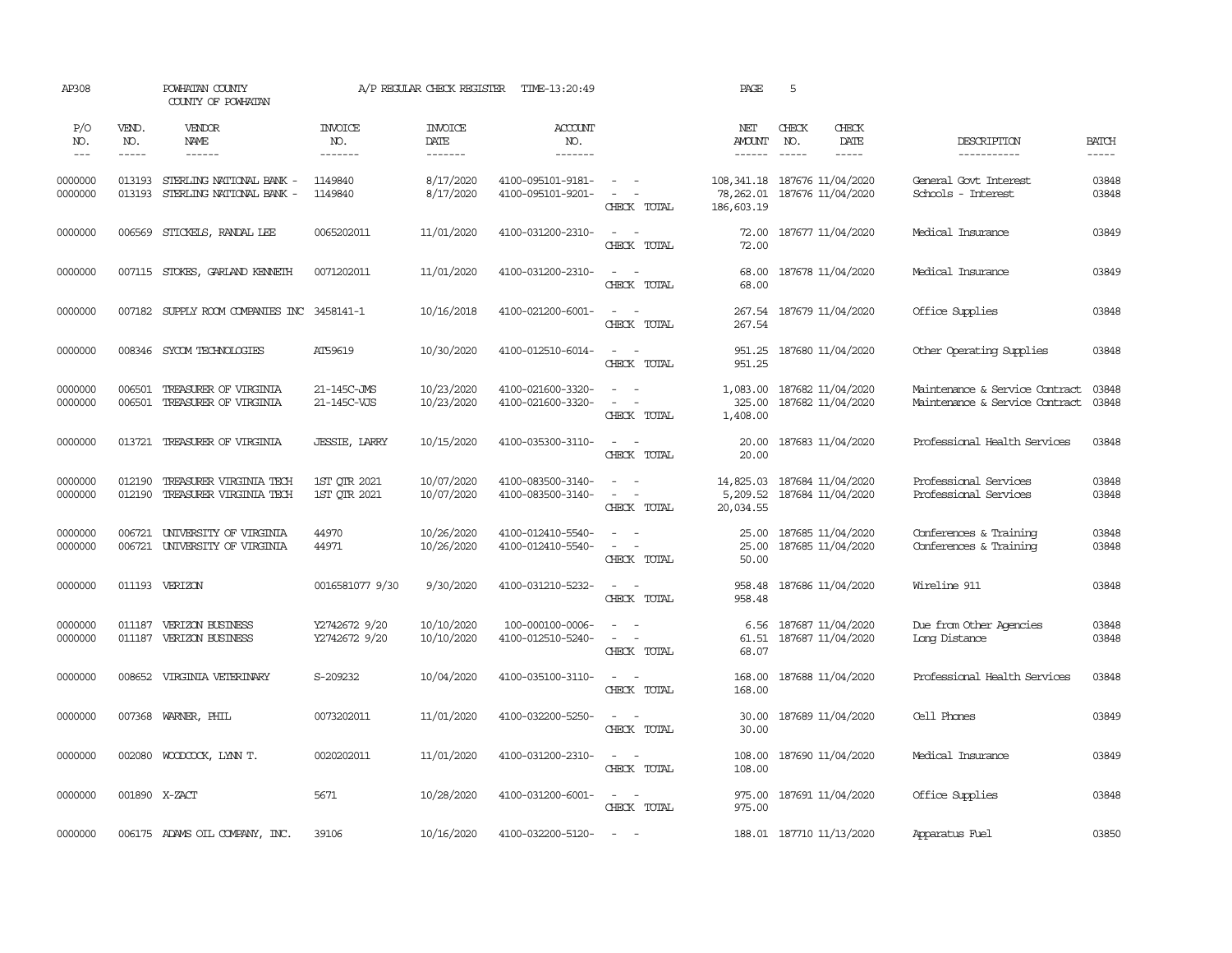| AP308                                                                                |                                      | POWHATAN COUNTY<br>COUNTY OF POWHATAN                                                                                                                                   |                                                                                                              | A/P REGULAR CHECK REGISTER                                                                                   | TIME-13:20:49                                                                                                                                                        |                                                                                                                               | PAGE                                                          | 6                                                                                                                                                                              |                                                                                                                                   |                                                                      |
|--------------------------------------------------------------------------------------|--------------------------------------|-------------------------------------------------------------------------------------------------------------------------------------------------------------------------|--------------------------------------------------------------------------------------------------------------|--------------------------------------------------------------------------------------------------------------|----------------------------------------------------------------------------------------------------------------------------------------------------------------------|-------------------------------------------------------------------------------------------------------------------------------|---------------------------------------------------------------|--------------------------------------------------------------------------------------------------------------------------------------------------------------------------------|-----------------------------------------------------------------------------------------------------------------------------------|----------------------------------------------------------------------|
| P/O<br>NO.<br>$\qquad \qquad - -$                                                    | VEND.<br>NO.<br>-----                | VENDOR<br><b>NAME</b>                                                                                                                                                   | <b>INVOICE</b><br>NO.<br>-------                                                                             | <b>INVOICE</b><br>DATE<br>--------                                                                           | <b>ACCOUNT</b><br>NO.<br>-------                                                                                                                                     |                                                                                                                               | NET<br><b>AMOUNT</b><br>------                                | CHECK<br>CHECK<br>DATE<br>NO.<br>$- - - - -$                                                                                                                                   | DESCRIPTION<br>-----------                                                                                                        | <b>BATCH</b><br>$- - - - -$                                          |
| 0000000<br>0000000<br>0000000                                                        |                                      | 006175 ADAMS OIL COMPANY, INC.<br>006175 ADAMS OIL COMPANY, INC.<br>006175 ADAMS OIL COMPANY, INC.                                                                      | 39998<br>23139 10/22<br>23139 10/1/20                                                                        | 10/30/2020<br>10/22/2020<br>10/01/2020                                                                       | 4100-032200-5120-<br>4100-014500-6008-<br>4100-014500-6008-                                                                                                          | $\sim$<br>$\equiv$<br>$\sim$ 100 $\sim$<br>CHECK TOTAL                                                                        | 252.23<br>12.46<br>465.16                                     | 187710 11/13/2020<br>187710 11/13/2020<br>12.46 187710 11/13/2020                                                                                                              | Apparatus Fuel<br>Gas/Grease/Oil<br>Gas/Grease/Oil                                                                                | 03850<br>03853<br>03853                                              |
| 0000000                                                                              |                                      | 011434 AGA JANITORIAL SOLUTIONS, 1182                                                                                                                                   |                                                                                                              | 11/02/2020                                                                                                   | 4100-014100-3180-                                                                                                                                                    | $\overline{\phantom{a}}$<br>$\sim$<br>CHECK TOTAL                                                                             | 965.00<br>965.00                                              | 187711 11/13/2020                                                                                                                                                              | Cleaning Service                                                                                                                  | 03853                                                                |
| 0000000                                                                              |                                      | 012275 ANTHEM HEALTH PLANS OF                                                                                                                                           | 888847599631                                                                                                 | 10/23/2020                                                                                                   | 4100-033400-3845-                                                                                                                                                    | $\sim$<br>$\sim$<br>CHECK TOTAL                                                                                               | 18,847.33                                                     | 18,847.33 187713 11/13/2020                                                                                                                                                    | Detention of Adults - Health C                                                                                                    | 03853                                                                |
| 0000000                                                                              |                                      | 012849 AQUA VIRGINIA                                                                                                                                                    | 0574341 10/20                                                                                                | 10/06/2020                                                                                                   | 4100-022100-5130-                                                                                                                                                    | $\sim$<br>$\sim$<br>CHECK TOTAL                                                                                               | 52.92<br>52.92                                                | 187714 11/13/2020                                                                                                                                                              | Water                                                                                                                             | 03850                                                                |
| 0000000                                                                              |                                      | 008851 BABCOCK, JAMES                                                                                                                                                   | AUTOZONE 10/20                                                                                               | 10/18/2020                                                                                                   | 4100-032200-6009-                                                                                                                                                    | $\sim$<br>$\sim$<br>CHECK TOTAL                                                                                               | 53.99<br>53.99                                                | 187715 11/13/2020                                                                                                                                                              | Auto Repairs and Parts                                                                                                            | 03850                                                                |
| 0000000                                                                              |                                      | 012178 BAIN, CHRISTOPHER A.                                                                                                                                             | 9172402                                                                                                      | 10/29/2020                                                                                                   | 4100-021200-3150-                                                                                                                                                    | $\sim$<br>$\sim$ $-$<br>CHECK TOTAL                                                                                           | 120.00<br>120.00                                              | 187716 11/13/2020                                                                                                                                                              | Outside Counsel                                                                                                                   | 03850                                                                |
| 0000000<br>0000000<br>0000000                                                        | 006655<br>006655<br>006655           | BLOSSMAN GAS COMPANIES<br>BLOSSMAN GAS COMPANIES,<br>BLOSSMAN GAS COMPANIES,                                                                                            | 11473053<br>11473062<br>11527440                                                                             | 10/27/2020<br>10/27/2020<br>11/03/2020                                                                       | 4100-014500-6008-<br>4100-014100-5120-<br>4100-035100-5120-                                                                                                          | $\sim$<br>$\equiv$<br>$\equiv$<br>$\sim$<br>$\sim$<br>CHECK TOTAL                                                             | 483.68                                                        | 8.26 187717 11/13/2020<br>293.70 187717 11/13/2020<br>181.72 187717 11/13/2020                                                                                                 | Gas/Grease/Oil<br>Fuel<br>Fuel                                                                                                    | 03853<br>03853<br>03853                                              |
| 0000000                                                                              |                                      | 008713 BLUE RIDGE RESCUE                                                                                                                                                | 49646                                                                                                        | 10/07/2020                                                                                                   | 4100-032200-3110-                                                                                                                                                    | $\sim$<br>$\sim$<br>CHECK TOTAL                                                                                               | 1,273.01<br>1,273.01                                          | 187718 11/13/2020                                                                                                                                                              | Health/Vaccinations/Inoculatio                                                                                                    | 03850                                                                |
| 0000000                                                                              |                                      | 011010 BOX ALARM TEES LLC                                                                                                                                               | 491                                                                                                          | 11/04/2020                                                                                                   | 4100-032200-6017-                                                                                                                                                    | $\overline{\phantom{a}}$<br>. —<br>CHECK TOTAL                                                                                | 172.80<br>172.80                                              | 187720 11/13/2020                                                                                                                                                              | Uniforms - Volunteers                                                                                                             | 03850                                                                |
| 0000000                                                                              |                                      | 009984 BRAME SPECIALITY CO., INC.                                                                                                                                       | 7584377                                                                                                      | 11/05/2020                                                                                                   | 4100-014100-6005-                                                                                                                                                    | $\overline{\phantom{a}}$<br>CHECK TOTAL                                                                                       | 513.25<br>513.25                                              | 187721 11/13/2020                                                                                                                                                              | Cleaning Supplies                                                                                                                 | 03853                                                                |
| 0000000                                                                              |                                      | 008659 BROOKS, T. NOEL                                                                                                                                                  | 8885968                                                                                                      | 10/28/2020                                                                                                   | 4100-021200-3150-                                                                                                                                                    | $\sim$<br>$\sim$<br>CHECK TOTAL                                                                                               | 120.00                                                        | 120.00 187722 11/13/2020                                                                                                                                                       | Outside Counsel                                                                                                                   | 03850                                                                |
| 0000000<br>0000000<br>0000000<br>0000000<br>0000000<br>0000000<br>0000000<br>0000000 | 011439<br>011439<br>011439           | 011439 BUSINESS CARD<br>011439 BUSINESS CARD<br>011439 BUSINESS CARD<br>BUSINESS CARD<br>011439 BUSINESS CARD<br>BUSINESS CARD<br>BUSINESS CARD<br>011439 BUSINESS CARD | 10/27/2020<br>10/27/2020<br>10/27/2020<br>10/27/2020<br>10/27/2020<br>10/27/2020<br>10/27/2020<br>10/27/2020 | 10/27/2020<br>10/27/2020<br>10/27/2020<br>10/27/2020<br>10/27/2020<br>10/27/2020<br>10/27/2020<br>10/27/2020 | 4100-031200-5210-<br>4100-031200-5210-<br>4100-031200-5210-<br>4100-031710-5210-<br>4100-031200-6001-<br>4100-031200-6001-<br>4100-031200-6001-<br>4100-031200-5810- | $\sim$<br>$\sim$<br>$\overline{\phantom{a}}$<br>$\sim$<br>$\sim$<br>$\sim$<br>$\sim$<br>$\sim$<br>$\sim$<br>÷,<br>CHECK TOTAL | 17.99<br>100.00<br>17.99<br>41.00<br>20.50<br>31.06<br>258.54 | .00 187723 11/13/2020<br>187723 11/13/2020<br>187723 11/13/2020<br>187723 11/13/2020<br>187723 11/13/2020<br>187723 11/13/2020<br>187723 11/13/2020<br>30.00 187723 11/13/2020 | Postage<br>Postage<br>Postage<br>Postage<br>Office Supplies<br>Office Supplies<br>Office Supplies<br>Dues/Association Memberships | 03857<br>03857<br>03857<br>03857<br>03857<br>03857<br>03857<br>03857 |
| 0000000<br>0000000<br>0000000<br>0000000                                             | 011610<br>011610<br>011610<br>011610 | BUSINESS CARD<br>BUSINESS CARD<br>BUSINESS CARD<br>BUSINESS CARD                                                                                                        | 10/27/2020<br>10/27/2020<br>10/27/2020<br>10/27/2020                                                         | 10/27/2020<br>10/27/2020<br>10/27/2020<br>10/27/2020                                                         | 4100-031200-5210-<br>4100-031200-5210-<br>4100-031200-6001-<br>4100-031200-6011-                                                                                     | $\sim$<br>$\sim$<br>$\sim$<br>$\sim$<br>$\overline{\phantom{a}}$<br>$\sim$                                                    | .00.<br>4.10<br>29.96                                         | 187724 11/13/2020<br>187724 11/13/2020<br>187724 11/13/2020<br>28.95 187724 11/13/2020                                                                                         | Postage<br>Postage<br>Office Supplies<br>Uniforms                                                                                 | 03856<br>03856<br>03856<br>03856                                     |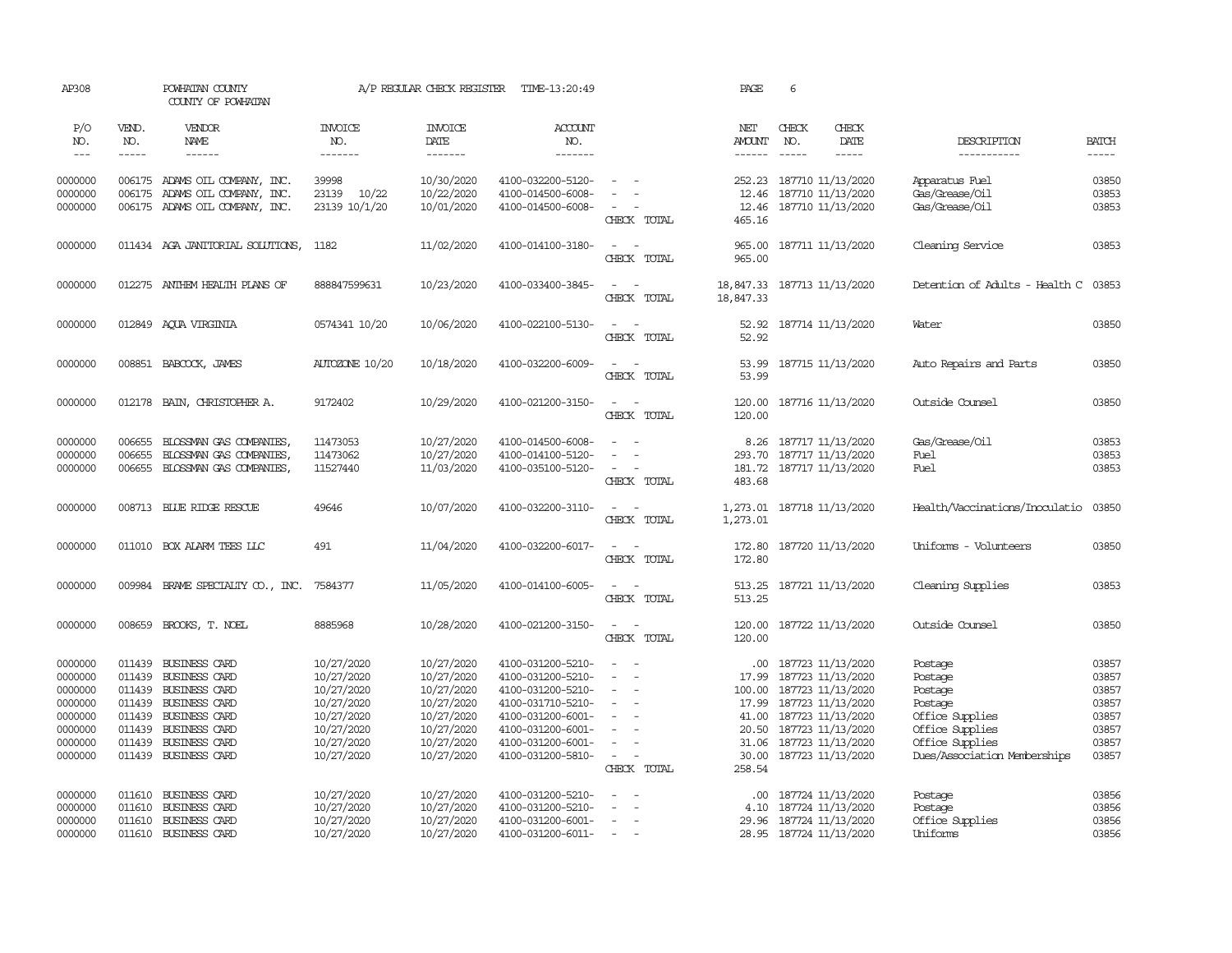| AP308                       |                       | POWHATAN COUNTY<br>COUNTY OF POWHATAN |                                  | A/P REGULAR CHECK REGISTER        | TIME-13:20:49                          |                                                      | PAGE                           | $7\phantom{.0}$               |                                                    |                              |                             |
|-----------------------------|-----------------------|---------------------------------------|----------------------------------|-----------------------------------|----------------------------------------|------------------------------------------------------|--------------------------------|-------------------------------|----------------------------------------------------|------------------------------|-----------------------------|
| P/O<br>NO.<br>$\frac{1}{2}$ | VEND.<br>NO.<br>----- | VENDOR<br>NAME<br>$- - - - - -$       | <b>INVOICE</b><br>NO.<br>------- | <b>INVOICE</b><br>DATE<br>------- | <b>ACCOUNT</b><br>NO.<br>-------       |                                                      | NET<br><b>AMOUNT</b><br>------ | CHECK<br>NO.<br>$\frac{1}{2}$ | CHECK<br>DATE<br>$- - - - -$                       | DESCRIPTION<br>-----------   | <b>BATCH</b><br>$- - - - -$ |
|                             |                       |                                       |                                  |                                   |                                        |                                                      |                                |                               |                                                    |                              |                             |
| 0000000                     | 011610                | BUSINESS CARD                         | 10/27/2020                       | 10/27/2020                        | 4100-031200-6011-                      | $\equiv$                                             | 186.33                         |                               | 187724 11/13/2020                                  | Uniforms                     | 03856                       |
| 0000000                     | 011610                | BUSINESS CARD                         | 10/27/2020                       | 10/27/2020                        | 4100-031200-6011-                      | $\equiv$                                             | 115.93                         |                               | 187724 11/13/2020                                  | Uniforms                     | 03856                       |
| 0000000                     | 011610                | BUSINESS CARD                         | 10/27/2020                       | 10/27/2020                        | 4100-031200-6011-                      | $\sim$                                               |                                |                               | 85.49 187724 11/13/2020                            | Uniforms                     | 03856                       |
| 0000000                     | 011610                | BUSINESS CARD                         | 10/27/2020                       | 10/27/2020                        | 4100-031200-6011-                      | $\equiv$                                             |                                |                               | 40.98 187724 11/13/2020                            | Uniforms                     | 03856                       |
| 0000000                     | 011610                | <b>BUSINESS CARD</b>                  | 10/27/2020                       | 10/27/2020                        | 4100-031200-6011-                      | $\overline{\phantom{a}}$                             | 99.95                          |                               | 187724 11/13/2020                                  | Uniforms                     | 03856                       |
| 0000000                     | 011610                | BUSINESS CARD                         | 10/27/2020                       | 10/27/2020                        | 4100-031200-6011-                      | $\equiv$                                             | 25.80                          |                               | 187724 11/13/2020                                  | Uniforms                     | 03856                       |
| 0000000                     | 011610                | BUSINESS CARD                         | 10/27/2020                       | 10/27/2020                        | 4100-031200-6011-                      |                                                      |                                |                               | 99.89 187724 11/13/2020                            | Uniforms                     | 03856                       |
| 0000000                     | 011610                | BUSINESS CARD                         | 10/27/2020                       | 10/27/2020                        | 4100-035100-6022-                      | $\equiv$                                             |                                |                               | 311.41 187724 11/13/2020                           | Dog Food/Supplies            | 03856                       |
| 0000000                     | 011610                | BUSINESS CARD                         | 10/27/2020                       | 10/27/2020                        | 4100-031200-6001-                      | $\overline{\phantom{a}}$<br>$\sim$                   |                                |                               | 208.87 187724 11/13/2020                           | Office Supplies              | 03856                       |
| 0000000<br>0000000          | 011610                | BUSINESS CARD<br>011610 BUSINESS CARD | 10/27/2020<br>10/27/2020         | 10/27/2020<br>10/27/2020          | 4100-031200-6011-<br>4100-031200-6001- | $\sim$                                               |                                |                               | 19.99 187724 11/13/2020<br>52.50 187724 11/13/2020 | Uniforms<br>Office Supplies  | 03856<br>03856              |
|                             |                       |                                       |                                  |                                   |                                        | CHECK TOTAL                                          | 1,310.15                       |                               |                                                    |                              |                             |
|                             |                       |                                       |                                  |                                   |                                        |                                                      |                                |                               |                                                    |                              |                             |
| 0000000                     | 012919                | BUSINESS CARD                         | 10/27/2020                       | 10/27/2020                        | 4100-031200-6001-                      | $\equiv$                                             | 39.00                          |                               | 187726 11/13/2020                                  | Office Supplies              | 03855                       |
| 0000000                     | 012919                | BUSINESS CARD                         | 10/27/2020                       | 10/27/2020                        | 4100-031200-6001-                      | $\equiv$                                             | 16.98                          |                               | 187726 11/13/2020                                  | Office Supplies              | 03855                       |
| 0000000                     | 012919                | BUSINESS CARD                         | 10/27/2020                       | 10/27/2020                        | 4100-031200-6011-                      |                                                      |                                |                               | 16.00 187726 11/13/2020                            | Uniforms                     | 03855                       |
| 0000000                     | 012919                | BUSINESS CARD                         | 10/27/2020                       | 10/27/2020                        | 4100-031200-6011-                      | $\blacksquare$                                       | 110.00                         |                               | 187726 11/13/2020                                  | Uniforms                     | 03855                       |
| 0000000                     | 012919                | BUSINESS CARD                         | 10/27/2020                       | 10/27/2020                        | 4100-031200-6011-                      | $\equiv$                                             |                                |                               | 1,480.00 187726 11/13/2020                         | Uniforms                     | 03855                       |
| 0000000                     |                       | 012919 BUSINESS CARD                  | 10/27/2020                       | 10/27/2020                        | 4100-031200-6009-                      | $\sim$                                               |                                |                               | 200.00 187726 11/13/2020                           | Auto Parts/Repairs           | 03855                       |
|                             |                       |                                       |                                  |                                   |                                        | CHECK TOTAL                                          | 1,861.98                       |                               |                                                    |                              |                             |
|                             |                       |                                       |                                  |                                   |                                        | $\sim$                                               |                                |                               |                                                    |                              |                             |
| 0000000                     | 008686                | C.W. WILLIAMS & CO., INC.             | 631563                           | 10/29/2020<br>10/29/2020          | 4100-032200-6009-<br>4100-032200-3310- | $\overline{\phantom{a}}$<br>$\overline{\phantom{a}}$ | 68.68                          |                               | 187727 11/13/2020<br>187727 11/13/2020             | Auto Repairs and Parts       | 03850<br>03850              |
| 0000000                     | 008686                | C.W. WILLIAMS & CO., INC.             | 631600                           |                                   |                                        | CHECK TOTAL                                          | 324.66<br>393.34               |                               |                                                    | Equipment Repair             |                             |
|                             |                       |                                       |                                  |                                   |                                        |                                                      |                                |                               |                                                    |                              |                             |
| 0000000                     | 006965                | CINIAS CORPORATION                    | 4056334745                       | 11/04/2020                        | 4100-014300-6011-                      | $\overline{\phantom{a}}$                             |                                |                               | 21.36 187728 11/13/2020                            | Uniforms                     | 03853                       |
| 0000000                     | 006965                | CINIAS CORPORATION                    | 4056334745                       | 11/04/2020                        | 4100-014100-6011-                      | $\sim$                                               |                                |                               | 19.31 187728 11/13/2020                            | Uniforms                     | 03853                       |
| 0000000                     | 006965                | CINIAS CORPORATION                    | 4056334745                       | 11/04/2020                        | 4100-014500-6011-                      | $\sim$                                               |                                |                               | 25.69 187728 11/13/2020                            | Uniforms                     | 03853                       |
| 0000000                     | 006965                | CINIAS CORPORATION                    | 4065682556                       | 10/29/2020                        | 4100-014300-6011-                      | $\equiv$                                             |                                |                               | 21.36 187728 11/13/2020                            | Uniforms                     | 03853                       |
| 0000000                     | 006965                | CINIAS CORPORATION                    | 4065682556                       | 10/29/2020                        | 4100-014100-6011-                      | $\sim$                                               |                                |                               | 19.31 187728 11/13/2020                            | Uniforms                     | 03853                       |
| 0000000                     | 006965                | CINIAS CORPORATION                    | 4065682556                       | 10/29/2020                        | 4100-014500-6011-                      | $\sim$                                               |                                |                               | 25.69 187728 11/13/2020                            | Uniforms                     | 03853                       |
|                             |                       |                                       |                                  |                                   |                                        | CHECK TOTAL                                          | 132.72                         |                               |                                                    |                              |                             |
| 0000000                     | 007341                | CLAWS & PAWS ANIMAL CARE              | 0105331                          | 9/10/2020                         | 4100-031200-3110-                      | $\sim$                                               |                                |                               | 82.50 187729 11/13/2020                            | Professional Health Services | 03853                       |
| 0000000                     | 007341                | CLAWS & PAWS ANIMAL CARE              | 105167                           | 9/09/2020                         | 4100-031200-3110-                      | $\equiv$                                             |                                |                               | 1,479.92 187729 11/13/2020                         | Professional Health Services | 03853                       |
| 0000000                     | 007341                | CLAWS & PAWS ANIMAL CARE              | 105190                           | 9/01/2020                         | 4100-035100-5615-                      |                                                      |                                |                               | 100.00 187729 11/13/2020                           | Spay/Neuter Services         | 03853                       |
| 0000000                     | 007341                | CLAWS & PAWS ANIMAL CARE              | 105191                           | 9/01/2020                         | 4100-035100-5615-                      | $\equiv$                                             |                                |                               | 100.00 187729 11/13/2020                           | Spay/Neuter Services         | 03853                       |
| 0000000                     | 007341                | CLAWS & PAWS ANIMAL CARE              | 105465                           | 9/21/2020                         | 4100-031200-3110-                      | $\equiv$                                             |                                |                               | 673.12 187729 11/13/2020                           | Professional Health Services | 03853                       |
| 0000000                     | 007341                | CLAWS & PAWS ANIMAL CARE              | 105635                           | 9/29/2020                         | 4100-031200-3110-                      | $\sim$                                               |                                |                               | 222.60 187729 11/13/2020                           | Professional Health Services | 03853                       |
| 0000000                     |                       | 007341 CLAWS & PAWS ANIMAL CARE       | 105684                           | 9/30/2020                         | 4100-031200-3110-                      | $\overline{\phantom{a}}$                             |                                |                               | 107.65 187729 11/13/2020                           | Professional Health Services | 03853                       |
|                             |                       |                                       |                                  |                                   |                                        | CHECK TOTAL                                          | 2,765.79                       |                               |                                                    |                              |                             |
|                             |                       |                                       |                                  |                                   |                                        |                                                      |                                |                               |                                                    |                              |                             |
| 0000000                     |                       | 010949 COMCAST                        | 110997801                        | 11/01/2020                        | 4100-012510-5260-                      | $\sim$<br>$\sim$                                     |                                |                               | 1,127.00 187730 11/13/2020                         | Internet Usage               | 03850                       |
|                             |                       |                                       |                                  |                                   |                                        | CHECK TOTAL                                          | 1,127.00                       |                               |                                                    |                              |                             |
| 0000000                     | 010079                | DEAL & LACHENEY P.C.                  | 4946                             | 11/02/2020                        | 4100-012210-3150-                      | $\equiv$<br>$\overline{\phantom{a}}$                 | 10,000.00 187731 11/13/2020    |                               |                                                    | Contracted County Attorney   | 03850                       |
|                             |                       |                                       |                                  |                                   |                                        | CHECK TOTAL                                          | 10,000.00                      |                               |                                                    |                              |                             |
|                             |                       |                                       |                                  |                                   |                                        |                                                      |                                |                               |                                                    |                              |                             |
| 0000000                     | 000860                | DOMINION ENERGY VIRGINIA              | 2613832712 9/20                  | 9/30/2020                         | 4100-022100-5110-                      | $\sim$                                               | 149.85                         |                               | 187732 11/13/2020                                  | Electricity                  | 03850                       |
| 0000000                     | 000860                | DOMINION ENERGY VIRGINIA              | 776513407210/20                  | 10/26/2020                        | 4100-014100-5110-                      | $\sim$                                               |                                |                               | 641.92 187732 11/13/2020                           | Electricity                  | 03853                       |
|                             |                       |                                       |                                  |                                   |                                        | CHECK TOTAL                                          | 791.77                         |                               |                                                    |                              |                             |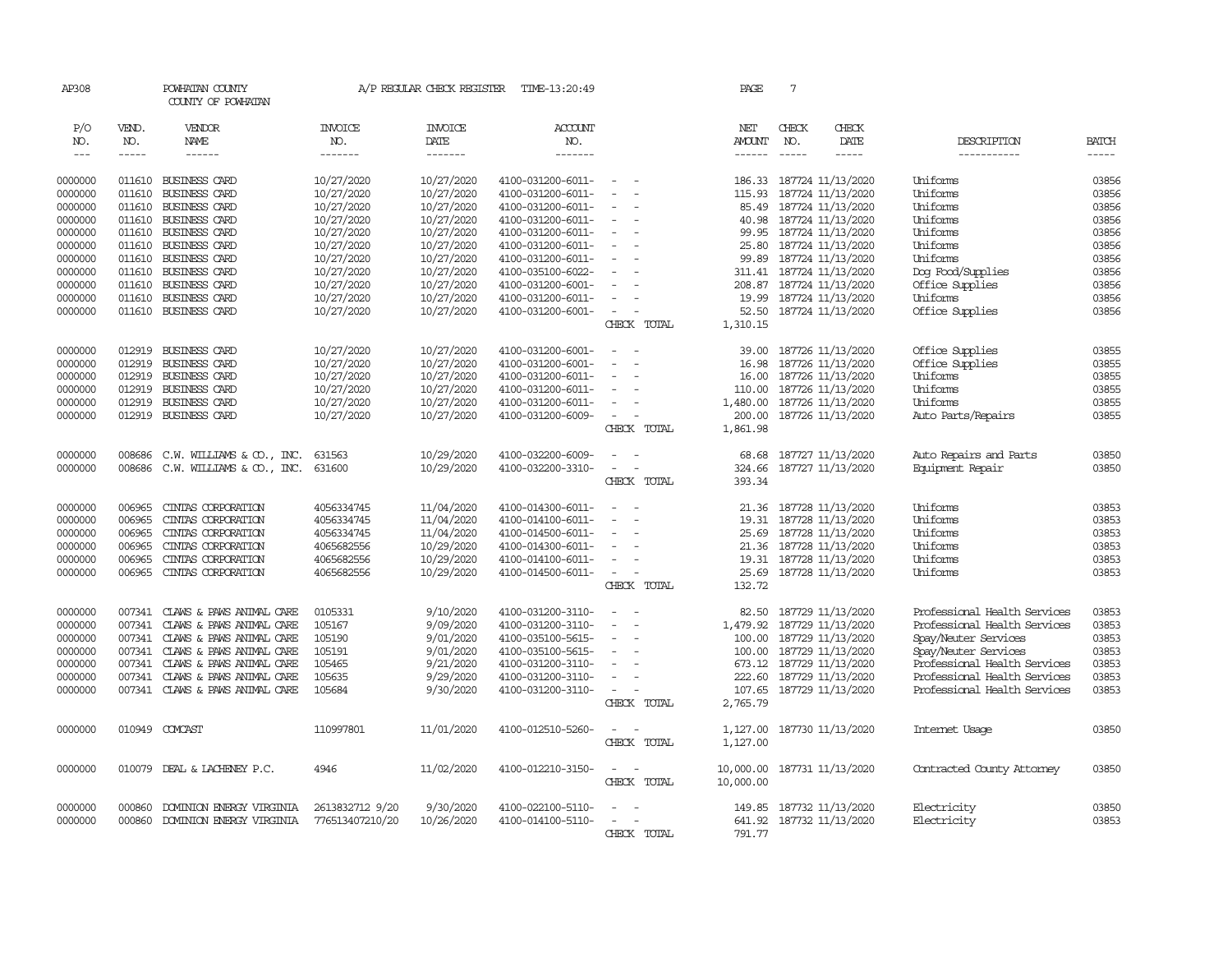| AP308         |              | POWHATAN COUNTY<br>COUNTY OF POWHATAN |                       | A/P REGULAR CHECK REGISTER | TIME-13:20:49         |                                    |             | PAGE                 | 8            |                             |                                      |                                                                                                                                                                                                                                                                                                                                                                                                                                                                                     |
|---------------|--------------|---------------------------------------|-----------------------|----------------------------|-----------------------|------------------------------------|-------------|----------------------|--------------|-----------------------------|--------------------------------------|-------------------------------------------------------------------------------------------------------------------------------------------------------------------------------------------------------------------------------------------------------------------------------------------------------------------------------------------------------------------------------------------------------------------------------------------------------------------------------------|
| P/O<br>NO.    | VEND.<br>NO. | VENDOR<br>NAME                        | <b>INVOICE</b><br>NO. | <b>INVOICE</b><br>DATE     | <b>ACCOUNT</b><br>NO. |                                    |             | NET<br><b>AMOUNT</b> | CHECK<br>NO. | CHECK<br>DATE               | DESCRIPTION                          | <b>BATCH</b>                                                                                                                                                                                                                                                                                                                                                                                                                                                                        |
| $\frac{1}{2}$ | -----        | ------                                | -------               | $-----$                    | -------               |                                    |             | ------               |              | $- - - - -$                 | -----------                          | $\begin{tabular}{ccccc} \multicolumn{2}{c}{} & \multicolumn{2}{c}{} & \multicolumn{2}{c}{} & \multicolumn{2}{c}{} & \multicolumn{2}{c}{} & \multicolumn{2}{c}{} & \multicolumn{2}{c}{} & \multicolumn{2}{c}{} & \multicolumn{2}{c}{} & \multicolumn{2}{c}{} & \multicolumn{2}{c}{} & \multicolumn{2}{c}{} & \multicolumn{2}{c}{} & \multicolumn{2}{c}{} & \multicolumn{2}{c}{} & \multicolumn{2}{c}{} & \multicolumn{2}{c}{} & \multicolumn{2}{c}{} & \multicolumn{2}{c}{} & \mult$ |
| 0000000       | 011224       | ELECTRONIC SYSTEMS, INC.              | 1696465               | 11/02/2020                 | 4100-035100-3320-     | $\sim$                             |             | 62.50                |              | 187733 11/13/2020           | Landscaping - Animal Control         | 03850                                                                                                                                                                                                                                                                                                                                                                                                                                                                               |
| 0000000       | 011224       | ELECTRONIC SYSTEMS, INC.              | 1696465               | 11/02/2020                 | 4100-014300-3320-     | $\sim$                             |             | 14.00                |              | 187733 11/13/2020           | Maintenance and Service Contra       | 03850                                                                                                                                                                                                                                                                                                                                                                                                                                                                               |
| 0000000       | 011224       | ELECTRONIC SYSTEMS, INC.              | 1696465               | 11/02/2020                 | 4100-012100-3320-     | $\equiv$                           |             | 14.00                |              | 187733 11/13/2020           | Maintenance & Service Contract       | 03850                                                                                                                                                                                                                                                                                                                                                                                                                                                                               |
| 0000000       | 011224       | ELECTRONIC SYSTEMS, INC.              | 1696465               | 11/02/2020                 | 4100-012310-3320-     |                                    |             | 153.00               |              | 187733 11/13/2020           | Maintenance & Service Contract       | 03850                                                                                                                                                                                                                                                                                                                                                                                                                                                                               |
| 0000000       | 011224       | ELECTRONIC SYSTEMS, INC.              | 1696465               | 11/02/2020                 | 4100-013200-3320-     | $\sim$                             |             | 31.25                |              | 187733 11/13/2020           | Maintenance & Service Contract       | 03850                                                                                                                                                                                                                                                                                                                                                                                                                                                                               |
| 0000000       | 011224       | ELECTRONIC SYSTEMS, INC.              | 1696465               | 11/02/2020                 | 4100-031210-3320-     | $\equiv$                           |             | 89.63                |              | 187733 11/13/2020           | Maintenance and Service Contra       | 03850                                                                                                                                                                                                                                                                                                                                                                                                                                                                               |
| 0000000       | 011224       | ELECTRONIC SYSTEMS, INC.              | 1696465               | 11/02/2020                 | 4100-012200-3320-     | $\sim$                             |             | 31.25                |              | 187733 11/13/2020           | Maintenance & Service Contract       | 03850                                                                                                                                                                                                                                                                                                                                                                                                                                                                               |
| 0000000       | 011224       | ELECTRONIC SYSTEMS, INC.              | 1696465               | 11/02/2020                 | 4100-012220-3320-     | $\equiv$                           |             | 31.25                |              | 187733 11/13/2020           | Maintenance and service contra       | 03850                                                                                                                                                                                                                                                                                                                                                                                                                                                                               |
| 0000000       | 011224       | ELECTRONIC SYSTEMS, INC.              | 1696465               | 11/02/2020                 | 4100-071110-3320-     | $\equiv$                           |             | 14.00                |              | 187733 11/13/2020           | General Maintenance                  | 03850                                                                                                                                                                                                                                                                                                                                                                                                                                                                               |
| 0000000       | 011224       | ELECTRONIC SYSTEMS, INC.              | 1696465               | 11/02/2020                 | 4100-014100-3320-     | $\overline{\phantom{a}}$           |             | 59.25                |              | 187733 11/13/2020           | Maintenance & Service Contract       | 03850                                                                                                                                                                                                                                                                                                                                                                                                                                                                               |
| 0000000       | 011224       | ELECTRONIC SYSTEMS, INC.              | 1696465               | 11/02/2020                 | 4100-031200-3320-     |                                    |             | 218.25               |              | 187733 11/13/2020           | Maintenance & Service Contract       | 03850                                                                                                                                                                                                                                                                                                                                                                                                                                                                               |
| 0000000       | 011224       | ELECTRONIC SYSTEMS, INC.              | 1696465               | 11/02/2020                 | 4100-034100-3320-     | $\equiv$                           |             | 62.50                |              | 187733 11/13/2020           | Maintenance & Service Contract       | 03850                                                                                                                                                                                                                                                                                                                                                                                                                                                                               |
| 0000000       | 011224       | ELECTRONIC SYSTEMS, INC.              | 1696465               | 11/02/2020                 | 4100-012410-3320-     |                                    |             |                      |              | 223.00 187733 11/13/2020    | Maintenance & Service Contract       | 03850                                                                                                                                                                                                                                                                                                                                                                                                                                                                               |
| 0000000       | 011224       | ELECTRONIC SYSTEMS, INC.              | 1696465               | 11/02/2020                 | 4100-021600-8002-     | $\sim$                             |             | 31.25                |              | 187733 11/13/2020           | Copier Lease                         | 03850                                                                                                                                                                                                                                                                                                                                                                                                                                                                               |
| 0000000       |              | 011224 ELECTRONIC SYSTEMS, INC.       | 1696465               | 11/02/2020                 | 4100-022100-3320-     | $\sim$                             |             |                      |              | 31.25 187733 11/13/2020     | Maintenance & Service Contract 03850 |                                                                                                                                                                                                                                                                                                                                                                                                                                                                                     |
|               |              |                                       |                       |                            |                       |                                    | CHECK TOTAL | 1,066.38             |              |                             |                                      |                                                                                                                                                                                                                                                                                                                                                                                                                                                                                     |
| 0000000       | 006510       | EMERGENCY SERVICES                    | 447                   | 11/04/2020                 | 4100-035500-3140-     | $\sim$<br>$\overline{\phantom{a}}$ |             | 14,817.60            |              | 187734 11/13/2020           | Professional Services                | 03850                                                                                                                                                                                                                                                                                                                                                                                                                                                                               |
|               |              |                                       |                       |                            |                       |                                    | CHECK TOTAL | 14,817.60            |              |                             |                                      |                                                                                                                                                                                                                                                                                                                                                                                                                                                                                     |
| 0000000       | 012905       | GALLS, LLC                            | 016725406             | 10/16/2020                 | 4100-031200-6011-     | $\equiv$                           |             | 22.44                |              | 187736 11/13/2020           | Uniforms                             | 03853                                                                                                                                                                                                                                                                                                                                                                                                                                                                               |
| 0000000       | 012905       | GALLS, LLC                            | 016741012             | 10/19/2020                 | 4100-031200-6011-     |                                    |             | 180.75               |              | 187736 11/13/2020           | Uniforms                             | 03853                                                                                                                                                                                                                                                                                                                                                                                                                                                                               |
| 0000000       | 012905       | GALLS, LLC                            | 016750607             | 10/20/2020                 | 4100-031200-6011-     | $\equiv$                           |             | 43.00                |              | 187736 11/13/2020           | Uniforms                             | 03853                                                                                                                                                                                                                                                                                                                                                                                                                                                                               |
| 0000000       | 012905       | GALLS, LLC                            | 016782257             | 10/23/2020                 | 4100-031200-6011-     |                                    |             |                      |              | 40.12 187736 11/13/2020     | Uniforms                             | 03853                                                                                                                                                                                                                                                                                                                                                                                                                                                                               |
| 0000000       | 012905       | GALLS, LLC                            | 016803349             | 10/27/2020                 | 4100-031200-6011-     |                                    |             |                      |              | 142.38 187736 11/13/2020    | Uniforms                             | 03853                                                                                                                                                                                                                                                                                                                                                                                                                                                                               |
| 0000000       | 012905       | GALLS, LLC                            | 016809134             | 10/27/2020                 | 4100-031200-6011-     | $\overline{\phantom{a}}$           |             | 500.60               |              | 187736 11/13/2020           | Uniforms                             | 03853                                                                                                                                                                                                                                                                                                                                                                                                                                                                               |
| 0000000       | 012905       | GALLS, LLC                            | 016814303             | 10/28/2020                 | 4100-031200-6011-     | $\overline{\phantom{a}}$           |             | 142.38               |              | 187736 11/13/2020           | Uniforms                             | 03853                                                                                                                                                                                                                                                                                                                                                                                                                                                                               |
|               |              |                                       |                       |                            |                       |                                    | CHECK TOTAL | 1,071.67             |              |                             |                                      |                                                                                                                                                                                                                                                                                                                                                                                                                                                                                     |
| 0000000       |              | 012757 GOVERNMENTJOBS.COM, INC.       | INV-17269             | 11/04/2020                 | 4100-012220-3320-     | $\sim$<br>$\sim$                   |             |                      |              | 26,600.31 187737 11/13/2020 | Maintenance and service contra       | 03850                                                                                                                                                                                                                                                                                                                                                                                                                                                                               |
|               |              |                                       |                       |                            |                       |                                    | CHECK TOTAL | 26,600.31            |              |                             |                                      |                                                                                                                                                                                                                                                                                                                                                                                                                                                                                     |
| 0000000       |              | 009725 HENKLE, M. G.                  | 8538196               | 10/28/2020                 | 4100-021200-3150-     | $\sim$<br>$\sim$                   |             | 120.00               |              | 187738 11/13/2020           | Outside Counsel                      | 03850                                                                                                                                                                                                                                                                                                                                                                                                                                                                               |
|               |              |                                       |                       |                            |                       |                                    | CHECK TOTAL | 120.00               |              |                             |                                      |                                                                                                                                                                                                                                                                                                                                                                                                                                                                                     |
|               |              |                                       |                       |                            |                       |                                    |             |                      |              |                             |                                      |                                                                                                                                                                                                                                                                                                                                                                                                                                                                                     |
| 0000000       |              | 013549 HOSTED BACKBONE, LLC           | HB17-9176             | 11/01/2020                 | 4100-012510-5260-     | $\sim$<br>$\sim$                   |             | 975.00               |              | 187739 11/13/2020           | Internet Usage                       | 03850                                                                                                                                                                                                                                                                                                                                                                                                                                                                               |
|               |              |                                       |                       |                            |                       |                                    | CHECK TOTAL | 975.00               |              |                             |                                      |                                                                                                                                                                                                                                                                                                                                                                                                                                                                                     |
| 0000000       |              | 009552 MANSFIELD OIL COMPANY          | SOLCD-641394          | 10/31/2020                 | 4100-032200-5120-     | $\equiv$                           |             | 68.17                |              | 187741 11/13/2020           | Apparatus Fuel                       | 03850                                                                                                                                                                                                                                                                                                                                                                                                                                                                               |
|               |              |                                       |                       |                            |                       |                                    | CHECK TOTAL | 68.17                |              |                             |                                      |                                                                                                                                                                                                                                                                                                                                                                                                                                                                                     |
| 0000000       |              | 013176 MIDWEST TAPE, LLC              | 99532506              | 10/20/2020                 | 4100-073100-6012-     | $\equiv$                           |             | 29.98                |              | 187743 11/13/2020           | Books & Subscriptions                | 03850                                                                                                                                                                                                                                                                                                                                                                                                                                                                               |
| 0000000       |              | 013176 MIDWEST TAPE, LLC              | 99561031              | 10/27/2020                 | 4100-073100-6012-     | $\sim$<br>$\sim$                   |             | 72.69                |              | 187743 11/13/2020           | Books & Subscriptions                | 03850                                                                                                                                                                                                                                                                                                                                                                                                                                                                               |
|               |              |                                       |                       |                            |                       |                                    | CHECK TOTAL | 102.67               |              |                             |                                      |                                                                                                                                                                                                                                                                                                                                                                                                                                                                                     |
|               |              |                                       |                       |                            |                       |                                    |             |                      |              |                             |                                      |                                                                                                                                                                                                                                                                                                                                                                                                                                                                                     |
| 0000000       | 010924       | MITCHELL PEST                         | 139364                | 10/23/2020                 | 4100-014100-3320-     | $\equiv$                           |             | 60.00                |              | 187744 11/13/2020           | Maintenance & Service Contract       | 03853                                                                                                                                                                                                                                                                                                                                                                                                                                                                               |
| 0000000       |              | 010924 MITCHELL PEST                  | 141674                | 10/22/2020                 | 4100-014100-3320-     |                                    |             | 100.00               |              | 187744 11/13/2020           | Maintenance & Service Contract       | 03853                                                                                                                                                                                                                                                                                                                                                                                                                                                                               |
|               |              |                                       |                       |                            |                       |                                    | CHECK TOTAL | 160.00               |              |                             |                                      |                                                                                                                                                                                                                                                                                                                                                                                                                                                                                     |
| 0000000       | 001250       | POWHATAN AUTO & TRACTOR               | 610634                | 9/01/2020                  | 4100-031200-6009-     |                                    |             | 31.67                |              | 187745 11/13/2020           | Auto Parts/Repairs                   | 03853                                                                                                                                                                                                                                                                                                                                                                                                                                                                               |
| 0000000       | 001250       | POWHATAN AUTO & TRACTOR               | 612826                | 9/21/2020                  | 4100-031200-6009-     | $\overline{a}$<br>$\sim$           |             |                      |              | 41.49 187745 11/13/2020     | Auto Parts/Repairs                   | 03853                                                                                                                                                                                                                                                                                                                                                                                                                                                                               |
|               |              |                                       |                       |                            |                       |                                    | CHRCK TOTAL | 73.16                |              |                             |                                      |                                                                                                                                                                                                                                                                                                                                                                                                                                                                                     |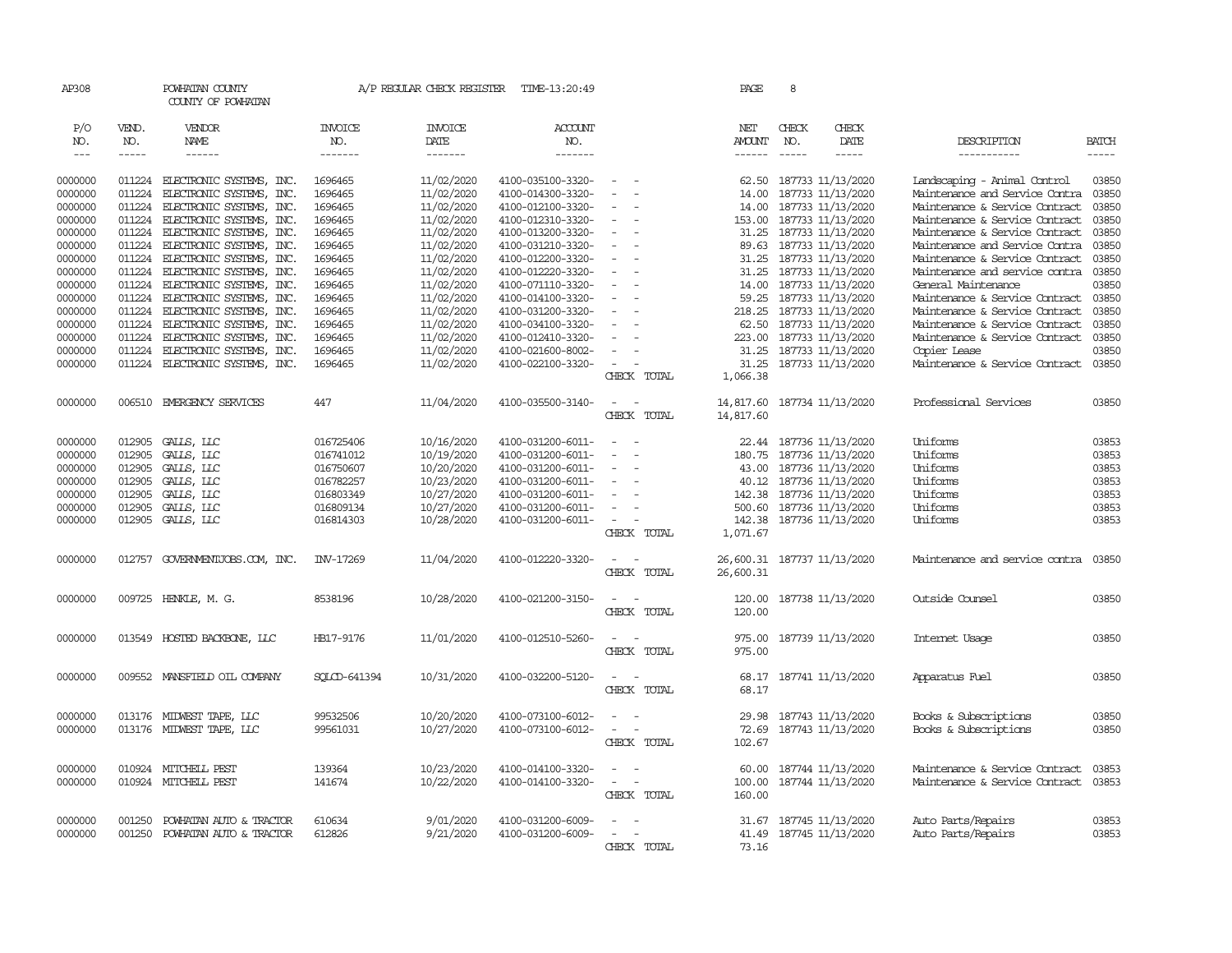| AP308                                                                     |                                                                    | POWHATAN COUNTY<br>COUNTY OF POWHATAN                                                                                                                                                     |                                                                                                                            | A/P REGULAR CHECK REGISTER                                                                     | TIME-13:20:49                                                                                                                                   |                                                                                                                                                                           | PAGE                                                                 | 9                                                                                                                                                            |               |                                                                                                                                   |                                                             |
|---------------------------------------------------------------------------|--------------------------------------------------------------------|-------------------------------------------------------------------------------------------------------------------------------------------------------------------------------------------|----------------------------------------------------------------------------------------------------------------------------|------------------------------------------------------------------------------------------------|-------------------------------------------------------------------------------------------------------------------------------------------------|---------------------------------------------------------------------------------------------------------------------------------------------------------------------------|----------------------------------------------------------------------|--------------------------------------------------------------------------------------------------------------------------------------------------------------|---------------|-----------------------------------------------------------------------------------------------------------------------------------|-------------------------------------------------------------|
| P/O<br>NO.                                                                | VEND.<br>NO.                                                       | VENDOR<br><b>NAME</b>                                                                                                                                                                     | <b>INVOICE</b><br>NO.                                                                                                      | <b>INVOICE</b><br>DATE                                                                         | <b>ACCOUNT</b><br>NO.                                                                                                                           |                                                                                                                                                                           | NET<br><b>AMOUNT</b>                                                 | CHECK<br>NO.                                                                                                                                                 | CHECK<br>DATE | DESCRIPTION                                                                                                                       | <b>BATCH</b>                                                |
| $---$                                                                     | -----                                                              | ------                                                                                                                                                                                    | -------                                                                                                                    | -------                                                                                        | -------                                                                                                                                         |                                                                                                                                                                           | ------                                                               | $- - - - -$                                                                                                                                                  | -----         | -----------                                                                                                                       | -----                                                       |
| 0000000                                                                   |                                                                    | 010777 PRESEARCH BACKGROUND                                                                                                                                                               | 61727                                                                                                                      | 10/01/2020                                                                                     | 4100-083500-7002-                                                                                                                               | $\sim$<br>$\sim$<br>CHECK TOTAL                                                                                                                                           | 9.95<br>9.95                                                         | 187746 11/13/2020                                                                                                                                            |               | Criminal History/Background Ch 03850                                                                                              |                                                             |
| 0000000                                                                   | 009518                                                             | QUARLES PETROLEUM, INC.                                                                                                                                                                   | CT-1298379                                                                                                                 | 10/31/2020                                                                                     | 4100-031200-6008-                                                                                                                               | $\sim$ $ \sim$<br>CHECK TOTAL                                                                                                                                             | 107.28<br>107.28                                                     | 187748 11/13/2020                                                                                                                                            |               | Gas/Grease/Oil                                                                                                                    | 03853                                                       |
| 0000000                                                                   | 000780                                                             | <b>CUILL CORPORATION</b>                                                                                                                                                                  | 11702776                                                                                                                   | 10/27/2020                                                                                     | 4100-012310-6001-                                                                                                                               | $\sim$ $  -$<br>CHECK TOTAL                                                                                                                                               | 200.93<br>200.93                                                     | 187749 11/13/2020                                                                                                                                            |               | Office Supplies                                                                                                                   | 03850                                                       |
| 0000000                                                                   |                                                                    | 000620 R.C. GOODWYN & SONS, INC                                                                                                                                                           | 0932445                                                                                                                    | 10/23/2020                                                                                     | 4100-014500-3190-                                                                                                                               | $\overline{\phantom{a}}$<br>CHECK TOTAL                                                                                                                                   | 27.54<br>27.54                                                       | 187750 11/13/2020                                                                                                                                            |               | Grounds Maintenance                                                                                                               | 03853                                                       |
| 0000000                                                                   | 012958                                                             | RIVER RUN ANIMAL HOSPITAL                                                                                                                                                                 | 421503                                                                                                                     | 11/03/2020                                                                                     | 4100-035100-3110-                                                                                                                               | $\sim$<br>$\sim$<br>CHECK TOTAL                                                                                                                                           | 90.94<br>90.94                                                       | 187751 11/13/2020                                                                                                                                            |               | Professional Health Services                                                                                                      | 03853                                                       |
| 0000000<br>0000000                                                        | 013642<br>013642                                                   | SANTE J. PIRACCI PC<br>SANTE J. PIRACCI PC                                                                                                                                                | 8945626<br>8945627                                                                                                         | 10/16/2020<br>10/16/2020                                                                       | 4100-021200-3150-<br>4100-021200-3150-                                                                                                          | $\sim$<br>$\sim$<br>$\overline{\phantom{a}}$<br>$\overline{\phantom{a}}$<br>CHECK TOTAL                                                                                   | 120.00<br>120.00<br>240.00                                           | 187752 11/13/2020<br>187752 11/13/2020                                                                                                                       |               | Outside Counsel<br>Outside Counsel                                                                                                | 03850<br>03850                                              |
| 0000000                                                                   | 006594                                                             | SOUTHSIDE ELECTRIC COOP                                                                                                                                                                   | 63504011 10/20                                                                                                             | 10/13/2020                                                                                     | 4100-014100-5110-                                                                                                                               | $\sim$<br>$\sim$<br>CHECK TOTAL                                                                                                                                           | 49.24                                                                | 49.24 187753 11/13/2020                                                                                                                                      |               | Electricity                                                                                                                       | 03853                                                       |
| 0000000<br>0000000<br>0000000<br>0000000<br>0000000<br>0000000<br>0000000 | 013682<br>013682<br>013682<br>013682<br>013682<br>013682<br>013682 | STAPLES BUSINESS CREDIT<br>STAPLES BUSINESS CREDIT<br>STAPLES BUSINESS CREDIT<br>STAPLES BUSINESS CREDIT<br>STAPLES BUSINESS CREDIT<br>STAPLES BUSINESS CREDIT<br>STAPLES BUSINESS CREDIT | 7315817769-0-1<br>7315817769-0-2<br>7313887574-0-1<br>7315615407-0-1<br>7315615407-0-3<br>7316749629-0-1<br>7317087271-0-1 | 10/14/2020<br>10/14/2020<br>9/15/2020<br>10/08/2020<br>10/14/2020<br>10/27/2020<br>10/30/2020  | 4100-022100-6001-<br>4100-022100-6001-<br>4100-022100-6001-<br>4100-034100-6001-<br>4100-081100-6001-<br>4100-034100-6001-<br>4100-031200-6001- | $\sim$<br>$\sim$<br>$\equiv$<br>$\sim$<br>$\equiv$<br>$\sim$<br>$\overline{\phantom{a}}$<br>$\overline{\phantom{a}}$<br>$\overline{\phantom{a}}$<br>$\sim$<br>CHECK TOTAL | 27.22<br>156.08<br>16.99<br>6.29<br>171.80<br>725.78                 | 31.43 187754 11/13/2020<br>187754 11/13/2020<br>187754 11/13/2020<br>187754 11/13/2020<br>187754 11/13/2020<br>187754 11/13/2020<br>315.97 187754 11/13/2020 |               | Office Supplies<br>Office Supplies<br>Office Supplies<br>Office Supplies<br>Office Supplies<br>Office Supplies<br>Office Supplies | 03850<br>03850<br>03853<br>03853<br>03853<br>03853<br>03853 |
| 0000000<br>0000000<br>0000000<br>0000000<br>0000000<br>0000000<br>0000000 | 013065<br>013065<br>013065<br>013065<br>013065<br>013065<br>013065 | STAPLES INC<br>STAPLES INC<br>STAPLES INC<br>STAPLES INC<br>STAPLES INC<br>STAPLES INC<br>STAPLES INC                                                                                     | 7314858667-0-1<br>7314858667-0-2<br>7316307025-0-1<br>7316307025-0-2<br>7316747481-0-1<br>7316749486-0-1<br>7317112999-0-1 | 10/05/2020<br>10/09/2020<br>11/05/2020<br>10/27/2020<br>10/26/2020<br>10/27/2020<br>10/30/2020 | 4100-021600-6001-<br>4100-021600-6001-<br>4100-012200-6001-<br>4100-012200-6001-<br>4100-021600-6001-<br>4100-021600-6001-<br>4100-021600-6001- | $\equiv$<br>$\sim$<br>$\sim$<br>$\sim$<br>$\equiv$<br>$\overline{\phantom{a}}$<br>CHECK TOTAL                                                                             | 6.12<br>4.74<br>22.62<br>301.28<br>152.42<br>18.42<br>7.82<br>513.42 | 187755 11/13/2020<br>187755 11/13/2020<br>187755 11/13/2020<br>187755 11/13/2020<br>187755 11/13/2020<br>187755 11/13/2020<br>187755 11/13/2020              |               | Office Supplies<br>Office Supplies<br>Office Supplies<br>Office Supplies<br>Office Supplies<br>Office Supplies<br>Office Supplies | 03850<br>03850<br>03850<br>03850<br>03850<br>03850<br>03850 |
| 0000000                                                                   |                                                                    | 011174 STIEFFENHOFER, JENNIFER                                                                                                                                                            | 164                                                                                                                        | 11/01/2020                                                                                     | 4100-012200-3140-                                                                                                                               | $\overline{\phantom{a}}$<br>$\sim$<br>CHECK TOTAL                                                                                                                         | 544.50<br>544.50                                                     | 187756 11/13/2020                                                                                                                                            |               | Professional Services                                                                                                             | 03850                                                       |
| 0000000                                                                   | 009357                                                             | SYDNOR, ALLEN MICHAEL                                                                                                                                                                     | BPO CLASS 10/20                                                                                                            | 10/25/2020                                                                                     | 4100-032200-5815-                                                                                                                               | $\frac{1}{2} \left( \frac{1}{2} \right) \left( \frac{1}{2} \right) \left( \frac{1}{2} \right)$<br>CHECK TOTAL                                                             | 120.00<br>120.00                                                     | 187757 11/13/2020                                                                                                                                            |               | Training/Seminars                                                                                                                 | 03850                                                       |
| 0000000                                                                   | 007543                                                             | SYDNOR, LEON                                                                                                                                                                              | <b>RURALWATER&amp;BPO</b>                                                                                                  | 10/25/2020                                                                                     | 4100-032200-5815-                                                                                                                               | $\sim$<br>$\sim$<br>CHECK TOTAL                                                                                                                                           | 504.00<br>504.00                                                     | 187758 11/13/2020                                                                                                                                            |               | Training/Seminars                                                                                                                 | 03850                                                       |
| 0000000<br>0000000                                                        | 007450                                                             | THOMSON REUTERS -<br>007450 THOMSON REUTERS -                                                                                                                                             | 843262127<br>843278495                                                                                                     | 11/01/2020<br>11/01/2020                                                                       | 4100-021600-3320-<br>4100-031200-3320-                                                                                                          | $\sim$<br>$\sim$<br>CHECK TOTAL                                                                                                                                           | 133.00<br>451.90                                                     | 187760 11/13/2020<br>318.90 187760 11/13/2020                                                                                                                |               | Maintenance & Service Contract<br>Maintenance & Service Contract 03853                                                            | 03850                                                       |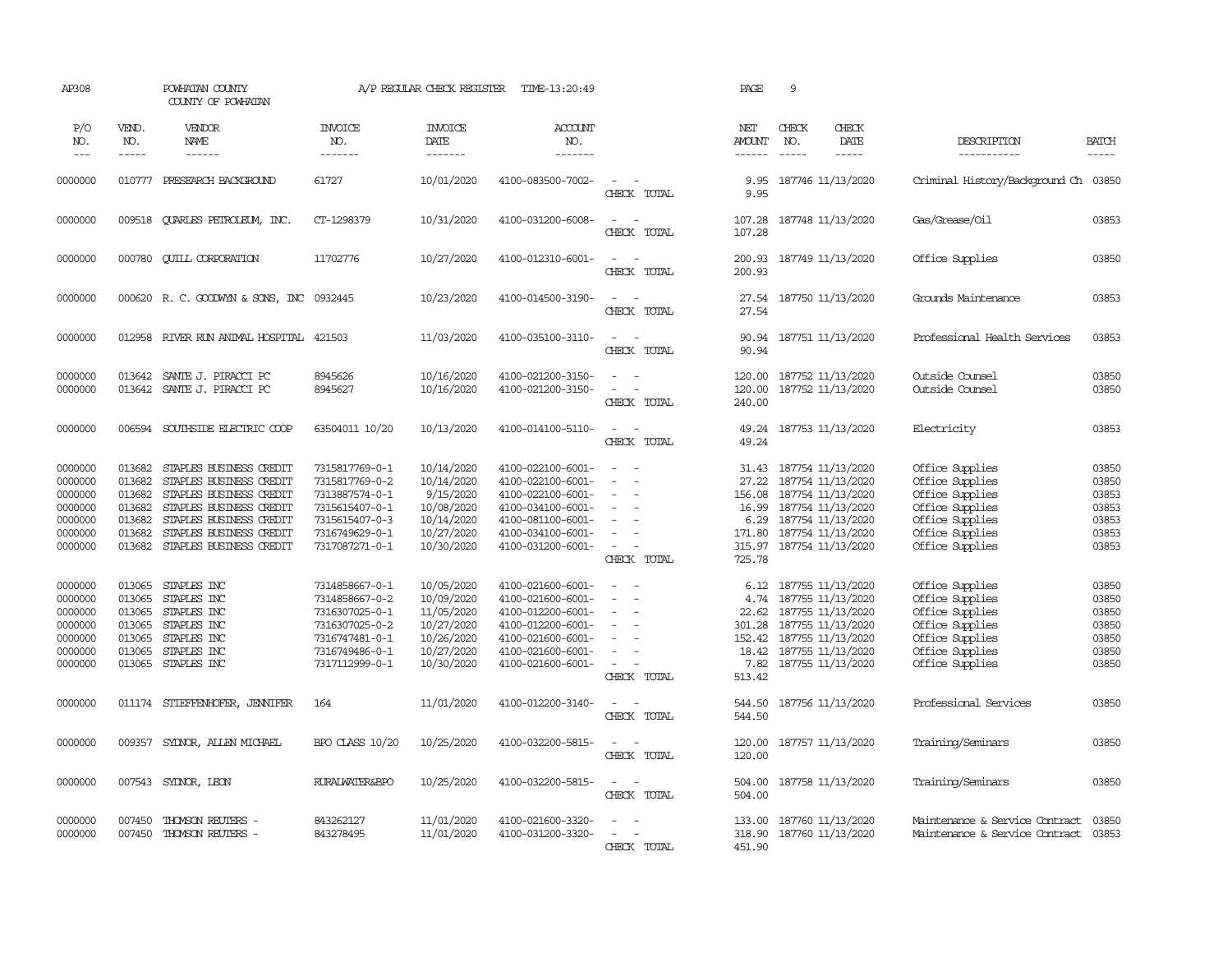| AP308                                                                                                                                                                                              |                                                                                                                                                                                  | POWHATAN COUNTY<br>COUNTY OF POWHATAN                                                                                                                                                                                                                                                                                                                                                                                                                          |                                                                                                                                                                                                                                                          | A/P REGULAR CHECK REGISTER                                                                                                                                                                                                                               | TIME-13:20:49                                                                                                                                                                                                                                                                                                                                                                          |                                                                                                                                                                                                               | PAGE                                                                                                                                  | 10                            |                                                                                                                                                                                                                                                                                                                                                                                                                        |                                                                                                                                                                                                                                                                                                                                                                                                                                                                                                                                                                                                      |                                                                                                                                                                |
|----------------------------------------------------------------------------------------------------------------------------------------------------------------------------------------------------|----------------------------------------------------------------------------------------------------------------------------------------------------------------------------------|----------------------------------------------------------------------------------------------------------------------------------------------------------------------------------------------------------------------------------------------------------------------------------------------------------------------------------------------------------------------------------------------------------------------------------------------------------------|----------------------------------------------------------------------------------------------------------------------------------------------------------------------------------------------------------------------------------------------------------|----------------------------------------------------------------------------------------------------------------------------------------------------------------------------------------------------------------------------------------------------------|----------------------------------------------------------------------------------------------------------------------------------------------------------------------------------------------------------------------------------------------------------------------------------------------------------------------------------------------------------------------------------------|---------------------------------------------------------------------------------------------------------------------------------------------------------------------------------------------------------------|---------------------------------------------------------------------------------------------------------------------------------------|-------------------------------|------------------------------------------------------------------------------------------------------------------------------------------------------------------------------------------------------------------------------------------------------------------------------------------------------------------------------------------------------------------------------------------------------------------------|------------------------------------------------------------------------------------------------------------------------------------------------------------------------------------------------------------------------------------------------------------------------------------------------------------------------------------------------------------------------------------------------------------------------------------------------------------------------------------------------------------------------------------------------------------------------------------------------------|----------------------------------------------------------------------------------------------------------------------------------------------------------------|
| P/O<br>NO.<br>$---$                                                                                                                                                                                | VEND.<br>NO.<br>-----                                                                                                                                                            | VENDOR<br>NAME<br>$- - - - - -$                                                                                                                                                                                                                                                                                                                                                                                                                                | <b>INVOICE</b><br>NO.<br>-------                                                                                                                                                                                                                         | <b>INVOICE</b><br>DATE<br>-------                                                                                                                                                                                                                        | ACCOUNT<br>NO.<br>--------                                                                                                                                                                                                                                                                                                                                                             |                                                                                                                                                                                                               | NET<br><b>AMOUNT</b><br>$- - - - - -$                                                                                                 | CHECK<br>NO.<br>$\frac{1}{2}$ | CHECK<br>DATE<br>$- - - - -$                                                                                                                                                                                                                                                                                                                                                                                           | DESCRIPTION<br>-----------                                                                                                                                                                                                                                                                                                                                                                                                                                                                                                                                                                           | <b>BATCH</b><br>-----                                                                                                                                          |
| 0000000                                                                                                                                                                                            | 000845                                                                                                                                                                           | TOWN POLICE SUPPLY OF                                                                                                                                                                                                                                                                                                                                                                                                                                          | 0022333-0                                                                                                                                                                                                                                                | 10/27/2020                                                                                                                                                                                                                                               | 4100-031200-6011-                                                                                                                                                                                                                                                                                                                                                                      | $\overline{\phantom{a}}$<br>CHECK TOTAL                                                                                                                                                                       | 289.14                                                                                                                                |                               | 289.14 187761 11/13/2020                                                                                                                                                                                                                                                                                                                                                                                               | Uniforms                                                                                                                                                                                                                                                                                                                                                                                                                                                                                                                                                                                             | 03853                                                                                                                                                          |
| 0000000                                                                                                                                                                                            |                                                                                                                                                                                  | 013723 TREASURER OF VIRGINIA                                                                                                                                                                                                                                                                                                                                                                                                                                   | 21-145C-RMS-1                                                                                                                                                                                                                                            | 10/23/2020                                                                                                                                                                                                                                               | 4100-021600-3320-                                                                                                                                                                                                                                                                                                                                                                      | $\sim$<br>$\sim$<br>CHECK TOTAL                                                                                                                                                                               | 4,086.80<br>4,086.80                                                                                                                  |                               | 187762 11/13/2020                                                                                                                                                                                                                                                                                                                                                                                                      | Maintenance & Service Contract                                                                                                                                                                                                                                                                                                                                                                                                                                                                                                                                                                       | 03850                                                                                                                                                          |
| 0000000                                                                                                                                                                                            |                                                                                                                                                                                  | 008351 VACORP                                                                                                                                                                                                                                                                                                                                                                                                                                                  | 68242                                                                                                                                                                                                                                                    | 10/30/2020                                                                                                                                                                                                                                               | 4100-012550-2710-                                                                                                                                                                                                                                                                                                                                                                      | $\overline{\phantom{a}}$<br>$\sim$<br>CHECK TOTAL                                                                                                                                                             | 19,514.00<br>19,514.00                                                                                                                |                               | 187764 11/13/2020                                                                                                                                                                                                                                                                                                                                                                                                      | Worker's Compensation                                                                                                                                                                                                                                                                                                                                                                                                                                                                                                                                                                                | 03850                                                                                                                                                          |
| 0000000                                                                                                                                                                                            |                                                                                                                                                                                  | 011193 VERIZON                                                                                                                                                                                                                                                                                                                                                                                                                                                 | 552000146 10/20                                                                                                                                                                                                                                          | 10/27/2020                                                                                                                                                                                                                                               | 4100-022100-5230-                                                                                                                                                                                                                                                                                                                                                                      | $\sim$<br>CHECK TOTAL                                                                                                                                                                                         | 53.72<br>53.72                                                                                                                        |                               | 187766 11/13/2020                                                                                                                                                                                                                                                                                                                                                                                                      | Telephone Services                                                                                                                                                                                                                                                                                                                                                                                                                                                                                                                                                                                   | 03850                                                                                                                                                          |
| 0000000                                                                                                                                                                                            | 013459                                                                                                                                                                           | VERIZON                                                                                                                                                                                                                                                                                                                                                                                                                                                        | 9865597985                                                                                                                                                                                                                                               | 10/23/2020                                                                                                                                                                                                                                               | 4100-031200-5250-                                                                                                                                                                                                                                                                                                                                                                      | $\overline{\phantom{a}}$<br>$\sim$<br>CHECK TOTAL                                                                                                                                                             | 2,161.65<br>2,161.65                                                                                                                  |                               | 187767 11/13/2020                                                                                                                                                                                                                                                                                                                                                                                                      | Cell Phones                                                                                                                                                                                                                                                                                                                                                                                                                                                                                                                                                                                          | 03853                                                                                                                                                          |
| 0000000                                                                                                                                                                                            |                                                                                                                                                                                  | 011767 VIILAGE BUILDING COMPANY,                                                                                                                                                                                                                                                                                                                                                                                                                               | 206                                                                                                                                                                                                                                                      | 10/29/2020                                                                                                                                                                                                                                               | 4100-014100-3310-                                                                                                                                                                                                                                                                                                                                                                      | $\sim$<br>$\sim$<br>CHECK TOTAL                                                                                                                                                                               | 2,600.00<br>2,600.00                                                                                                                  |                               | 187768 11/13/2020                                                                                                                                                                                                                                                                                                                                                                                                      | Repairs & Maintenance                                                                                                                                                                                                                                                                                                                                                                                                                                                                                                                                                                                | 03853                                                                                                                                                          |
| 0000000                                                                                                                                                                                            | 007983                                                                                                                                                                           | VIRGINIA EMPLOYMENT                                                                                                                                                                                                                                                                                                                                                                                                                                            | 0001889770 9/20                                                                                                                                                                                                                                          | 9/30/2020                                                                                                                                                                                                                                                | 4100-012220-2703-                                                                                                                                                                                                                                                                                                                                                                      | $\sim$<br>$\overline{\phantom{a}}$<br>CHECK TOTAL                                                                                                                                                             | 394.27<br>394.27                                                                                                                      |                               | 187769 11/13/2020                                                                                                                                                                                                                                                                                                                                                                                                      | Unemployment Claims                                                                                                                                                                                                                                                                                                                                                                                                                                                                                                                                                                                  | 03850                                                                                                                                                          |
| 0000000<br>0000000<br>0000000<br>0000000<br>0000000<br>0000000<br>0000000<br>0000000<br>0000000<br>0000000<br>0000000<br>0000000<br>0000000<br>0000000<br>0000000<br>0000000<br>0000000<br>0000000 | 011181<br>011181<br>011181<br>011181<br>011181<br>011181<br>011181<br>011181<br>011181<br>011181<br>011181<br>011181<br>011181<br>011181<br>011181<br>011181<br>011181<br>011181 | WEILS FARGO FINANCIAL<br>WEILS FARGO FINANCIAL<br>WELLS FARGO FINANCIAL<br>WELLS FARGO FINANCIAL<br>WELLS FARGO FINANCIAL<br>WELLS FARGO FINANCIAL<br>WEILS FARGO FINANCIAL<br>WELLS FARGO FINANCIAL<br>WELLS FARGO FINANCIAL<br>WELLS FARGO FINANCIAL<br>WELLS FARGO FINANCIAL<br>WELLS FARGO FINANCIAL<br>WELLS FARGO FINANCIAL<br>WELLS FARGO FINANCIAL<br>WELLS FARGO FINANCIAL<br>WELLS FARGO FINANCIAL<br>WELLS FARGO FINANCIAL<br>WEILS FARGO FINANCIAL | 5012391762<br>5012391762<br>5012391762<br>5012391762<br>5012391762<br>5012391762<br>5012391762<br>5012391762<br>5012391762<br>5012391762<br>5012391762<br>5012391762<br>5012391762<br>5012391762<br>5012391762<br>5012391762<br>5012391762<br>5012438271 | 10/20/2020<br>10/20/2020<br>10/20/2020<br>10/20/2020<br>10/20/2020<br>10/20/2020<br>10/20/2020<br>10/20/2020<br>10/20/2020<br>10/20/2020<br>10/20/2020<br>10/20/2020<br>10/20/2020<br>10/20/2020<br>10/20/2020<br>10/20/2020<br>10/20/2020<br>11/20/2020 | 4100-012100-3320-<br>4100-011010-3320-<br>4100-012200-3320-<br>4100-012310-3320-<br>4100-012410-3320-<br>4100-012510-3320-<br>4100-013200-3320-<br>4100-022100-3320-<br>4100-031200-3320-<br>4100-031200-3320-<br>4100-032200-3320-<br>4100-034100-3320-<br>4100-035100-3320-<br>4100-053120-3320-<br>4100-081100-3320-<br>4100-081500-3320-<br>4100-021200-8002-<br>4100-021600-8002- | $\sim$<br>- -<br>$\sim$<br>$\sim$<br>$\equiv$<br>$\sim$<br>$\sim$<br>$\overline{\phantom{a}}$<br>$\equiv$<br>$\sim$<br>$\sim$<br>$\sim$<br>$\sim$<br>÷<br>$\sim$<br>$\sim$<br>$\sim$<br>$\sim$<br>CHECK TOTAL | 135.62<br>161.45<br>320.00<br>2.66<br>15.99<br>179.56<br>204.78<br>116.09<br>61.15<br>251.79<br>23.05<br>190.66<br>260.72<br>2,597.53 |                               | 187771 11/13/2020<br>187771 11/13/2020<br>187771 11/13/2020<br>45.83 187771 11/13/2020<br>187771 11/13/2020<br>187771 11/13/2020<br>63.72 187771 11/13/2020<br>187771 11/13/2020<br>204.78 187771 11/13/2020<br>187771 11/13/2020<br>298.14 187771 11/13/2020<br>187771 11/13/2020<br>61.54 187771 11/13/2020<br>187771 11/13/2020<br>187771 11/13/2020<br>187771 11/13/2020<br>187771 11/13/2020<br>187771 11/13/2020 | Maintenance & Service Contract<br>Maintenance & Service Contract<br>Maintenance & Service Contract<br>Maintenance & Service Contract<br>Maintenance & Service Contract<br>Maintenance & Service Contract<br>Maintenance & Service Contract<br>Maintenance & Service Contract<br>Maintenance & Service Contract<br>Maintenance & Service Contract<br>Maintenance & Service Contract<br>Maintenance & Service Contract<br>Landscaping - Animal Control<br>Maint/Service Contract/Copying<br>Maintenance & Service Contract<br>Maintenance & Service Contract<br>Copier Lease Agreement<br>Copier Lease | 03850<br>03850<br>03850<br>03850<br>03850<br>03850<br>03850<br>03850<br>03850<br>03850<br>03850<br>03850<br>03850<br>03850<br>03850<br>03850<br>03850<br>03850 |
| 0000000                                                                                                                                                                                            |                                                                                                                                                                                  | 008774 ALLEN, SUSAN E.                                                                                                                                                                                                                                                                                                                                                                                                                                         | 9192532                                                                                                                                                                                                                                                  | 11/04/2020                                                                                                                                                                                                                                               | 4100-021200-3150-                                                                                                                                                                                                                                                                                                                                                                      | $\sim$<br>$\sim$<br>CHECK TOTAL                                                                                                                                                                               | 157.06<br>157.06                                                                                                                      |                               | 187774 11/20/2020                                                                                                                                                                                                                                                                                                                                                                                                      | Outside Counsel                                                                                                                                                                                                                                                                                                                                                                                                                                                                                                                                                                                      | 03860                                                                                                                                                          |
| 0000000                                                                                                                                                                                            |                                                                                                                                                                                  | 006382 AMOS & AMOS, PLLC                                                                                                                                                                                                                                                                                                                                                                                                                                       | 9172925                                                                                                                                                                                                                                                  | 11/12/2020                                                                                                                                                                                                                                               | 4100-021200-3150-                                                                                                                                                                                                                                                                                                                                                                      | $\sim$<br>$\sim$<br>CHECK TOTAL                                                                                                                                                                               | 120.00<br>120.00                                                                                                                      |                               | 187775 11/20/2020                                                                                                                                                                                                                                                                                                                                                                                                      | Outside Counsel                                                                                                                                                                                                                                                                                                                                                                                                                                                                                                                                                                                      | 03860                                                                                                                                                          |
| 0000000<br>0000000<br>0000000<br>0000000                                                                                                                                                           | 007941<br>007941<br>007941<br>007941                                                                                                                                             | BAKER & TAYLOR<br>BAKER & TAYLOR<br>BAKER & TAYLOR<br>BAKER & TAYLOR                                                                                                                                                                                                                                                                                                                                                                                           | H51255440<br>H51391010<br>H51459030<br>H51459032                                                                                                                                                                                                         | 10/07/2020<br>10/17/2020<br>10/16/2020<br>10/29/2020                                                                                                                                                                                                     | 4100-073100-6012-<br>4100-073100-6012-<br>4100-073100-6012-<br>4100-073100-6012-                                                                                                                                                                                                                                                                                                       | $\blacksquare$<br>$\sim$<br>$\sim$<br>$\sim$                                                                                                                                                                  | 189.67<br>51.73                                                                                                                       |                               | 187776 11/20/2020<br>187776 11/20/2020<br>10.34 187776 11/20/2020<br>82.63 187776 11/20/2020                                                                                                                                                                                                                                                                                                                           | Books & Subscriptions<br>Books & Subscriptions<br>Books & Subscriptions<br>Books & Subscriptions                                                                                                                                                                                                                                                                                                                                                                                                                                                                                                     | 03860<br>03860<br>03860<br>03860                                                                                                                               |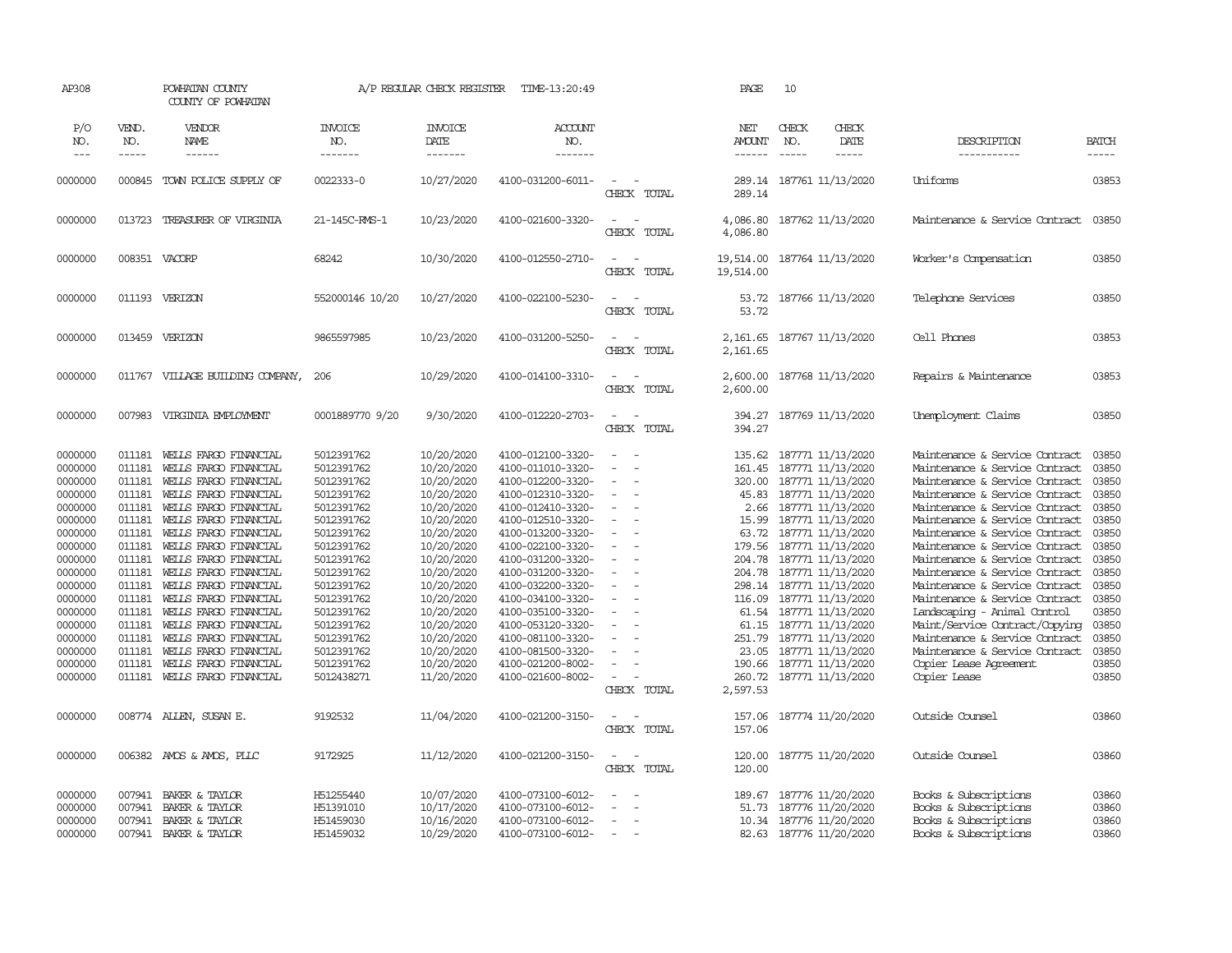| AP308                       |                               | POWHATAN COUNTY<br>COUNTY OF POWHATAN   |                           | A/P REGULAR CHECK REGISTER        | TIME-13:20:49                          |                                    | PAGE                 | 11                            |                                               |                                                |                               |
|-----------------------------|-------------------------------|-----------------------------------------|---------------------------|-----------------------------------|----------------------------------------|------------------------------------|----------------------|-------------------------------|-----------------------------------------------|------------------------------------------------|-------------------------------|
| P/O<br>NO.<br>$\frac{1}{2}$ | VEND.<br>NO.<br>$\frac{1}{2}$ | <b>VENDOR</b><br><b>NAME</b><br>------  | INVOICE<br>NO.<br>------- | <b>INVOICE</b><br>DATE<br>------- | <b>ACCOUNT</b><br>NO.<br>--------      |                                    | NET<br><b>AMOUNT</b> | CHECK<br>NO.<br>$\frac{1}{2}$ | CHECK<br>DATE<br>$- - - - -$                  | DESCRIPTION<br>-----------                     | <b>BATCH</b><br>$\frac{1}{2}$ |
|                             |                               |                                         |                           |                                   |                                        |                                    |                      |                               |                                               |                                                |                               |
| 0000000                     | 007941                        | BAKER & TAYLOR                          | 5016466495                | 10/05/2020                        | 4100-073100-6012-                      | $\equiv$                           | 367.09               |                               | 187776 11/20/2020                             | Books & Subscriptions                          | 03860                         |
| 0000000                     | 007941                        | BAKER & TAYLOR                          | 5016474664                | 10/07/2020                        | 4100-073100-6012-                      | $\blacksquare$                     | 349.81               |                               | 187776 11/20/2020                             | Books & Subscriptions                          | 03860                         |
| 0000000                     | 007941<br>007941              | BAKER & TAYLOR                          | 5016486658                | 10/13/2020                        | 4100-073100-6012-                      | $\equiv$<br>$\sim$                 | 324.34               |                               | 187776 11/20/2020                             | Books & Subscriptions                          | 03860                         |
| 0000000<br>0000000          |                               | BAKER & TAYLOR<br>007941 BAKER & TAYLOR | 5016499415<br>5016513374  | 10/19/2020<br>10/23/2020          | 4100-073100-6012-<br>4100-073100-6012- | $\overline{\phantom{a}}$           | 667.80               |                               | 187776 11/20/2020<br>460.56 187776 11/20/2020 | Books & Subscriptions<br>Books & Subscriptions | 03860<br>03860                |
| 0000000                     |                               | 007941 BAKER & TAYLOR                   | 5016519754                | 10/27/2020                        | 4100-073100-6012-                      | $\sim$                             | 322.67               |                               | 187776 11/20/2020                             | Books & Subscriptions                          | 03860                         |
|                             |                               |                                         |                           |                                   |                                        | CHECK TOTAL                        | 2,826.64             |                               |                                               |                                                |                               |
| 0000000                     | 008668                        | BANK OF AMERICA                         | 11/02/2020                | 11/02/2020                        | 4100-081500-5540-                      | $\equiv$<br>$\sim$                 | .00.                 |                               | 187777 11/20/2020                             | Conferences & Training                         | 03864                         |
| 0000000                     | 008668                        | BANK OF AMERICA                         | 11/02/2020                | 11/02/2020                        | 4100-081500-5540-                      | $\equiv$                           | 12.00                |                               | 187777 11/20/2020                             | Conferences & Training                         | 03864                         |
| 0000000                     | 008668                        | BANK OF AMERICA                         | 11/02/2020                | 11/02/2020                        | 4100-081500-6001-                      |                                    | 144.98               |                               | 187777 11/20/2020                             | Office Supplies                                | 03864                         |
| 0000000                     | 008668                        | BANK OF AMERICA                         | 11/02/2020                | 11/02/2020                        | 4100-013200-6015-                      | $\overline{\phantom{a}}$<br>$\sim$ | 11.13                |                               | 187777 11/20/2020                             | Cares - Elections                              | 03864                         |
| 0000000                     | 008668                        | BANK OF AMERICA                         | 11/02/2020                | 11/02/2020                        | 4100-013200-6015-                      | $\equiv$                           |                      |                               | 25.02 187777 11/20/2020                       | Cares - Elections                              | 03864                         |
| 0000000                     | 008668                        | BANK OF AMERICA                         | 11/02/2020                | 11/02/2020                        | 4100-073100-6001-                      | $\equiv$                           |                      |                               | 87.00- 187777 11/20/2020                      | Office Supplies                                | 03864                         |
| 0000000                     | 008668                        | BANK OF AMERICA                         | 11/02/2020                | 11/02/2020                        | 4100-012200-5210-                      | $\sim$                             |                      |                               | 11.30 187777 11/20/2020                       | Postage                                        | 03864                         |
| 0000000                     | 008668                        | BANK OF AMERICA                         | 11/02/2020                | 11/02/2020                        | 4100-013200-5210-                      | $\equiv$                           | 276.20               |                               | 187777 11/20/2020                             | Postage                                        | 03864                         |
| 0000000                     | 008668                        | BANK OF AMERICA                         | 11/02/2020                | 11/02/2020                        | 4100-013200-5210-                      | $\equiv$                           | 715.00               |                               | 187777 11/20/2020                             | Postage                                        | 03864                         |
| 0000000                     | 008668                        | BANK OF AMERICA                         | 11/02/2020                | 11/02/2020                        | 4100-013200-5210-                      |                                    | 52.70                |                               | 187777 11/20/2020                             | Postage                                        | 03864                         |
| 0000000                     | 008668                        | BANK OF AMERICA                         | 11/02/2020                | 11/02/2020                        | 4100-073100-5210-                      | $\equiv$                           | 3.16                 |                               | 187777 11/20/2020                             | Postage                                        | 03864                         |
| 0000000                     | 008668                        | BANK OF AMERICA                         | 11/02/2020                | 11/02/2020                        | 4100-073100-5210-                      | $\equiv$                           | 3.16                 |                               | 187777 11/20/2020                             | Postage                                        | 03864                         |
| 0000000                     | 008668                        | BANK OF AMERICA                         | 11/02/2020                | 11/02/2020                        | 4100-073100-5210-                      | $\equiv$                           | 3.16                 |                               | 187777 11/20/2020                             | Postage                                        | 03864                         |
| 0000000                     | 008668                        | BANK OF AMERICA                         | 11/02/2020                | 11/02/2020                        | 4100-012410-6001-                      |                                    |                      |                               | 21.91- 187777 11/20/2020                      | Office Supplies                                | 03864                         |
| 0000000                     | 008668                        | BANK OF AMERICA                         | 11/02/2020                | 11/02/2020                        | 4100-032200-5815-                      | $\equiv$                           | 30.50                |                               | 187777 11/20/2020                             | Training/Seminars                              | 03864                         |
| 0000000                     | 008668                        | BANK OF AMERICA                         | 11/02/2020                | 11/02/2020                        | 4100-012200-6012-                      | $\equiv$                           | 18.64                |                               | 187777 11/20/2020                             | Books & Subscriptions                          | 03864                         |
| 0000000                     | 008668                        | BANK OF AMERICA                         | 11/02/2020                | 11/02/2020                        | 4100-012220-6001-                      | $\sim$                             | 19.99                |                               | 187777 11/20/2020                             | Supplies                                       | 03864                         |
| 0000000                     | 008668                        | BANK OF AMERICA                         | 11/02/2020                | 11/02/2020                        | 4100-012310-6014-                      | $\blacksquare$                     | 73.65                |                               | 187777 11/20/2020                             | Other Operating Supplies                       | 03864                         |
| 0000000                     | 008668                        | BANK OF AMERICA                         | 11/02/2020                | 11/02/2020                        | 4100-012510-6001-                      | $\equiv$                           | 14.94                |                               | 187777 11/20/2020                             | Office Supplies                                | 03864                         |
| 0000000                     | 008668                        | BANK OF AMERICA                         | 11/02/2020                | 11/02/2020                        | 4100-012510-6001-                      | $\overline{\phantom{a}}$           | 105.82               |                               | 187777 11/20/2020                             | Office Supplies                                | 03864                         |
| 0000000                     | 008668                        | BANK OF AMERICA                         | 11/02/2020                | 11/02/2020                        | 4100-012510-6014-                      | $\equiv$                           | 169.87               |                               | 187777 11/20/2020                             | Other Operating Supplies                       | 03864                         |
| 0000000                     | 008668                        | BANK OF AMERICA                         | 11/02/2020                | 11/02/2020                        | 4100-012510-6014-                      | $\sim$                             |                      |                               | 66.49 187777 11/20/2020                       | Other Operating Supplies                       | 03864                         |
| 0000000                     | 008668                        | BANK OF AMERICA                         | 11/02/2020                | 11/02/2020                        | 4100-013200-6001-                      | $\overline{\phantom{a}}$           | 182.28               |                               | 187777 11/20/2020                             | Office Supplies                                | 03864                         |
| 0000000                     | 008668                        | BANK OF AMERICA                         | 11/02/2020                | 11/02/2020                        | 4100-014100-6004-                      | $\sim$                             | 33.44                |                               | 187777 11/20/2020                             | Tools and Equipment                            | 03864                         |
| 0000000                     | 008668                        | BANK OF AMERICA                         | 11/02/2020                | 11/02/2020                        | 4100-021600-6001-                      | $\blacksquare$                     | 16.95                |                               | 187777 11/20/2020                             | Office Supplies                                | 03864                         |
| 0000000                     | 008668                        | BANK OF AMERICA                         | 11/02/2020                | 11/02/2020                        | 4100-021600-6001-                      | $\blacksquare$                     | 136.69               |                               | 187777 11/20/2020                             | Office Supplies                                | 03864                         |
| 0000000                     | 008668                        | BANK OF AMERICA                         | 11/02/2020                | 11/02/2020                        | 4100-031210-6001-                      | $\equiv$                           | 15.98                |                               | 187777 11/20/2020                             | Office Supplies                                | 03864                         |
| 0000000                     | 008668                        | BANK OF AMERICA                         | 11/02/2020                | 11/02/2020                        | 4100-031210-6001-                      |                                    | 49.99                |                               | 187777 11/20/2020                             | Office Supplies                                | 03864                         |
| 0000000                     | 008668                        | BANK OF AMERICA                         | 11/02/2020                | 11/02/2020                        | 4100-031210-6001-                      | $\sim$<br>$\overline{\phantom{a}}$ |                      |                               | 22.97 187777 11/20/2020                       | Office Supplies                                | 03864                         |
| 0000000                     | 008668                        | BANK OF AMERICA                         | 11/02/2020                | 11/02/2020                        | 4100-031210-6001-                      | $\equiv$                           | 26.50                |                               | 187777 11/20/2020                             | Office Supplies                                | 03864                         |
| 0000000                     | 008668<br>008668              | BANK OF AMERICA                         | 11/02/2020                | 11/02/2020                        | 4100-032200-3310-                      | $\equiv$<br>$\sim$                 | 22.55                |                               | 187777 11/20/2020                             | Equipment Repair                               | 03864                         |
| 0000000<br>0000000          | 008668                        | BANK OF AMERICA<br>BANK OF AMERICA      | 11/02/2020                | 11/02/2020<br>11/02/2020          | 4100-032200-3310-<br>4100-032200-3310- | $\overline{\phantom{a}}$           | 74.00                |                               | 41.76 187777 11/20/2020                       | Equipment Repair                               | 03864<br>03864                |
| 0000000                     | 008668                        | BANK OF AMERICA                         | 11/02/2020<br>11/02/2020  | 11/02/2020                        | 4100-032200-3310-                      | $\sim$                             |                      |                               | 187777 11/20/2020<br>74.00- 187777 11/20/2020 | Equipment Repair<br>Equipment Repair           | 03864                         |
| 0000000                     | 008668                        | BANK OF AMERICA                         | 11/02/2020                | 11/02/2020                        | 4100-032200-3310-                      |                                    | 31.98                |                               | 187777 11/20/2020                             | Equipment Repair                               | 03864                         |
| 0000000                     | 008668                        | BANK OF AMERICA                         | 11/02/2020                | 11/02/2020                        | 4100-032200-3310-                      | $\blacksquare$                     | 41.58                |                               | 187777 11/20/2020                             | Equipment Repair                               | 03864                         |
| 0000000                     | 008668                        | BANK OF AMERICA                         | 11/02/2020                | 11/02/2020                        | 4100-032200-6009-                      | $\equiv$                           | 49.99                |                               | 187777 11/20/2020                             | Auto Repairs and Parts                         | 03864                         |
| 0000000                     | 008668                        | BANK OF AMERICA                         | 11/02/2020                | 11/02/2020                        | 4100-073100-6001-                      | $\equiv$                           | 11.96                |                               | 187777 11/20/2020                             | Office Supplies                                | 03864                         |
| 0000000                     | 008668                        | BANK OF AMERICA                         | 11/02/2020                | 11/02/2020                        | 4100-073100-6002-                      |                                    |                      |                               | 65.97 187777 11/20/2020                       | Computer Equipment-non-capital                 | 03864                         |
| 0000000                     | 008668                        | BANK OF AMERICA                         | 11/02/2020                | 11/02/2020                        | 4100-073100-6004-                      | $\sim$                             | 10.99                |                               | 187777 11/20/2020                             | Friends of Library                             | 03864                         |
| 0000000                     | 008668                        | BANK OF AMERICA                         | 11/02/2020                | 11/02/2020                        | 4100-073100-6004-                      | $\equiv$                           | 41.38                |                               | 187777 11/20/2020                             | Friends of Library                             | 03864                         |
| 0000000                     | 008668                        | BANK OF AMERICA                         | 11/02/2020                | 11/02/2020                        | 4100-073100-6012-                      | $\sim$                             | 12.99                |                               | 187777 11/20/2020                             | Books & Subscriptions                          | 03864                         |
| 0000000                     |                               | 008668 BANK OF AMERICA                  | 11/02/2020                | 11/02/2020                        | 4100-083500-6014-                      | $\overline{\phantom{a}}$           |                      |                               | 38.75 187777 11/20/2020                       | Other Operating Supplies                       | 03864                         |
|                             |                               |                                         |                           |                                   |                                        |                                    |                      |                               |                                               |                                                |                               |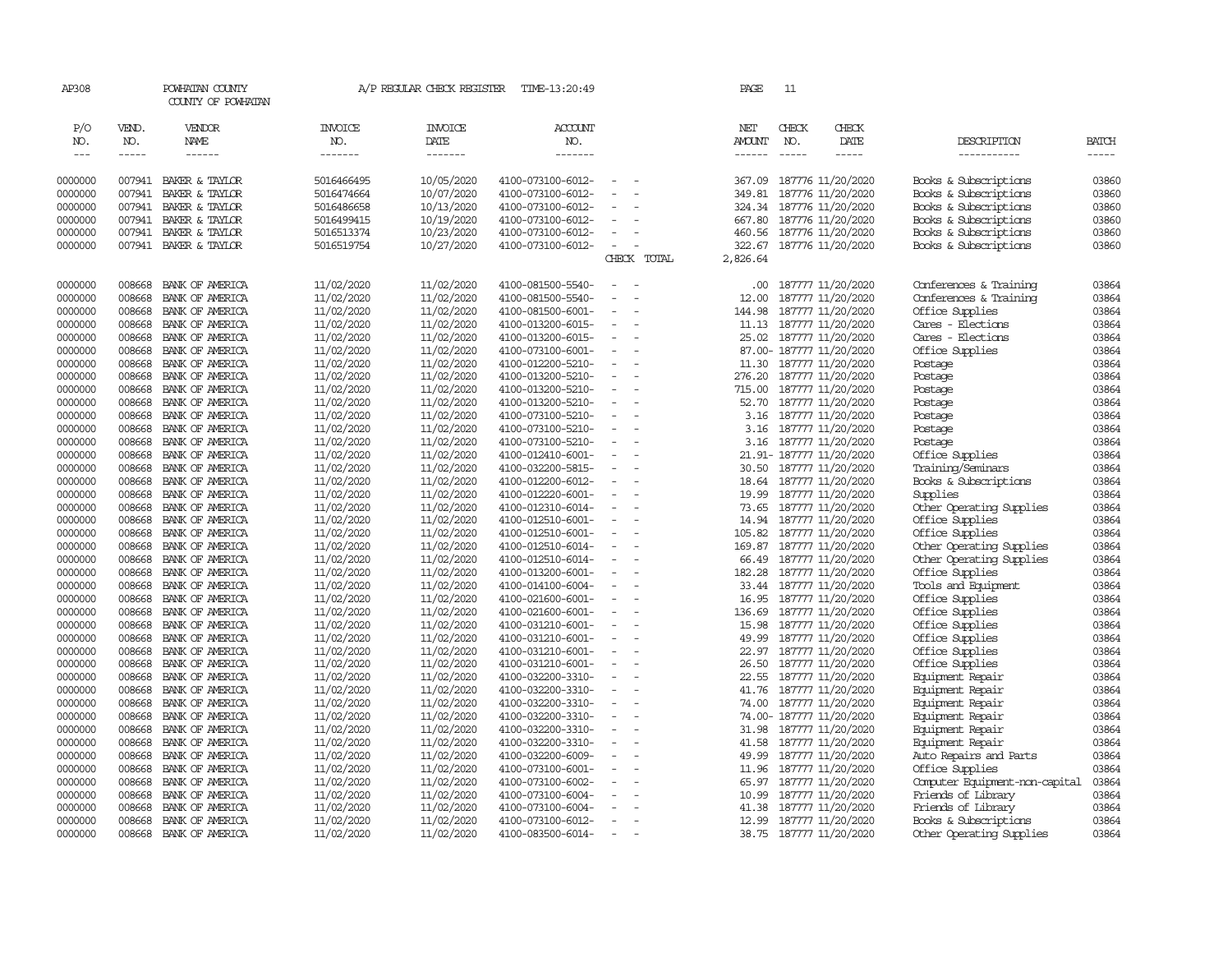| AP308                       |                       | POWHATAN COUNTY<br>COUNTY OF POWHATAN |                                  | A/P REGULAR CHECK REGISTER        | TIME-13:20:49                            |                                    | PAGE                                  | 12                            |                            |                                |                             |
|-----------------------------|-----------------------|---------------------------------------|----------------------------------|-----------------------------------|------------------------------------------|------------------------------------|---------------------------------------|-------------------------------|----------------------------|--------------------------------|-----------------------------|
| P/O<br>NO.<br>$\frac{1}{2}$ | VEND.<br>NO.<br>----- | VENDOR<br>NAME<br>$- - - - - -$       | <b>INVOICE</b><br>NO.<br>------- | <b>INVOICE</b><br>DATE<br>------- | <b>ACCOUNT</b><br>NO.<br>$- - - - - - -$ |                                    | NET<br><b>AMOUNT</b><br>$- - - - - -$ | CHECK<br>NO.<br>$\frac{1}{2}$ | CHECK<br>DATE              | DESCRIPTION<br>-----------     | <b>BATCH</b><br>$- - - - -$ |
| 0000000                     | 008668                | BANK OF AMERICA                       | 11/02/2020                       | 11/02/2020                        | 4100-012200-5130-                        | $\equiv$                           | 41.35                                 |                               | 187777 11/20/2020          | Water                          | 03864                       |
| 0000000                     | 008668                | BANK OF AMERICA                       | 11/02/2020                       | 11/02/2020                        | 4100-013200-6001-                        | $\equiv$                           | 159.89                                |                               | 187777 11/20/2020          | Office Supplies                | 03864                       |
| 0000000                     | 008668                | BANK OF AMERICA                       | 11/02/2020                       | 11/02/2020                        | 4100-013200-6001-                        |                                    | 264.36                                |                               | 187777 11/20/2020          | Office Supplies                | 03864                       |
| 0000000                     | 008668                | BANK OF AMERICA                       | 11/02/2020                       | 11/02/2020                        | 4100-013200-6001-                        | $\overline{\phantom{a}}$           |                                       |                               | 201.86-187777 11/20/2020   | Office Supplies                | 03864                       |
| 0000000                     | 008668                | BANK OF AMERICA                       | 11/02/2020                       | 11/02/2020                        | 4100-032200-3310-                        |                                    |                                       |                               | 21.18 187777 11/20/2020    | Equipment Repair               | 03864                       |
| 0000000                     | 008668                | BANK OF AMERICA                       | 11/02/2020                       | 11/02/2020                        | 4100-012100-5540-                        | $\sim$                             |                                       |                               | 50.00 187777 11/20/2020    | Conference & Training          | 03864                       |
| 0000000                     | 008668                | BANK OF AMERICA                       | 11/02/2020                       | 11/02/2020                        | 4100-012100-5530-                        | $\equiv$                           |                                       |                               | 64.69 187777 11/20/2020    | <b>Business Meetings</b>       | 03864                       |
| 0000000                     | 008668                | BANK OF AMERICA                       | 11/02/2020                       | 11/02/2020                        | 4100-031200-6001-                        |                                    |                                       |                               | 36.72- 187777 11/20/2020   | Office Supplies                | 03864                       |
| 0000000                     | 008668                | BANK OF AMERICA                       | 11/02/2020                       | 11/02/2020                        | 4100-031210-6001-                        |                                    |                                       |                               | 36.72 187777 11/20/2020    | Office Supplies                | 03864                       |
| 0000000                     | 008668                | BANK OF AMERICA                       | 11/02/2020                       | 11/02/2020                        | 4100-031210-6001-                        | $\overline{\phantom{a}}$           | 26.82                                 |                               | 187777 11/20/2020          | Office Supplies                | 03864                       |
| 0000000                     | 008668                | BANK OF AMERICA                       | 11/02/2020                       | 11/02/2020                        | 4100-012100-6001-                        | $\equiv$                           | 28.62                                 |                               | 187777 11/20/2020          | Office Supplies                | 03864                       |
| 0000000                     | 008668                | BANK OF AMERICA                       | 11/02/2020                       | 11/02/2020                        | 4100-034100-6001-                        |                                    |                                       |                               | 85.85 187777 11/20/2020    | Office Supplies                | 03864                       |
| 0000000                     | 008668                | BANK OF AMERICA                       | 11/02/2020                       | 11/02/2020                        | 4100-032200-6001-                        | $\overline{\phantom{a}}$           |                                       |                               | 32.56 187777 11/20/2020    | Stationery/Office Supplies     | 03864                       |
| 0000000                     | 008668                | BANK OF AMERICA                       | 11/02/2020                       | 11/02/2020                        | 4100-032200-6001-                        | $\overline{\phantom{a}}$           |                                       |                               | 32.56 187777 11/20/2020    | Stationery/Office Supplies     | 03864                       |
| 0000000                     | 008668                | BANK OF AMERICA                       | 11/02/2020                       | 11/02/2020                        | 4100-032200-6001-                        | $\equiv$                           |                                       |                               | 81.15 187777 11/20/2020    | Stationery/Office Supplies     | 03864                       |
| 0000000                     | 008668                | BANK OF AMERICA                       | 11/02/2020                       | 11/02/2020                        | 4100-032200-6001-                        |                                    |                                       |                               | 93.05 187777 11/20/2020    | Stationery/Office Supplies     | 03864                       |
| 0000000                     | 008668                | BANK OF AMERICA                       | 11/02/2020                       | 11/02/2020                        | 4100-032200-6001-                        | $\equiv$                           |                                       |                               | 84.57 187777 11/20/2020    | Stationery/Office Supplies     | 03864                       |
| 0000000                     | 008668                | BANK OF AMERICA                       | 11/02/2020                       | 11/02/2020                        | 4100-032200-6001-                        | $\overline{\phantom{a}}$           | 88.81                                 |                               | 187777 11/20/2020          | Stationery/Office Supplies     | 03864                       |
| 0000000                     | 008668                | BANK OF AMERICA                       | 11/02/2020                       | 11/02/2020                        | 4100-081500-5540-                        |                                    | 10.00                                 |                               | 187777 11/20/2020          | Conferences & Training         | 03864                       |
| 0000000                     | 008668                | BANK OF AMERICA                       | 11/02/2020                       | 11/02/2020                        | 4100-073100-6004-                        |                                    |                                       |                               | 22.95 187777 11/20/2020    | Friends of Library             | 03864                       |
| 0000000                     | 008668                | BANK OF AMERICA                       | 11/02/2020                       | 11/02/2020                        | 4100-014100-3310-                        | $\equiv$                           | 73.90                                 |                               | 187777 11/20/2020          | Repairs & Maintenance          | 03864                       |
| 0000000                     | 008668                | BANK OF AMERICA                       | 11/02/2020                       | 11/02/2020                        | 4100-073100-6012-                        | $\overline{\phantom{a}}$           | 17.00                                 |                               | 187777 11/20/2020          | Books & Subscriptions          | 03864                       |
| 0000000                     | 008668                | BANK OF AMERICA                       | 11/02/2020                       | 11/02/2020                        | 4100-073100-6002-                        |                                    |                                       |                               | 30.16 187777 11/20/2020    | Computer Equipment-non-capital | 03864                       |
| 0000000                     | 008668                | BANK OF AMERICA                       | 11/02/2020                       | 11/02/2020                        | 4100-081500-5810-                        | $\overline{\phantom{a}}$           | 707.00                                |                               | 187777 11/20/2020          | Dues/Association Memberships   | 03864                       |
| 0000000                     | 008668                | BANK OF AMERICA                       | 11/02/2020                       | 11/02/2020                        | 4100-035500-3320-                        | $\overline{\phantom{a}}$           | 29.24                                 |                               | 187777 11/20/2020          | Maintenance & Service Contract | 03864                       |
| 0000000                     | 008668                | BANK OF AMERICA                       | 11/02/2020                       | 11/02/2020                        | 4100-073100-5260-                        |                                    | 219.90                                |                               | 187777 11/20/2020          | Internet                       | 03864                       |
| 0000000                     | 008668                | BANK OF AMERICA                       | 11/02/2020                       | 11/02/2020                        | 4100-034100-3320-                        | $\blacksquare$                     | 49.00                                 |                               | 187777 11/20/2020          | Maintenance & Service Contract | 03864                       |
| 0000000                     | 008668                | BANK OF AMERICA                       | 11/02/2020                       | 11/02/2020                        | 4100-081500-5810-                        | $\equiv$                           | 450.00                                |                               | 187777 11/20/2020          | Dues/Association Memberships   | 03864                       |
| 0000000                     | 008668                | BANK OF AMERICA                       | 11/02/2020                       | 11/02/2020                        | 4100-031210-5540-                        | $\sim$                             | 45.00                                 |                               | 187777 11/20/2020          | Conferences and Training       | 03864                       |
| 0000000                     | 008668                | BANK OF AMERICA                       | 11/02/2020                       | 11/02/2020                        | 4100-013200-6015-                        |                                    | 5.00                                  |                               | 187777 11/20/2020          | Cares - Elections              | 03864                       |
| 0000000                     | 008668                | BANK OF AMERICA                       | 11/02/2020                       | 11/02/2020                        | 4100-012510-5230-                        | $\sim$                             |                                       |                               | 75.00 187777 11/20/2020    | Telephone Services             | 03864                       |
| 0000000                     | 008668                | BANK OF AMERICA                       | 11/02/2020                       | 11/02/2020                        | 4100-073100-3320-                        | $\overline{\phantom{a}}$           | 50.00                                 |                               | 187777 11/20/2020          | Maintenance & Service Contract | 03864                       |
| 0000000                     | 008668                | BANK OF AMERICA                       | 11/02/2020                       | 11/02/2020                        | 4100-032200-5815-                        |                                    | 99.51                                 |                               | 187777 11/20/2020          | Training/Seminars              | 03864                       |
| 0000000                     | 008668                | BANK OF AMERICA                       | 11/02/2020                       | 11/02/2020                        | 4100-073100-6001-                        | $\sim$                             | 10.63                                 |                               | 187777 11/20/2020          | Office Supplies                | 03864                       |
| 0000000                     | 008668                | BANK OF AMERICA                       | 11/02/2020                       | 11/02/2020                        | 4100-012220-7002-                        | $\sim$                             | 257.49                                |                               | 187777 11/20/2020          | Criminal Background Checks     | 03864                       |
| 0000000                     | 008668                | BANK OF AMERICA                       | 11/02/2020                       | 11/02/2020                        | 4100-081500-5810-                        | $\equiv$                           | 250.00                                |                               | 187777 11/20/2020          | Dues/Association Memberships   | 03864                       |
| 0000000                     | 008668                | BANK OF AMERICA                       | 11/02/2020                       | 11/02/2020                        | 4100-012510-6003-                        |                                    |                                       |                               | 239.88 187777 11/20/2020   | Computer Software              | 03864                       |
| 0000000                     | 008668                | BANK OF AMERICA                       | 11/02/2020                       | 11/02/2020                        | 4100-012410-3321-                        | $\sim$                             |                                       |                               | 19.95 187777 11/20/2020    | BAI.NET Credit Card Fees       | 03864                       |
| 0000000                     | 008668                | BANK OF AMERICA                       | 11/02/2020                       | 11/02/2020                        | 4100-032200-5815-                        |                                    |                                       |                               | 120.00 187777 11/20/2020   | Training/Seminars              | 03864                       |
| 0000000                     | 008668                | BANK OF AMERICA                       | 11/02/2020                       | 11/02/2020                        | 4100-012200-5540-                        | $\sim$                             |                                       |                               | 20.00 187777 11/20/2020    | Conferences & Training         | 03864                       |
| 0000000                     | 008668                | BANK OF AMERICA                       | 11/02/2020                       | 11/02/2020                        | 4100-012200-5540-                        |                                    | 20.00                                 |                               | 187777 11/20/2020          | Conferences & Training         | 03864                       |
| 0000000                     | 008668                | BANK OF AMERICA                       | 11/02/2020                       | 11/02/2020                        | 4100-012310-3320-                        | $\overline{\phantom{a}}$           | 2,827.00                              |                               | 187777 11/20/2020          | Maintenance & Service Contract | 03864                       |
| 0000000                     | 008668                | BANK OF AMERICA                       | 11/02/2020                       | 11/02/2020                        | 4100-012510-5260-                        | $\equiv$                           |                                       |                               | 256.19 187777 11/20/2020   | Internet Usage                 | 03864                       |
| 0000000                     | 008668                | BANK OF AMERICA                       | 11/02/2020                       | 11/02/2020                        | 4100-032200-5540-                        |                                    |                                       |                               | 130.00- 187777 11/20/2020  | Travel - Convention & Educatio | 03864                       |
| 0000000                     | 008668                | BANK OF AMERICA                       | 11/02/2020                       | 11/02/2020                        | 4100-013200-6015-                        | $\overline{\phantom{a}}$           |                                       |                               | 8,220.53 187777 11/20/2020 | Cares - Elections              | 03864                       |
| 0000000                     | 008668                | BANK OF AMERICA                       | 11/02/2020                       | 11/02/2020                        | 4100-012220-7002-                        | $\equiv$                           | 239.00                                |                               | 187777 11/20/2020          | Criminal Background Checks     | 03864                       |
| 0000000                     | 008668                | BANK OF AMERICA                       | 11/02/2020                       | 11/02/2020                        | 4100-073100-6002-                        | $\sim$                             |                                       |                               | 184.80 187777 11/20/2020   | Computer Equipment-non-capital | 03864                       |
| 0000000                     | 008668                | BANK OF AMERICA                       | 11/02/2020                       | 11/02/2020                        | 4100-035100-3310-                        |                                    | 549.95                                |                               | 187777 11/20/2020          | Repairs & Maintenance          | 03864                       |
| 0000000                     | 008668                | BANK OF AMERICA                       | 11/02/2020                       | 11/02/2020                        | 4100-013200-6015-                        | $\sim$<br>$\overline{\phantom{a}}$ | 1,800.00                              |                               | 187777 11/20/2020          | Cares - Elections              | 03864                       |
| 0000000                     | 008668                | BANK OF AMERICA                       | 11/02/2020                       | 11/02/2020                        | 4100-031210-5540-                        |                                    | 500.00                                |                               | 187777 11/20/2020          | Conferences and Training       | 03864                       |
| 0000000                     | 008668                | BANK OF AMERICA                       | 11/02/2020                       | 11/02/2020                        | 4100-081500-5810-                        | $\overline{\phantom{a}}$           |                                       |                               | 35.00 187777 11/20/2020    | Dues/Association Memberships   | 03864                       |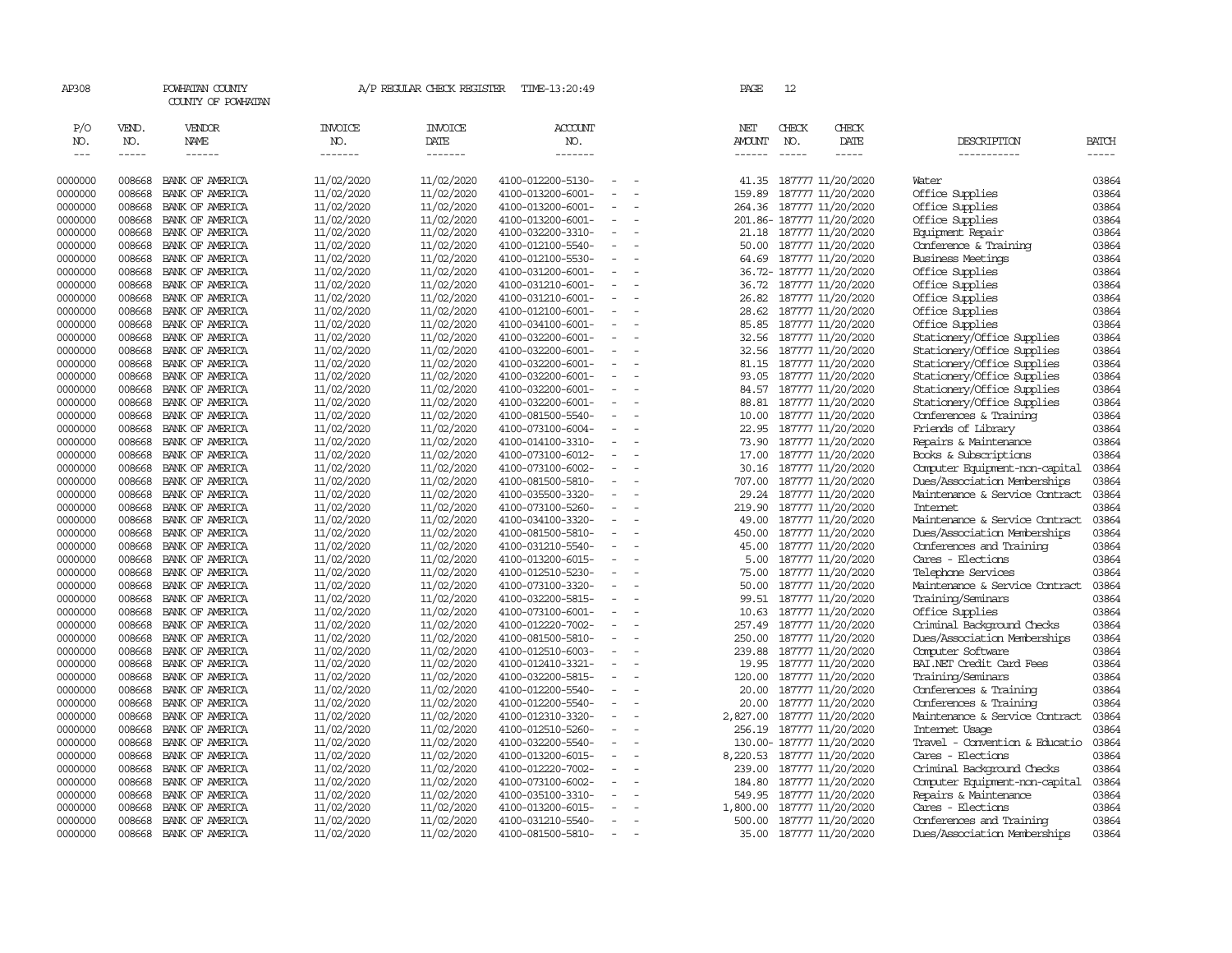| AP308                                                                     |                                                                    | POWHATAN COUNTY<br>COUNTY OF POWHATAN                                                                                                                                                            |                                                                                                                                   | A/P REGULAR CHECK REGISTER                                                                     | TIME-13:20:49                                                                                                                                   |                                                                                                                                                                                                                     | PAGE                                   | 13                                                                                                                                                                             |                                                                                                                                                                                                                                                                         |                         |
|---------------------------------------------------------------------------|--------------------------------------------------------------------|--------------------------------------------------------------------------------------------------------------------------------------------------------------------------------------------------|-----------------------------------------------------------------------------------------------------------------------------------|------------------------------------------------------------------------------------------------|-------------------------------------------------------------------------------------------------------------------------------------------------|---------------------------------------------------------------------------------------------------------------------------------------------------------------------------------------------------------------------|----------------------------------------|--------------------------------------------------------------------------------------------------------------------------------------------------------------------------------|-------------------------------------------------------------------------------------------------------------------------------------------------------------------------------------------------------------------------------------------------------------------------|-------------------------|
| P/O<br>NO.<br>$\qquad \qquad -$                                           | VEND.<br>NO.<br>-----                                              | VENDOR<br><b>NAME</b>                                                                                                                                                                            | <b>INVOICE</b><br>NO.<br>-------                                                                                                  | <b>INVOICE</b><br>DATE<br>--------                                                             | <b>ACCOUNT</b><br>NO.<br>-------                                                                                                                |                                                                                                                                                                                                                     | NET<br>AMOUNT<br>------                | CHECK<br>CHECK<br>DATE<br>NO.<br>-----                                                                                                                                         | DESCRIPTION<br>-----------                                                                                                                                                                                                                                              | <b>BATCH</b><br>-----   |
| 0000000<br>0000000<br>0000000                                             | 008668<br>008668<br>008668                                         | BANK OF AMERICA<br>BANK OF AMERICA<br>BANK OF AMERICA                                                                                                                                            | 11/02/2020<br>11/02/2020<br>11/02/2020                                                                                            | 11/02/2020<br>11/02/2020<br>11/02/2020                                                         | 4100-012510-5540-<br>4100-035500-3320-<br>4100-035500-3500-                                                                                     | $\overline{\phantom{a}}$<br>CHECK TOTAL                                                                                                                                                                             | 80.00<br>269.89<br>552.96<br>21,664.03 | 187777 11/20/2020<br>187777 11/20/2020<br>187777 11/20/2020                                                                                                                    | Conferences and Training<br>Maintenance & Service Contract<br>Printing & Binding                                                                                                                                                                                        | 03864<br>03864<br>03864 |
| 0000000                                                                   |                                                                    | 005025 BENJ. FRANKLIN                                                                                                                                                                            | 42787                                                                                                                             | 10/29/2020                                                                                     | 4100-013200-6001-                                                                                                                               | $\sim$ $\sim$<br>CHECK TOTAL                                                                                                                                                                                        | 109.25                                 | 109.25 187778 11/20/2020                                                                                                                                                       | Office Supplies                                                                                                                                                                                                                                                         | 03860                   |
| 0000000                                                                   |                                                                    | 006154 BENNETT & BARDEN FUNERAL                                                                                                                                                                  | DIV120088167                                                                                                                      | 11/05/2020                                                                                     | 4100-035300-3110-                                                                                                                               | $ -$<br>CHECK TOTAL                                                                                                                                                                                                 | 500.00<br>500.00                       | 187779 11/20/2020                                                                                                                                                              | Professional Health Services                                                                                                                                                                                                                                            | 03860                   |
| 0000000                                                                   |                                                                    | 013328 BLACKSTONE AUDIO, INC                                                                                                                                                                     | 1189626                                                                                                                           | 11/05/2020                                                                                     | 4100-073100-6012-                                                                                                                               | $\overline{\phantom{a}}$<br>$\sim$<br>CHECK TOTAL                                                                                                                                                                   | 185.51<br>185.51                       | 187780 11/20/2020                                                                                                                                                              | Books & Subscriptions                                                                                                                                                                                                                                                   | 03861                   |
| 0000000<br>0000000                                                        | 006655<br>006655                                                   | BLOSSMAN GAS COMPANIES,<br>BLOSSMAN GAS COMPANIES,                                                                                                                                               | 11527441<br>11645275                                                                                                              | 11/03/2020<br>11/10/2020                                                                       | 4100-014500-6008-<br>4100-014500-6008-                                                                                                          | $\sim$<br>$\sim$<br>$\sim$<br>$\sim$<br>CHECK TOTAL                                                                                                                                                                 | 7.68<br>16.42                          | 187781 11/20/2020<br>8.74 187781 11/20/2020                                                                                                                                    | Gas/Grease/Oil<br>Gas/Grease/Oil                                                                                                                                                                                                                                        | 03860<br>03860          |
| 0000000                                                                   |                                                                    | 010665 BROWN EDWARDS & COMPANY                                                                                                                                                                   | 1274880                                                                                                                           | 10/30/2020                                                                                     | 4100-012200-3120-                                                                                                                               | $\sim$<br>$\sim$<br>CHECK TOTAL                                                                                                                                                                                     | 20,000.00<br>20,000.00                 | 187784 11/20/2020                                                                                                                                                              | External Audit                                                                                                                                                                                                                                                          | 03860                   |
| 0000000                                                                   |                                                                    | 013764 CANINE DEVELOPMENT GROUP                                                                                                                                                                  | 018350                                                                                                                            | 11/06/2020                                                                                     | 4100-031200-5810-                                                                                                                               | $\sim$<br>$\sim$<br>CHECK TOTAL                                                                                                                                                                                     | 100.00<br>100.00                       | 187785 11/20/2020                                                                                                                                                              | Dues/Association Memberships                                                                                                                                                                                                                                            | 03860                   |
| 0000000                                                                   |                                                                    | 013491 COMONWEALTH DRUG AND ALC 154                                                                                                                                                              |                                                                                                                                   | 11/09/2020                                                                                     | 4100-012220-3141-                                                                                                                               | $\overline{\phantom{a}}$<br>$\sim$<br>CHECK TOTAL                                                                                                                                                                   | 75.00<br>75.00                         | 187788 11/20/2020                                                                                                                                                              | Drug Testing                                                                                                                                                                                                                                                            | 03860                   |
| 0000000                                                                   |                                                                    | 013768 COMMONWEALTH EVENT COMPAN 014640                                                                                                                                                          |                                                                                                                                   | 11/03/2020                                                                                     | 4100-013200-6015-                                                                                                                               | $\sim$<br>$\sim$<br>CHECK TOTAL                                                                                                                                                                                     | 1,411.62                               | 1,411.62 187789 11/20/2020                                                                                                                                                     | Cares - Elections                                                                                                                                                                                                                                                       | 03860                   |
| 0000000                                                                   |                                                                    | 013494 DAVIS, JENNIFER                                                                                                                                                                           | CHILD CARE PYMT                                                                                                                   | 11/09/2020                                                                                     | 4100-053910-5647-                                                                                                                               | $\sim$<br>$\sim$<br>CHECK TOTAL                                                                                                                                                                                     | 660.00                                 | 660.00 187793 11/20/2020                                                                                                                                                       | CSBG - Emergency COVID                                                                                                                                                                                                                                                  | 03860                   |
| 0000000<br>0000000<br>0000000<br>0000000<br>0000000<br>0000000<br>0000000 | 000860<br>000860<br>000860<br>000860<br>000860<br>000860<br>000860 | DOMINION ENERGY VIRGINIA<br>DOMINION ENERGY VIRGINIA<br>DOMINION ENERGY VIRGINIA<br>DOMINION ENERGY VIRGINIA<br>DOMINION ENERGY VIRGINIA<br>DOMINION ENERGY VIRGINIA<br>DOMINION ENERGY VIRGINIA | 1221667833 1020<br>325444024510/20<br>4062035391 1020<br>416568092910 30<br>508065449310 20<br>621178981010 20<br>800937057110 20 | 10/29/2020<br>10/29/2020<br>10/29/2020<br>10/30/2020<br>10/30/2020<br>10/29/2020<br>10/30/2020 | 4100-031210-5110-<br>4100-031210-5110-<br>4100-031210-5110-<br>4100-031210-5110-<br>4100-031210-5110-<br>4100-031210-5110-<br>4100-031210-5110- | $\sim$<br>$\sim$<br>$\sim$<br>$\sim$<br>$\overline{\phantom{a}}$<br>$\overline{\phantom{a}}$<br>$\sim$<br>$\overline{\phantom{a}}$<br>$\overline{\phantom{a}}$<br>$\sim$<br>$\overline{\phantom{a}}$<br>CHECK TOTAL | 212.07<br>30.22<br>551.94              | 187795 11/20/2020<br>48.60 187795 11/20/2020<br>187795 11/20/2020<br>121.61 187795 11/20/2020<br>6.59 187795 11/20/2020<br>103.35 187795 11/20/2020<br>29.50 187795 11/20/2020 | Electricity - Comunications H<br>Electricity - Comunications H 03860<br>Electricity - Comunications H 03860<br>Electricity - Comunications H 03860<br>Electricity - Comunications H 03860<br>Electricity - Comunications H 03860<br>Electricity - Comunications H 03860 | 03860                   |
| 0000000<br>0000000<br>0000000                                             | 008235<br>008235                                                   | ELECTION SERVICES ONLINE,<br>ELECTION SERVICES ONLINE,<br>008235 ELECTION SERVICES ONLINE,                                                                                                       | 2200 & 2184<br>2200 & 2184<br>2200 & 2184                                                                                         | 2/02/0111<br>2/02/0111<br>2/02/0111                                                            | 4100-013200-3170-<br>4100-013200-3500-<br>4100-013200-6001-                                                                                     | $\sim$<br>$\overline{\phantom{a}}$<br>CHECK TOTAL                                                                                                                                                                   | 10,444.80<br>15,021.25                 | 187796 11/20/2020<br>4,061.90 187796 11/20/2020<br>514.55 187796 11/20/2020                                                                                                    | Programming Voting Machines<br>Printing & Binding<br>Office Supplies                                                                                                                                                                                                    | 03860<br>03860<br>03860 |
| 0000000                                                                   |                                                                    | 011224 ELECTRONIC SYSTEMS, INC.                                                                                                                                                                  | IN1696466                                                                                                                         | 11/02/2020                                                                                     | 4100-012100-3320-                                                                                                                               | $\sim$ $ -$<br>CHECK TOTAL                                                                                                                                                                                          | 60.15                                  | 60.15 187797 11/20/2020                                                                                                                                                        | Maintenance & Service Contract                                                                                                                                                                                                                                          | 03860                   |
| 0000000                                                                   |                                                                    | 009093 FARMVILLE WHOLESALE                                                                                                                                                                       | 700699                                                                                                                            | 10/30/2020                                                                                     | 4100-014100-3310-                                                                                                                               | $\sim$                                                                                                                                                                                                              |                                        | 190.11 187800 11/20/2020                                                                                                                                                       | Repairs & Maintenance                                                                                                                                                                                                                                                   | 03860                   |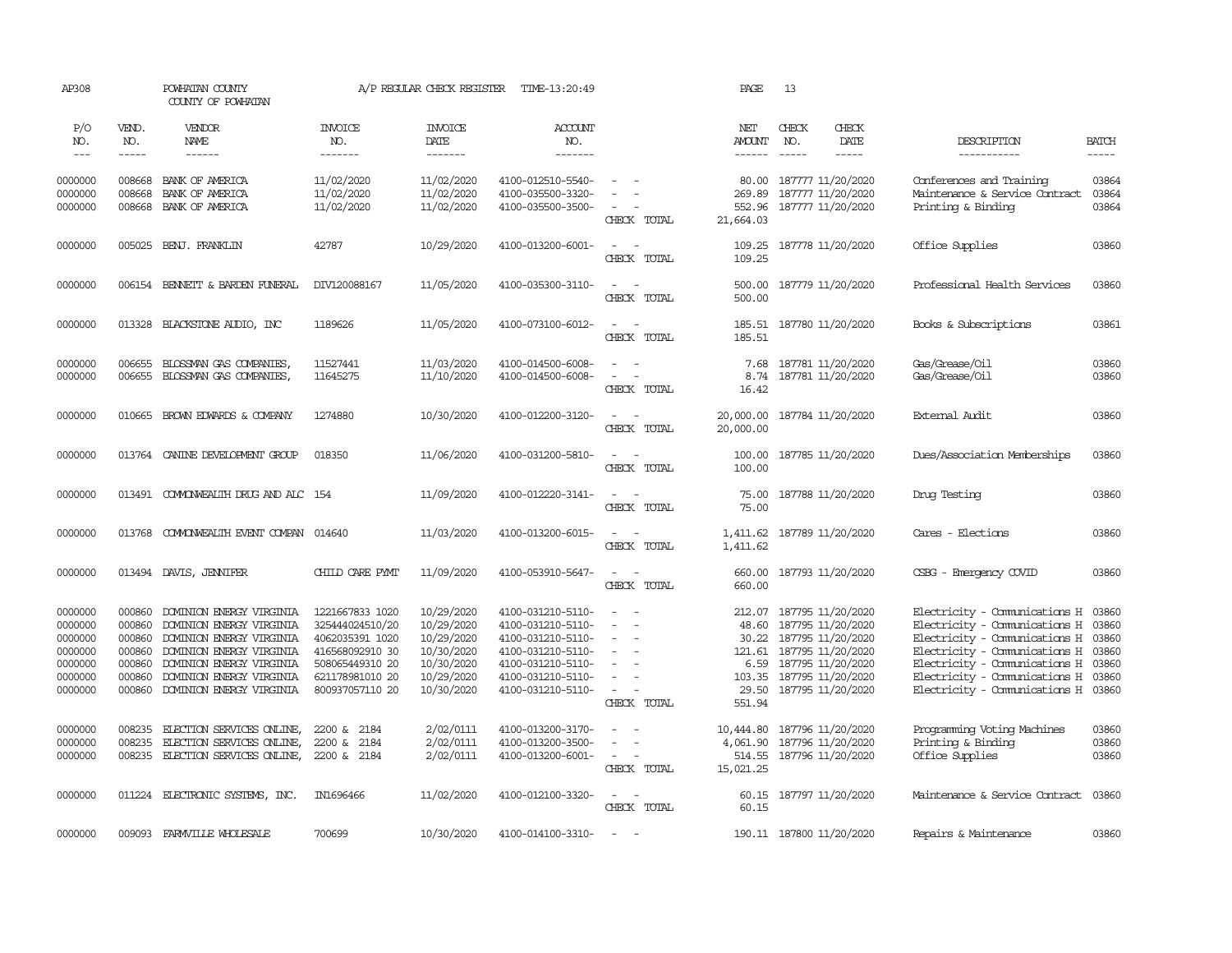| AP308                                    |                                      | POWHATAN COUNTY<br>COUNTY OF POWHATAN                                                                |                                          | A/P REGULAR CHECK REGISTER                           | TIME-13:20:49                                                                    |                                                                                                                                                                       | PAGE                                                         | 14                                                                 |                              |                                                                                                             |                                  |
|------------------------------------------|--------------------------------------|------------------------------------------------------------------------------------------------------|------------------------------------------|------------------------------------------------------|----------------------------------------------------------------------------------|-----------------------------------------------------------------------------------------------------------------------------------------------------------------------|--------------------------------------------------------------|--------------------------------------------------------------------|------------------------------|-------------------------------------------------------------------------------------------------------------|----------------------------------|
| P/O<br>NO.<br>$---$                      | VEND.<br>NO.<br>-----                | VENDOR<br>NAME<br>$- - - - - -$                                                                      | <b>INVOICE</b><br>NO.<br>-------         | <b>INVOICE</b><br>DATE<br>--------                   | ACCOUNT<br>NO.<br>-------                                                        |                                                                                                                                                                       | NET<br>AMOUNT<br>$- - - - - -$                               | CHECK<br>NO.<br>$\frac{1}{2}$                                      | CHECK<br>DATE<br>$- - - - -$ | DESCRIPTION<br>------------                                                                                 | <b>BATCH</b><br>$\frac{1}{2}$    |
| 0000000<br>0000000                       | 009093<br>009093                     | FARMVILLE WHOLESALE<br>FARMVILLE WHOLESALE                                                           | 700981<br>700983                         | 11/04/2020<br>11/04/2020                             | 4100-014100-3310-<br>4100-014100-3310-                                           | $\sim$ $ \sim$<br>$\sim$<br>$\sim$<br>CHECK TOTAL                                                                                                                     | 109.95<br>106.79<br>406.85                                   | 187800 11/20/2020<br>187800 11/20/2020                             |                              | Repairs & Maintenance<br>Repairs & Maintenance                                                              | 03860<br>03860                   |
| 0000000                                  | 011563                               | FEEDING POWHATAN, INC.                                                                               | FOOD PANTRY                              | 11/09/2020                                           | 4100-053910-5647-                                                                | $\sim$<br>$\sim$<br>CHECK TOTAL                                                                                                                                       | 25,000.00<br>25,000.00                                       | 187801 11/20/2020                                                  |                              | CSBG - Emergency COVID                                                                                      | 03860                            |
| 0000000<br>0000000                       | 008518<br>008518                     | FLANNAGAN, FRANKLIN L.<br>FLANNAGAN, FRANKLIN L.                                                     | <b>ELECTORAL BD</b><br>MILEAGE           | 11/13/2020<br>11/12/2020                             | 4100-013200-1015-<br>4100-013200-1015-                                           | $\sim$<br>$\sim$<br>$\sim$<br>CHECK TOTAL                                                                                                                             | 737.67<br>213.33<br>951.00                                   | 187802 11/20/2020<br>187802 11/20/2020                             |                              | COMP: Election Officials<br>COMP: Election Officials                                                        | 03860<br>03860                   |
| 0000000                                  | 006606                               | FLATROCK GLASS & DOOR INC                                                                            | 20754                                    | 10/28/2020                                           | 4100-014100-3310-                                                                | $\overline{\phantom{a}}$<br>$\sim$<br>CHECK TOTAL                                                                                                                     | 390.00<br>390.00                                             | 187803 11/20/2020                                                  |                              | Repairs & Maintenance                                                                                       | 03860                            |
| 0000000                                  | 008538                               | GOODMAN, JOSEPHINE L.                                                                                | <b>ELECTION</b>                          | 11/16/2020                                           | 4100-013200-1015-                                                                | $\sim$<br>$\sim$<br>CHECK TOTAL                                                                                                                                       | 737.67<br>737.67                                             | 187804 11/20/2020                                                  |                              | COMP: Election Officials                                                                                    | 03860                            |
| 0000000                                  | 013690                               | GOVERNMENT FORMS & SUPPLI                                                                            | 0324451                                  | 10/30/2020                                           | 4100-013200-6015-                                                                | $\sim$<br>$\sim$<br>CHECK TOTAL                                                                                                                                       | 35.88<br>35.88                                               | 187805 11/20/2020                                                  |                              | Cares - Elections                                                                                           | 03860                            |
| 0000000                                  |                                      | 005075 GREENE, FLOYD, JR.                                                                            | 29                                       | 11/06/2020                                           | 4100-031210-3320-                                                                | $\sim$ $ \sim$<br>CHECK TOTAL                                                                                                                                         | 150.00<br>150.00                                             | 187807 11/20/2020                                                  |                              | Maintenance and Service Contra                                                                              | 03860                            |
| 0000000<br>0000000                       | 012508<br>012508                     | HEALTH EQUITY INC<br>HEALTH ECUTTY INC                                                               | K3P533Y<br><b>LISTING 11/9/20</b>        | 11/05/2020<br>11/09/2020                             | 4100-012220-2313-<br>4100-032200-2310-                                           | $\sim$<br>$\sim$<br>$\sim$<br>$\sim$<br>CHECK TOTAL                                                                                                                   | 168.30<br>510.00<br>678.30                                   | 187808 11/20/2020<br>187808 11/20/2020                             |                              | HSA and FSA Admin Fees<br>Medical Insurance                                                                 | 03860<br>03860                   |
| 0000000                                  |                                      | 010755 INNOVATIVE TURF                                                                               | 4855                                     | 11/11/2020                                           | 4100-014500-3319-                                                                | $\sim$<br>$\sim$ $-$<br>CHECK TOTAL                                                                                                                                   | 2,907.53<br>2,907.53                                         | 187809 11/20/2020                                                  |                              | Equipment Repairs and Maintena                                                                              | 03860                            |
| 0000000<br>0000000<br>0000000<br>0000000 | 000120<br>000120<br>000120<br>000120 | <b>JAMES RIVER AIR</b><br><b>JAMES RIVER AIR</b><br><b>JAMES RIVER AIR</b><br><b>JAMES RIVER AIR</b> | S186109<br>S186404<br>S186861<br>S187112 | 10/31/2020<br>10/29/2020<br>10/31/2020<br>11/13/2020 | 4100-014100-3308-<br>4100-014100-3308-<br>4100-014100-3308-<br>4100-031210-3310- | $\frac{1}{2} \left( \frac{1}{2} \right) \left( \frac{1}{2} \right) = \frac{1}{2} \left( \frac{1}{2} \right)$<br>$\sim$<br>$\equiv$<br>$\sim$<br>$\sim$<br>CHECK TOTAL | 2,121.50 187810 11/20/2020<br>384.00<br>1,313.73<br>4,011.23 | 187810 11/20/2020<br>192.00 187810 11/20/2020<br>187810 11/20/2020 |                              | HVAC Service and Repairs<br>HVAC Service and Repairs<br>HVAC Service and Repairs<br>Repairs and Maintenance | 03860<br>03860<br>03860<br>03860 |
| 0000000                                  |                                      | 013645 KNOWINK LLC                                                                                   | 6710                                     | 10/25/2020                                           | 4100-013200-6015-                                                                | $\sim$ $ \sim$<br>CHECK TOTAL                                                                                                                                         | 75.00<br>75.00                                               | 187812 11/20/2020                                                  |                              | Cares - Elections                                                                                           | 03860                            |
| 0000000                                  |                                      | 000157 KORMAN SIGNS, INC.                                                                            | 347515                                   | 11/03/2020                                           | 4100-081100-6021-                                                                | $\sim$<br>$\sim$<br>CHECK TOTAL                                                                                                                                       | 356.40<br>356.40                                             | 187813 11/20/2020                                                  |                              | Street Signs                                                                                                | 03860                            |
| 0000000<br>0000000                       | 013729<br>013729                     | LIBRARY JOURNALS, LLC<br>LIBRARY JOURNALS, LLC                                                       | LJ2122<br><b>SLJ2445</b>                 | 11/05/2020<br>11/05/2020                             | 4100-073100-6012-<br>4100-073100-6012-                                           | $\equiv$<br>$\sim$<br>$\frac{1}{2} \left( \frac{1}{2} \right) \left( \frac{1}{2} \right) = \frac{1}{2} \left( \frac{1}{2} \right)$<br>CHECK TOTAL                     | 157.99<br>136.99<br>294.98                                   | 187814 11/20/2020<br>187814 11/20/2020                             |                              | Books & Subscriptions<br>Books & Subscriptions                                                              | 03860<br>03860                   |
| 0000000                                  |                                      | 000166 LUCK STONE CORP.                                                                              | IV-101316253                             | 10/31/2020                                           | 4100-014500-3190-                                                                | $\sim$ $\sim$<br>CHECK TOTAL                                                                                                                                          | 257.88<br>257.88                                             | 187816 11/20/2020                                                  |                              | Grounds Maintenance                                                                                         | 03860                            |
| 0000000                                  |                                      | 010290 MCINTOSH, A. CHRISTIAN                                                                        | CREW LUNCH11/20                          | 11/13/2020                                           | 4100-013200-3310-                                                                | $\overline{a}$<br>$\sim$<br>CHECK TOTAL                                                                                                                               | 89.98<br>89.98                                               | 187817 11/20/2020                                                  |                              | Labor - Voting Machines                                                                                     | 03860                            |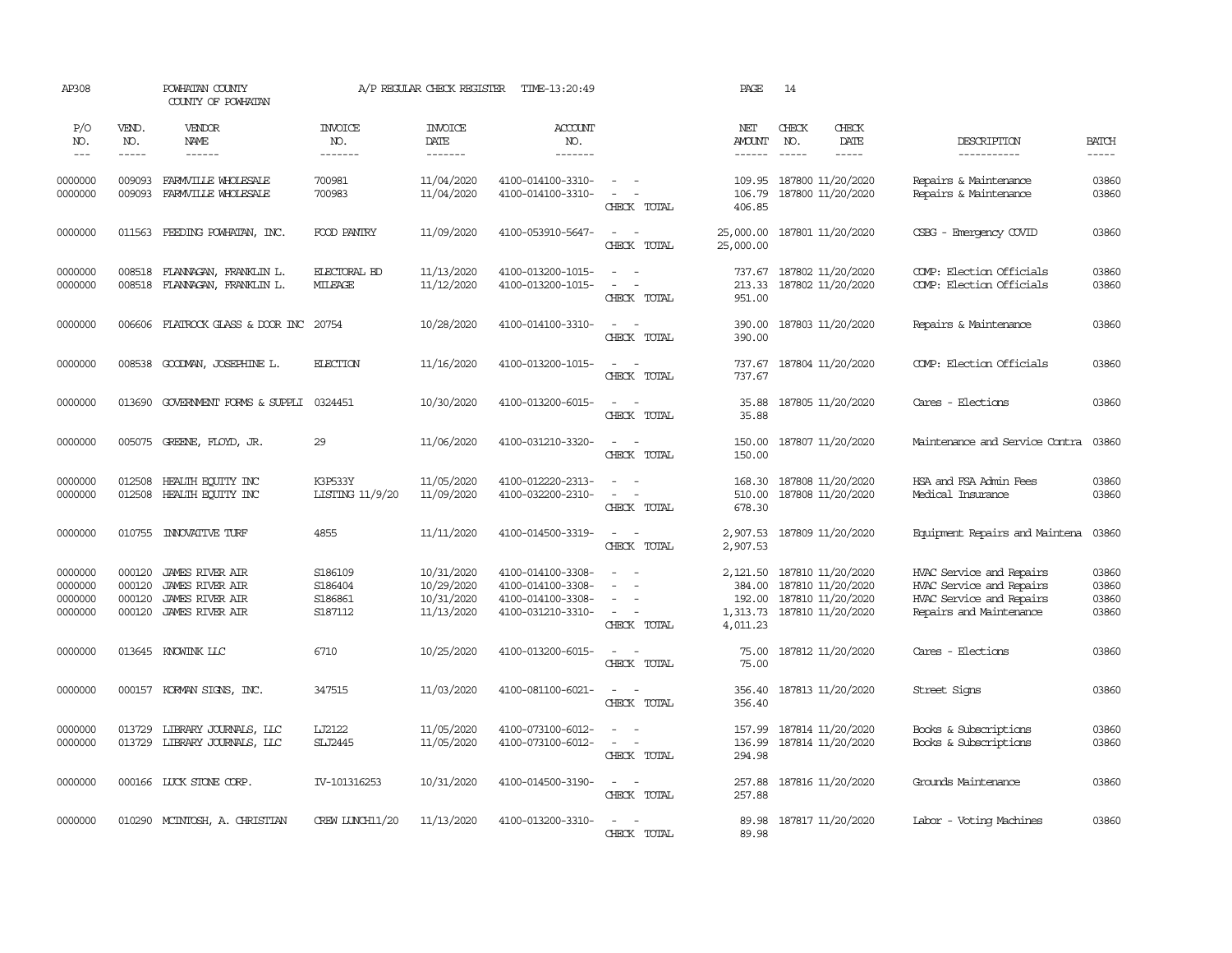| AP308              |              | POWHATAN COUNTY<br>COUNTY OF POWHATAN           |                       | A/P REGULAR CHECK REGISTER | TIME-13:20:49                          |                                                                                                              | PAGE                 | 15                                     |               |                                                |                |
|--------------------|--------------|-------------------------------------------------|-----------------------|----------------------------|----------------------------------------|--------------------------------------------------------------------------------------------------------------|----------------------|----------------------------------------|---------------|------------------------------------------------|----------------|
| P/O<br>NO.         | VEND.<br>NO. | VENDOR<br>NAME                                  | <b>INVOICE</b><br>NO. | <b>INVOICE</b><br>DATE     | <b>ACCOUNT</b><br>NO.                  |                                                                                                              | NET<br><b>AMOUNT</b> | CHECK<br>NO.                           | CHECK<br>DATE | DESCRIPTION                                    | <b>BATCH</b>   |
| $---$              | $- - - - -$  | ------                                          | -------               | --------                   | -------                                |                                                                                                              | $- - - - - -$        | $\frac{1}{2}$                          | -----         | -----------                                    | $\frac{1}{2}$  |
| 0000000<br>0000000 | 013176       | 013176 MIDWEST TAPE, LLC<br>MIDWEST TAPE, LLC   | 99587338<br>99615793  | 11/03/2020<br>11/10/2020   | 4100-073100-6012-<br>4100-073100-6012- | $\equiv$<br>$\equiv$<br>$\overline{\phantom{a}}$                                                             | 23.23<br>86.95       | 187818 11/20/2020<br>187818 11/20/2020 |               | Books & Subscriptions<br>Books & Subscriptions | 03861<br>03861 |
|                    |              |                                                 |                       |                            |                                        | CHECK TOTAL                                                                                                  | 110.18               |                                        |               |                                                |                |
| 0000000            | 006610       | MO-JOHNS SANITATION                             | 132310                | 11/09/2020                 | 4100-014600-3311-                      | $\sim$<br>- -                                                                                                | 26.00                | 187820 11/20/2020                      |               | Portable Bathrooms                             | 03860          |
| 0000000            | 006610       | MO-JOHNS SANITATION                             | 132311                | 11/09/2020                 | 4100-014600-3311-                      | $\overline{\phantom{a}}$                                                                                     | 58.00                | 187820 11/20/2020                      |               | Portable Bathrooms                             | 03860          |
| 0000000            | 006610       | MO-JOHNS SANITATION                             | 132312                | 11/09/2020                 | 4100-014600-3311-                      | $\equiv$                                                                                                     | 26.00                | 187820 11/20/2020                      |               | Portable Bathrooms                             | 03860          |
| 0000000            | 006610       | MO-JOHNS SANITATION                             | 132313                | 11/09/2020                 | 4100-014600-3311-                      |                                                                                                              | 26.00                | 187820 11/20/2020                      |               | Portable Bathrooms                             | 03860          |
| 0000000            |              | 006610 MO-JOHNS SANITATION                      | 132314                | 11/09/2020                 | 4100-014600-3311-                      |                                                                                                              | 32.00                | 187820 11/20/2020                      |               | Portable Bathrooms                             | 03860          |
| 0000000            | 006610       | MO-JOHNS SANITATION                             | 132315                | 11/09/2020                 | 4100-014600-3311-                      |                                                                                                              | 26.00                | 187820 11/20/2020                      |               | Portable Bathrooms                             | 03860          |
|                    | 006610       |                                                 |                       |                            |                                        | $\sim$                                                                                                       |                      |                                        |               |                                                |                |
| 0000000            |              | MO-JOHNS SANITATION                             | 132316                | 11/09/2020                 | 4100-014600-3311-                      |                                                                                                              | 26.00                | 187820 11/20/2020                      |               | Portable Bathrooms                             | 03860          |
| 0000000            | 006610       | MO-JOHNS SANITATION                             | 132317                | 11/09/2020                 | 4100-014600-3311-                      |                                                                                                              | 26.00                | 187820 11/20/2020                      |               | Portable Bathrooms                             | 03860          |
| 0000000            | 006610       | MO-JOHNS SANITATION                             | 132318                | 11/09/2020                 | 4100-014600-3311-                      | $\overline{\phantom{a}}$                                                                                     | 58.00                | 187820 11/20/2020                      |               | Portable Bathrooms                             | 03860          |
| 0000000            | 006610       | MO-JOHNS SANITATION                             | 132319                | 11/09/2020                 | 4100-014600-3311-                      | $\sim$                                                                                                       | 26.00                | 187820 11/20/2020                      |               | Portable Bathrooms                             | 03860          |
|                    |              |                                                 |                       |                            |                                        | CHECK TOTAL                                                                                                  | 330.00               |                                        |               |                                                |                |
| 0000000            |              | 006610 MO-JOHNS SANITATION                      | 132320                | 11/09/2020                 | 4100-014600-3311-                      | $\omega_{\rm{max}}$ and $\omega_{\rm{max}}$                                                                  | 32.00                | 187821 11/20/2020                      |               | Portable Bathrooms                             | 03860          |
| 0000000            | 006610       | MO-JOHNS SANITATION                             | 132321                | 11/09/2020                 | 4100-014600-3311-                      | $\equiv$<br>$\overline{\phantom{a}}$                                                                         | 26.00                | 187821 11/20/2020                      |               | Portable Bathrooms                             | 03860          |
|                    |              |                                                 |                       |                            |                                        | CHECK TOTAL                                                                                                  | 58.00                |                                        |               |                                                |                |
| 0000000            | 009281       | OVERDRIVE, INC.                                 | CD0136920385390       | 11/05/2020                 | 4100-073100-6012-                      | $\sim$                                                                                                       | 1,000.00             | 187822 11/20/2020                      |               | Books & Subscriptions                          | 03861          |
| 0000000            | 009281       | OVERDRIVE, INC.                                 | 01369CO20367015       | 10/30/2020                 | 4100-073100-6012-                      | $\sim$                                                                                                       | 18.98                | 187822 11/20/2020                      |               | Books & Subscriptions                          | 03861          |
| 0000000            | 009281       | OVERDRIVE, INC.                                 | 01369C020367014       | 10/30/2020                 | 4100-073100-6012-                      | $\sim$ $ \sim$                                                                                               | 83.96                | 187822 11/20/2020                      |               | Books & Subscriptions                          | 03861          |
|                    |              |                                                 |                       |                            |                                        | CHECK TOTAL                                                                                                  | 1,102.94             |                                        |               |                                                |                |
| 0000000            | 000375       | PIEDMONT REGIONAL JAIL                          | 3486                  | 10/31/2020                 | 4100-033400-3841-                      | $\overline{\phantom{a}}$<br>$\sim$                                                                           | 38,940.00            | 187824 11/20/2020                      |               | Detention of Adults                            | 03861          |
|                    |              |                                                 |                       |                            |                                        | CHECK TOTAL                                                                                                  | 38,940.00            |                                        |               |                                                |                |
| 0000000            | 001250       | POWHATAN AUTO & TRACTOR                         | 614625                | 10/05/2020                 | 4100-014500-3319-                      | $\sim$                                                                                                       | 15.96                | 187826 11/20/2020                      |               | Equipment Repairs and Maintena                 | 03861          |
| 0000000            | 001250       | POWHATAN AUTO & TRACTOR                         | 614808                | 10/06/2020                 | 4100-014500-3319-                      | $\sim$                                                                                                       | 70.53                | 187826 11/20/2020                      |               | Equipment Repairs and Maintena                 | 03861          |
|                    |              |                                                 |                       |                            |                                        | CHECK TOTAL                                                                                                  | 86.49                |                                        |               |                                                |                |
| 0000000            | 005050       | POWHATAN LOCK SERVICES                          | 1983                  | 11/03/2020                 | 4100-031200-6014-                      | $\sim$<br>$\sim$                                                                                             | 125.90               | 187827 11/20/2020                      |               | Other Operating Supplies                       | 03861          |
|                    |              |                                                 |                       |                            |                                        | CHECK TOTAL                                                                                                  | 125.90               |                                        |               |                                                |                |
| 0000000            |              | 006761 POWHATAN VOLUNTEER FIRE                  | 73528291157045        | 11/04/2020                 | 4100-032200-3310-                      | $\sim$<br>$\sim$                                                                                             | 99.00                | 187828 11/20/2020                      |               | Equipment Repair                               | 03861          |
|                    |              |                                                 |                       |                            |                                        | CHECK TOTAL                                                                                                  | 99.00                |                                        |               |                                                |                |
| 0000000            | 012340       | PRICE SUPPLY COMPANY, INC                       | 2010-093494           | 10/22/2020                 | 4100-014100-3310-                      | $\sim$                                                                                                       | 75.74                | 187829 11/20/2020                      |               | Repairs & Maintenance                          | 03861          |
| 0000000            | 012340       | PRICE SUPPLY COMPANY, INC                       | 2010-093585           | 10/23/2020                 | 4100-014100-3310-                      | $\equiv$                                                                                                     | 13.47                | 187829 11/20/2020                      |               | Repairs & Maintenance                          | 03861          |
| 0000000            | 012340       | PRICE SUPPLY COMPANY, INC                       | 2010-093586           | 10/23/2020                 | 4100-014100-3310-                      | $\overline{\phantom{a}}$                                                                                     | 13.47                | 187829 11/20/2020                      |               | Repairs & Maintenance                          | 03861          |
|                    |              |                                                 |                       |                            |                                        | CHECK TOTAL                                                                                                  | 102.68               |                                        |               |                                                |                |
|                    |              |                                                 |                       |                            |                                        |                                                                                                              |                      |                                        |               |                                                |                |
| 0000000            | 013453       | <b>OUADIENT FINANCE USA, INC 80230695 11/20</b> |                       | 11/08/2020                 | 100-000100-0016-                       | $\sim$<br>$\sim$ $-$                                                                                         | 2,000.00             | 187830 11/20/2020                      |               | Prepaid Postage                                | 03861          |
|                    |              |                                                 |                       |                            |                                        | CHECK TOTAL                                                                                                  | 2,000.00             |                                        |               |                                                |                |
| 0000000            |              | 000620 R. C. GOODWYN & SONS, INC                | 0932042               | 10/21/2020                 | 4100-014100-3310-                      |                                                                                                              | 38.54                | 187833 11/20/2020                      |               | Repairs & Maintenance                          | 03861          |
| 0000000            |              | 000620 R. C. GOODWYN & SONS, INC 0933124        |                       | 10/28/2020                 | 4100-014500-3190-                      | $\sim$<br>$\sim$                                                                                             | 69.50                | 187833 11/20/2020                      |               | Grands Maintenance                             | 03861          |
|                    |              |                                                 |                       |                            |                                        | CHECK TOTAL                                                                                                  | 108.04               |                                        |               |                                                |                |
| 0000000            |              | 006466 RADIO COMMUNICATION OF VA 602001913-2    |                       | 10/28/2020                 | 4100-031200-3310-                      | $\frac{1}{2} \left( \frac{1}{2} \right) \left( \frac{1}{2} \right) = \frac{1}{2} \left( \frac{1}{2} \right)$ | 5,296.00             | 187834 11/20/2020                      |               | Repairs & Maintenance                          | 03861          |
|                    |              |                                                 |                       |                            |                                        | CHECK TOTAL                                                                                                  | 5,296.00             |                                        |               |                                                |                |
|                    |              |                                                 |                       |                            |                                        |                                                                                                              |                      |                                        |               |                                                |                |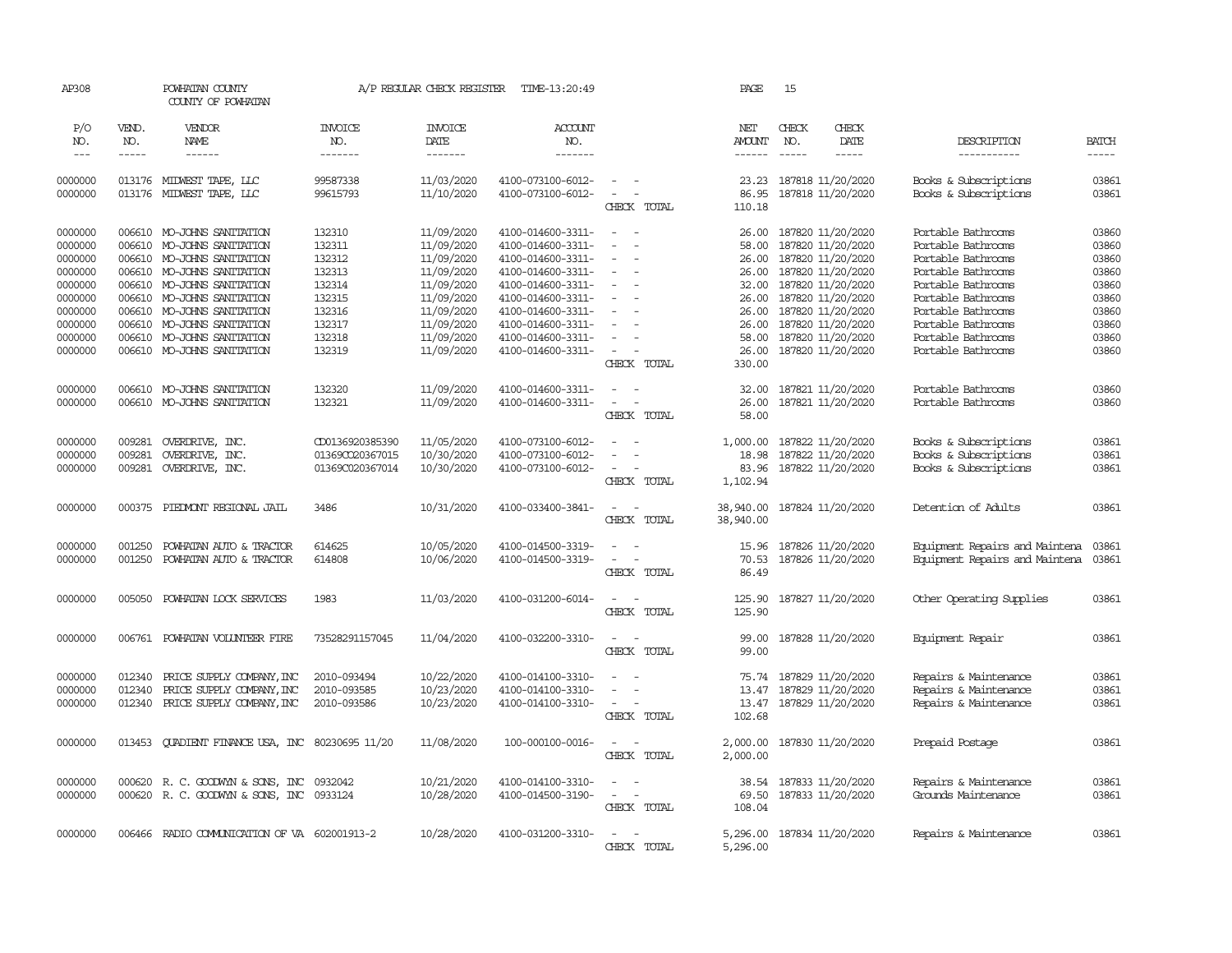| AP308                                                                     |                                                                    | POWHATAN COUNTY<br>COUNTY OF POWHATAN                                                                                                                                                     |                                                                                                                            | A/P REGULAR CHECK REGISTER                                                                     | TIME-13:20:49                                                                                                                                   |                                                                                                                                       | PAGE                                                                       | 16                                                                                                                                                                                                                                                                                                                                                                                                                                                                                                  |                                                                                                                                                 |                                                                                                                                        |                                                             |
|---------------------------------------------------------------------------|--------------------------------------------------------------------|-------------------------------------------------------------------------------------------------------------------------------------------------------------------------------------------|----------------------------------------------------------------------------------------------------------------------------|------------------------------------------------------------------------------------------------|-------------------------------------------------------------------------------------------------------------------------------------------------|---------------------------------------------------------------------------------------------------------------------------------------|----------------------------------------------------------------------------|-----------------------------------------------------------------------------------------------------------------------------------------------------------------------------------------------------------------------------------------------------------------------------------------------------------------------------------------------------------------------------------------------------------------------------------------------------------------------------------------------------|-------------------------------------------------------------------------------------------------------------------------------------------------|----------------------------------------------------------------------------------------------------------------------------------------|-------------------------------------------------------------|
| P/O<br>NO.<br>$\frac{1}{2}$                                               | VEND.<br>NO.<br>-----                                              | VENDOR<br>NAME<br>------                                                                                                                                                                  | <b>INVOICE</b><br>NO.<br>-------                                                                                           | <b>INVOICE</b><br>DATE<br>-------                                                              | <b>ACCOUNT</b><br>NO.<br>-------                                                                                                                |                                                                                                                                       | NET<br><b>AMOUNT</b><br>$- - - - - -$                                      | CHECK<br>NO.<br>$\begin{tabular}{ccccc} \multicolumn{2}{c}{} & \multicolumn{2}{c}{} & \multicolumn{2}{c}{} & \multicolumn{2}{c}{} & \multicolumn{2}{c}{} & \multicolumn{2}{c}{} & \multicolumn{2}{c}{} & \multicolumn{2}{c}{} & \multicolumn{2}{c}{} & \multicolumn{2}{c}{} & \multicolumn{2}{c}{} & \multicolumn{2}{c}{} & \multicolumn{2}{c}{} & \multicolumn{2}{c}{} & \multicolumn{2}{c}{} & \multicolumn{2}{c}{} & \multicolumn{2}{c}{} & \multicolumn{2}{c}{} & \multicolumn{2}{c}{} & \mult$ | CHECK<br>DATE<br>-----                                                                                                                          | DESCRIPTION<br>-----------                                                                                                             | <b>BATCH</b><br>$- - - - -$                                 |
| 0000000                                                                   |                                                                    | 006717 REYNOLDS, MATTHEW SHALN                                                                                                                                                            | BOOTS-REYNOLDS                                                                                                             | 11/04/2020                                                                                     | 4100-081100-6011-                                                                                                                               | $\sim$<br>$\sim$<br>CHECK TOTAL                                                                                                       | 100.00<br>100.00                                                           |                                                                                                                                                                                                                                                                                                                                                                                                                                                                                                     | 187835 11/20/2020                                                                                                                               | Uniforms                                                                                                                               | 03861                                                       |
| 0000000                                                                   |                                                                    | 007325 RICHMOND OXYGEN CO.                                                                                                                                                                | 349795                                                                                                                     | 10/31/2020                                                                                     | 4100-032200-3320-                                                                                                                               | $\sim$<br>$\sim$<br>CHECK TOTAL                                                                                                       | 277.50<br>277.50                                                           |                                                                                                                                                                                                                                                                                                                                                                                                                                                                                                     | 187836 11/20/2020                                                                                                                               | Maintenance & Service Contract                                                                                                         | 03861                                                       |
| 0000000<br>0000000<br>0000000<br>0000000<br>0000000                       | 012509<br>012509<br>012509<br>012509<br>012509                     | RICHMOND SUBURBAN NEWS<br>RICHMOND SUBURBAN NEWS<br>RICHMOND SUBURBAN NEWS<br>RICHMOND SUBURBAN NEWS<br>RICHMOND SUBURBAN NEWS                                                            | 100011357170930<br>I00011412521007<br>100011412521007<br>100011444371014<br>100011444371014                                | 9/30/2020<br>10/07/2020<br>10/07/2020<br>10/14/2020<br>10/14/2020                              | 4100-081100-3600-<br>4100-011010-3600-<br>4100-011010-3600-<br>4100-011010-3600-<br>4100-011010-3600-                                           | $\sim$<br>$\overline{\phantom{a}}$<br>$\sim$                                                                                          | 78.00<br>146.25<br>25.00<br>351.00<br>25.00                                |                                                                                                                                                                                                                                                                                                                                                                                                                                                                                                     | 187837 11/20/2020<br>187837 11/20/2020<br>187837 11/20/2020<br>187837 11/20/2020<br>187837 11/20/2020                                           | Advertising<br>Advertising<br>Advertising<br>Advertising<br>Advertising                                                                | 03861<br>03861<br>03861<br>03861<br>03861                   |
| 0000000<br>0000000<br>0000000<br>0000000                                  | 012509<br>012509<br>012509<br>012509                               | RICHMOND SUBURBAN NEWS<br>RICHMOND SUBURBAN NEWS<br>RICHMOND SUBURBAN NEWS<br>RICHMOND SUBURBAN NEWS                                                                                      | I00011463991021<br>I00011490071028<br>I00011490071028<br>00011463991021A                                                   | 10/21/2020<br>10/28/2020<br>10/28/2020<br>10/21/2020                                           | 4100-081100-3600-<br>4100-081100-3600-<br>4100-081100-3600-<br>4100-081100-3600-                                                                | $\sim$<br>$\overline{\phantom{a}}$<br>÷<br>$\sim$<br>CHECK TOTAL                                                                      | 702.00<br>175.50<br>25.00<br>25.00<br>1,552.75                             |                                                                                                                                                                                                                                                                                                                                                                                                                                                                                                     | 187837 11/20/2020<br>187837 11/20/2020<br>187837 11/20/2020<br>187837 11/20/2020                                                                | Advertising<br>Advertising<br>Advertising<br>Advertising                                                                               | 03861<br>03861<br>03861<br>03861                            |
| 0000000                                                                   |                                                                    | 009158 RICHWEB, INC.                                                                                                                                                                      | $20 - 308 - 9$                                                                                                             | 11/03/2020                                                                                     | 4100-073100-3140-                                                                                                                               | $\sim$<br>$\sim$<br>CHECK TOTAL                                                                                                       | 275.00<br>275.00                                                           |                                                                                                                                                                                                                                                                                                                                                                                                                                                                                                     | 187838 11/20/2020                                                                                                                               | Professional Services                                                                                                                  | 03861                                                       |
| 0000000                                                                   |                                                                    | 007062 RUTHERFORD JANITOR SUPPLY 1183090                                                                                                                                                  |                                                                                                                            | 11/05/2020                                                                                     | 4100-032220-6005-                                                                                                                               | $\overline{\phantom{a}}$<br>$\sim$<br>CHECK TOTAL                                                                                     | 99.00<br>99.00                                                             |                                                                                                                                                                                                                                                                                                                                                                                                                                                                                                     | 187839 11/20/2020                                                                                                                               | Cleaning Supplies                                                                                                                      | 03861                                                       |
| 0000000                                                                   | 007906                                                             | SERVPRO OF CHESTERFIELD                                                                                                                                                                   | 5159901                                                                                                                    | 11/06/2020                                                                                     | 4100-031210-3310-                                                                                                                               | $\sim$<br>$\sim$<br>CHECK TOTAL                                                                                                       | 653.26<br>653.26                                                           |                                                                                                                                                                                                                                                                                                                                                                                                                                                                                                     | 187840 11/20/2020                                                                                                                               | Repairs and Maintenance                                                                                                                | 03861                                                       |
| 0000000<br>0000000                                                        | 006594<br>006594                                                   | SOUTHSIDE ELECTRIC COOP<br>SOUTHSIDE ELECTRIC COOP                                                                                                                                        | 63504016 11/20<br>63504017 11/20                                                                                           | 11/05/2020<br>11/05/2020                                                                       | 4100-031210-5110-<br>4100-031210-5110-                                                                                                          | $\equiv$<br>$\sim$<br>$\sim$<br>CHECK TOTAL                                                                                           | 237.43<br>35.60<br>273.03                                                  |                                                                                                                                                                                                                                                                                                                                                                                                                                                                                                     | 187841 11/20/2020<br>187841 11/20/2020                                                                                                          | Electricity - Comunications H<br>Electricity - Comunications H                                                                         | 03861<br>03861                                              |
| 0000000                                                                   |                                                                    | 001940 STANDBY SYSTEMS, INC.                                                                                                                                                              | 10201891                                                                                                                   | 10/28/2020                                                                                     | 4100-032210-3310-                                                                                                                               | $\sim$<br>$\sim$<br>CHECK TOTAL                                                                                                       | 341.21                                                                     |                                                                                                                                                                                                                                                                                                                                                                                                                                                                                                     | 341.21 187843 11/20/2020                                                                                                                        | Repairs & Maintenance                                                                                                                  | 03861                                                       |
| 0000000<br>0000000<br>0000000<br>0000000<br>0000000<br>0000000<br>0000000 | 013682<br>013682<br>013682<br>013682<br>013682<br>013682<br>013682 | STAPLES BUSINESS CREDIT<br>STAPLES BUSINESS CREDIT<br>STAPLES BUSINESS CREDIT<br>STAPLES BUSINESS CREDIT<br>STAPLES BUSINESS CREDIT<br>STAPLES BUSINESS CREDIT<br>STAPLES BUSINESS CREDIT | 7314900989-0-2<br>7314900989-0-2<br>7315399609-0-1<br>7315615407-0-2<br>7315615407-0-2<br>7315615407-0-4<br>7316406018-0-1 | 10/15/2020<br>10/15/2020<br>10/06/2020<br>10/08/2020<br>10/08/2020<br>10/08/2020<br>10/30/2020 | 4100-013200-6001-<br>4100-013200-6015-<br>4100-073100-6001-<br>4100-034100-6001-<br>4100-081100-6001-<br>4100-034100-6001-<br>4100-073100-6004- | $\overline{\phantom{a}}$<br>$\sim$<br>$\equiv$<br>$\sim$<br>$\equiv$<br>$\equiv$<br>$\sim$<br>$\overline{\phantom{a}}$<br>CHECK TOTAL | 152.80<br>2,662.22<br>10.82<br>93.76<br>23.64<br>4.19<br>91.79<br>3,039.22 |                                                                                                                                                                                                                                                                                                                                                                                                                                                                                                     | 187844 11/20/2020<br>187844 11/20/2020<br>187844 11/20/2020<br>187844 11/20/2020<br>187844 11/20/2020<br>187844 11/20/2020<br>187844 11/20/2020 | Office Supplies<br>Cares - Elections<br>Office Supplies<br>Office Supplies<br>Office Supplies<br>Office Supplies<br>Friends of Library | 03861<br>03861<br>03861<br>03861<br>03861<br>03861<br>03861 |
| 0000000                                                                   |                                                                    | 013107 T-MOBILE                                                                                                                                                                           | 965938308 10/20                                                                                                            | 10/28/2020                                                                                     | 4100-073100-6002-                                                                                                                               | $\sim$ $ \sim$<br>CHECK TOTAL                                                                                                         | 401.80<br>401.80                                                           |                                                                                                                                                                                                                                                                                                                                                                                                                                                                                                     | 187846 11/20/2020                                                                                                                               | Computer Equipment-non-capital                                                                                                         | 03863                                                       |
| 0000000                                                                   |                                                                    | 007134 TOWN & COUNTRY MOBILE                                                                                                                                                              | 25973                                                                                                                      | 11/12/2020                                                                                     | 4100-031200-6009-                                                                                                                               | $\sim$ $\sim$<br>CHECK TOTAL                                                                                                          | 300.00<br>300.00                                                           |                                                                                                                                                                                                                                                                                                                                                                                                                                                                                                     | 187849 11/20/2020                                                                                                                               | Auto Parts/Repairs                                                                                                                     | 03863                                                       |
| 0000000                                                                   |                                                                    | 008565 TRACTOR SUPPLY CREDIT                                                                                                                                                              | 200864382                                                                                                                  | 10/26/2020                                                                                     | 4100-031200-6022-                                                                                                                               | CHFCK<br>TOTAL                                                                                                                        | 424.29<br>424.29                                                           |                                                                                                                                                                                                                                                                                                                                                                                                                                                                                                     | 187850 11/20/2020                                                                                                                               | Dog Food & Supplies K9                                                                                                                 | 03863                                                       |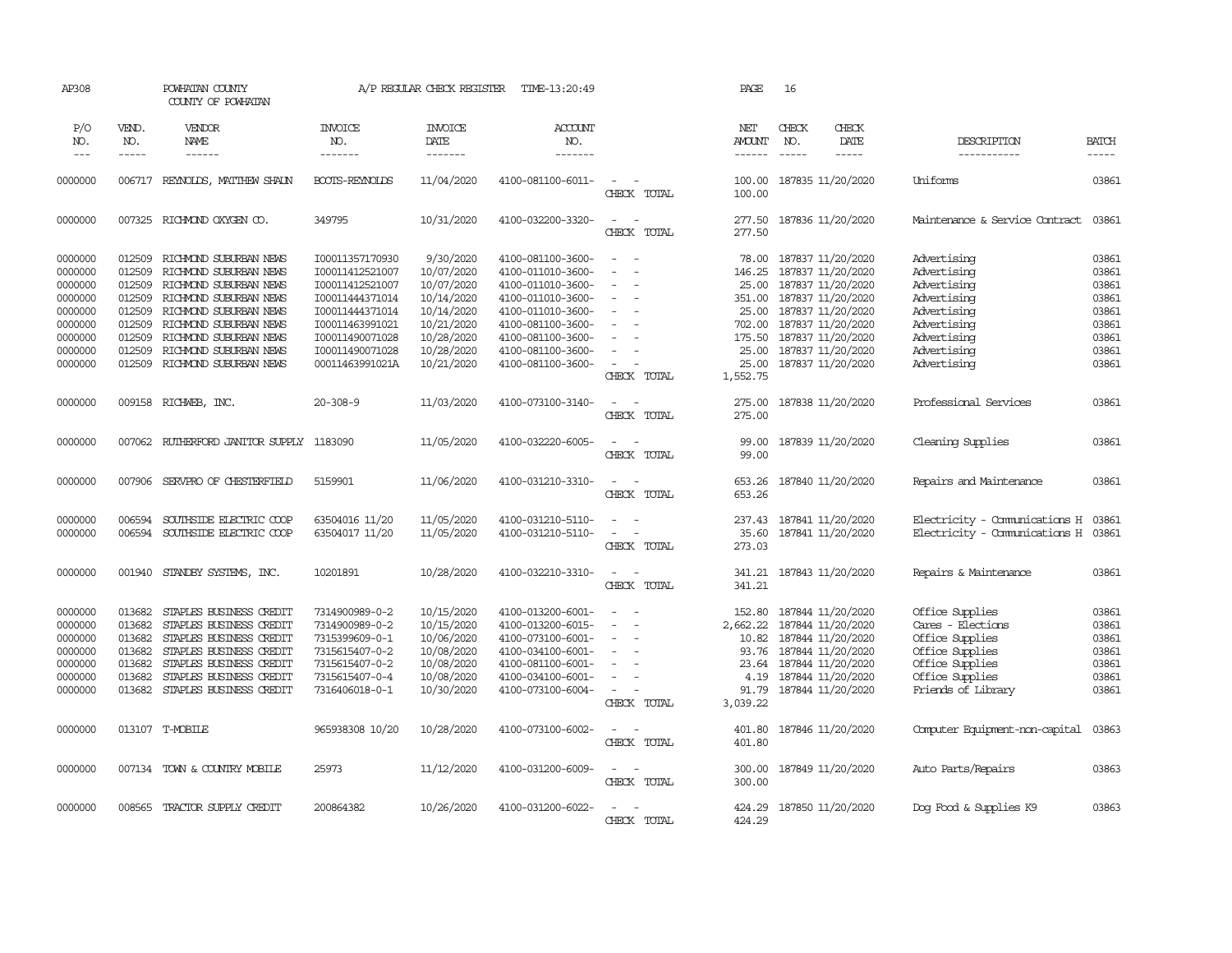| AP308              |                  | POWHATAN COUNTY<br>COUNTY OF POWHATAN            |                       | A/P REGULAR CHECK REGISTER | TIME-13:20:49                          |                                                                                                              | PAGE                        | 17            |                                        |                                                  |                                                                                                                                                                                                                                                                                                                                                                                              |
|--------------------|------------------|--------------------------------------------------|-----------------------|----------------------------|----------------------------------------|--------------------------------------------------------------------------------------------------------------|-----------------------------|---------------|----------------------------------------|--------------------------------------------------|----------------------------------------------------------------------------------------------------------------------------------------------------------------------------------------------------------------------------------------------------------------------------------------------------------------------------------------------------------------------------------------------|
| P/O<br>NO.         | VEND.<br>NO.     | VENDOR<br>NAME                                   | <b>INVOICE</b><br>NO. | <b>INVOICE</b><br>DATE     | <b>ACCOUNT</b><br>NO.                  |                                                                                                              | <b>NET</b><br><b>AMOUNT</b> | CHECK<br>NO.  | CHECK<br>DATE                          | DESCRIPTION                                      | <b>BATCH</b>                                                                                                                                                                                                                                                                                                                                                                                 |
| $---$              | $- - - - -$      | ------                                           | -------               | -------                    | -------                                |                                                                                                              | ------                      | $\frac{1}{2}$ | -----                                  | -----------                                      | $\frac{1}{2} \frac{1}{2} \frac{1}{2} \frac{1}{2} \frac{1}{2} \frac{1}{2} \frac{1}{2} \frac{1}{2} \frac{1}{2} \frac{1}{2} \frac{1}{2} \frac{1}{2} \frac{1}{2} \frac{1}{2} \frac{1}{2} \frac{1}{2} \frac{1}{2} \frac{1}{2} \frac{1}{2} \frac{1}{2} \frac{1}{2} \frac{1}{2} \frac{1}{2} \frac{1}{2} \frac{1}{2} \frac{1}{2} \frac{1}{2} \frac{1}{2} \frac{1}{2} \frac{1}{2} \frac{1}{2} \frac{$ |
|                    |                  |                                                  |                       |                            |                                        |                                                                                                              |                             |               |                                        |                                                  |                                                                                                                                                                                                                                                                                                                                                                                              |
| 0000000<br>0000000 | 006721<br>006721 | UNIVERSITY OF VIRGINIA<br>UNIVERSITY OF VIRGINIA | 44814<br>44815        | 10/14/2020<br>10/14/2020   | 4100-012410-5540-<br>4100-012410-5540- |                                                                                                              | 25.00<br>25.00              |               | 187852 11/20/2020<br>187852 11/20/2020 | Conferences & Training<br>Conferences & Training | 03863<br>03863                                                                                                                                                                                                                                                                                                                                                                               |
| 0000000            | 006721           | UNIVERSITY OF VIRGINIA                           | 44931                 |                            | 4100-012410-5540-                      |                                                                                                              |                             |               |                                        | Conferences & Training                           | 03863                                                                                                                                                                                                                                                                                                                                                                                        |
|                    |                  |                                                  |                       | 10/22/2020                 |                                        | CHECK TOTAL                                                                                                  | 25.00<br>75.00              |               | 187852 11/20/2020                      |                                                  |                                                                                                                                                                                                                                                                                                                                                                                              |
|                    |                  |                                                  |                       |                            |                                        |                                                                                                              |                             |               |                                        |                                                  |                                                                                                                                                                                                                                                                                                                                                                                              |
| 0000000            |                  | 008351 VACORP                                    | 68190                 | 10/27/2020                 | 4100-031200-2410-                      | $\sim$                                                                                                       | 433.50                      |               | 187853 11/20/2020                      | Line of Duty Act                                 | 03863                                                                                                                                                                                                                                                                                                                                                                                        |
| 0000000            |                  | 008351 VACORP                                    | 68190                 | 10/27/2020                 | 4100-032200-2410-                      | $\blacksquare$<br>$\overline{\phantom{a}}$                                                                   | 433.50                      |               | 187853 11/20/2020                      | Line of Duty Act                                 | 03863                                                                                                                                                                                                                                                                                                                                                                                        |
|                    |                  |                                                  |                       |                            |                                        | CHECK TOTAL                                                                                                  | 867.00                      |               |                                        |                                                  |                                                                                                                                                                                                                                                                                                                                                                                              |
| 0000000            | 011169           | VERIZON                                          | 1519737950001         | 10/27/2020                 | 100-000100-0006-                       | $\frac{1}{2} \left( \frac{1}{2} \right) \left( \frac{1}{2} \right) = \frac{1}{2} \left( \frac{1}{2} \right)$ |                             |               | 123.05 187854 11/20/2020               | Due from Other Agencies                          | 03863                                                                                                                                                                                                                                                                                                                                                                                        |
| 0000000            | 011169           | VERIZON                                          | 1519737950001         | 10/27/2020                 | 4100-012310-5230-                      | $\equiv$                                                                                                     | 52.92                       |               | 187854 11/20/2020                      | Telephone Services                               | 03863                                                                                                                                                                                                                                                                                                                                                                                        |
| 0000000            | 011169           | VERIZON                                          | 1519737950001         | 10/27/2020                 | 4100-012510-5230-                      | $\sim$                                                                                                       | 61.07                       |               | 187854 11/20/2020                      | Telephone Services                               | 03863                                                                                                                                                                                                                                                                                                                                                                                        |
| 0000000            | 011169           | VERIZON                                          | 1519737950001         | 10/27/2020                 | 4100-014100-5230-                      | $\overline{\phantom{a}}$                                                                                     | 221.51                      |               | 187854 11/20/2020                      | Telephone Services                               | 03863                                                                                                                                                                                                                                                                                                                                                                                        |
| 0000000            | 011169           | VERIZON                                          | 1519737950001         | 10/27/2020                 | 4100-014300-5230-                      | $\sim$                                                                                                       | 87.86                       |               | 187854 11/20/2020                      | Telephone Services                               | 03863                                                                                                                                                                                                                                                                                                                                                                                        |
| 0000000            | 011169           | VERIZON                                          | 1519737950001         | 10/27/2020                 | 4100-021200-5230-                      | $\sim$                                                                                                       | 46.86                       |               | 187854 11/20/2020                      | Telephone Services                               | 03863                                                                                                                                                                                                                                                                                                                                                                                        |
| 0000000            | 011169           | VERIZON                                          | 1519737950001         | 10/27/2020                 | 4100-031200-5230-                      | $\sim$                                                                                                       | 174.76                      |               | 187854 11/20/2020                      | Telephone Services                               | 03863                                                                                                                                                                                                                                                                                                                                                                                        |
| 0000000            | 011169           | VERIZON                                          | 1519737950001         | 10/27/2020                 | 4100-031710-5230-                      | $\blacksquare$                                                                                               | 51.85                       |               | 187854 11/20/2020                      | Telephone Services                               | 03863                                                                                                                                                                                                                                                                                                                                                                                        |
| 0000000            | 011169           | VERIZON                                          | 1519737950001         | 10/27/2020                 | 4100-021200-5230-                      | $\equiv$                                                                                                     | 15.59                       |               | 187854 11/20/2020                      | Telephone Services                               | 03863                                                                                                                                                                                                                                                                                                                                                                                        |
| 0000000            | 011169           | VERIZON                                          | 1519737950001         | 10/27/2020                 | 4100-031210-5230-                      |                                                                                                              | 49.91                       |               | 187854 11/20/2020                      | Telephone Services                               | 03863                                                                                                                                                                                                                                                                                                                                                                                        |
| 0000000            | 011169           | VERIZON                                          | 1519737950001         | 10/27/2020                 | 4100-032200-5230-                      | $\sim$                                                                                                       |                             |               | 312.14 187854 11/20/2020               | Telephone Services                               | 03863                                                                                                                                                                                                                                                                                                                                                                                        |
| 0000000            | 011169           | VERIZON                                          | 1519737950001         | 10/27/2020                 | 4100-032200-5260-                      | $\sim$                                                                                                       | 210.02                      |               | 187854 11/20/2020                      | Internet                                         | 03863                                                                                                                                                                                                                                                                                                                                                                                        |
| 0000000            | 011169           | VERIZON                                          | 1519737950001         | 10/27/2020                 | 4100-032210-5230-                      |                                                                                                              | 84.36                       |               | 187854 11/20/2020                      | Telephone Services                               | 03863                                                                                                                                                                                                                                                                                                                                                                                        |
| 0000000            | 011169           | VERIZON                                          | 1519737950001         | 10/27/2020                 | 4100-035500-5230-                      | $\equiv$                                                                                                     | 45.94                       |               | 187854 11/20/2020                      | Telephone Services                               | 03863                                                                                                                                                                                                                                                                                                                                                                                        |
| 0000000            | 011169           | VERIZON                                          | 1519737950001         | 10/27/2020                 | 4100-071110-5230-                      | $\equiv$                                                                                                     | 48.38                       |               | 187854 11/20/2020                      | Telephone Services                               | 03863                                                                                                                                                                                                                                                                                                                                                                                        |
| 0000000            | 011169           | VERIZON                                          | 1519737950001         | 10/27/2020                 | 4100-073100-5230-                      | $\sim$<br>$\overline{\phantom{a}}$                                                                           | 107.82                      |               | 187854 11/20/2020                      | Telephone Services                               | 03863                                                                                                                                                                                                                                                                                                                                                                                        |
|                    |                  |                                                  |                       |                            |                                        | CHECK TOTAL                                                                                                  | 1,694.04                    |               |                                        |                                                  |                                                                                                                                                                                                                                                                                                                                                                                              |
|                    |                  |                                                  |                       |                            |                                        |                                                                                                              |                             |               |                                        |                                                  |                                                                                                                                                                                                                                                                                                                                                                                              |
| 0000000            | 011193           | VERIZON                                          | 00C867318708          | 10/27/2020                 | 4100-031210-5232-                      | $\sim$                                                                                                       | 132.62                      |               | 187855 11/20/2020                      | Wireline 911                                     | 03863                                                                                                                                                                                                                                                                                                                                                                                        |
| 0000000            | 011193           | VERIZON                                          | 000990421450          | 10/22/2020                 | 4100-031210-5230-                      |                                                                                                              | 71.47                       |               | 187855 11/20/2020                      | Telephone Services                               | 03863                                                                                                                                                                                                                                                                                                                                                                                        |
| 0000000            |                  | 011193 VERIZON                                   | 001658107710/20       | 10/31/2020                 | 4100-031210-5232-                      | $\equiv$                                                                                                     | 958.48                      |               | 187855 11/20/2020                      | Wireline 911                                     | 03863                                                                                                                                                                                                                                                                                                                                                                                        |
|                    |                  |                                                  |                       |                            |                                        | CHECK TOTAL                                                                                                  | 1,162.57                    |               |                                        |                                                  |                                                                                                                                                                                                                                                                                                                                                                                              |
| 0000000            |                  | 013390 VERIZON                                   | M55049170620299       | 10/25/2020                 | 4100-031210-5232-                      | $\sim$<br>$\sim$                                                                                             | 856.28                      |               | 187856 11/20/2020                      | Wireline 911                                     | 03863                                                                                                                                                                                                                                                                                                                                                                                        |
|                    |                  |                                                  |                       |                            |                                        | CHECK TOTAL                                                                                                  | 856.28                      |               |                                        |                                                  |                                                                                                                                                                                                                                                                                                                                                                                              |
| 0000000            | 009516 VGFOA     |                                                  | <b>SCHUBERT</b>       | 1/01/2020                  | 4100-012200-5810-                      | $\sim$                                                                                                       | 50.00                       |               | 187857 11/20/2020                      | Dues/Association Memberships                     | 03863                                                                                                                                                                                                                                                                                                                                                                                        |
|                    |                  |                                                  |                       |                            |                                        | CHECK TOTAL                                                                                                  | 50.00                       |               |                                        |                                                  |                                                                                                                                                                                                                                                                                                                                                                                              |
|                    |                  |                                                  |                       |                            |                                        |                                                                                                              |                             |               |                                        |                                                  |                                                                                                                                                                                                                                                                                                                                                                                              |
| 0000000            | 008795           | VIRGINIA COMUNITY                                | DUES 2ND OTR          | 11/16/2020                 | 4100-053910-5643-                      | $\overline{\phantom{a}}$<br>$\sim$                                                                           | 673.00                      |               | 187858 11/20/2020                      | PCCAA Services - Federal CSBG                    | 03863                                                                                                                                                                                                                                                                                                                                                                                        |
|                    |                  |                                                  |                       |                            |                                        | CHECK TOTAL                                                                                                  | 673.00                      |               |                                        |                                                  |                                                                                                                                                                                                                                                                                                                                                                                              |
| 0000000            |                  | 006302 VITA - VIRGINIA INFORMATI                 | T435741               | 11/02/2020                 | 4100-031210-5230-                      | $\sim$ $\sim$                                                                                                | 3.68                        |               | 187860 11/20/2020                      | Telephone Services                               | 03863                                                                                                                                                                                                                                                                                                                                                                                        |
|                    |                  |                                                  |                       |                            |                                        | CHECK TOTAL                                                                                                  | 3.68                        |               |                                        |                                                  |                                                                                                                                                                                                                                                                                                                                                                                              |
| 0000000            | 012707           | WEBER, ANDREA S.                                 | <b>ELECTORIAL BD</b>  | 11/16/2020                 | 4100-013200-1015-                      | $\sim$ $-$<br>$\overline{\phantom{a}}$                                                                       | 1,475.00                    |               | 187862 11/20/2020                      | COMP: Election Officials                         | 03860                                                                                                                                                                                                                                                                                                                                                                                        |
|                    |                  |                                                  |                       |                            |                                        | CHECK TOTAL                                                                                                  | 1,475.00                    |               |                                        |                                                  |                                                                                                                                                                                                                                                                                                                                                                                              |
|                    |                  |                                                  |                       |                            |                                        |                                                                                                              |                             |               |                                        |                                                  |                                                                                                                                                                                                                                                                                                                                                                                              |
| 0000000            | 012458           | WIMMER, WILLIE                                   | 1723                  | 11/06/2020                 | 4100-032200-6009-                      |                                                                                                              | 7,310.00                    |               | 187864 11/20/2020                      | Auto Repairs and Parts                           | 03863                                                                                                                                                                                                                                                                                                                                                                                        |
| 0000000            | 012458           | WIMMER, WILLIE                                   | 1727                  | 11/11/2020                 | 4100-032200-6009-                      |                                                                                                              | 775.00                      |               | 187864 11/20/2020                      | Auto Repairs and Parts                           | 03863                                                                                                                                                                                                                                                                                                                                                                                        |
|                    |                  |                                                  |                       |                            |                                        | CHECK TOTAL                                                                                                  | 8,085.00                    |               |                                        |                                                  |                                                                                                                                                                                                                                                                                                                                                                                              |
|                    |                  |                                                  |                       |                            |                                        |                                                                                                              |                             |               |                                        |                                                  |                                                                                                                                                                                                                                                                                                                                                                                              |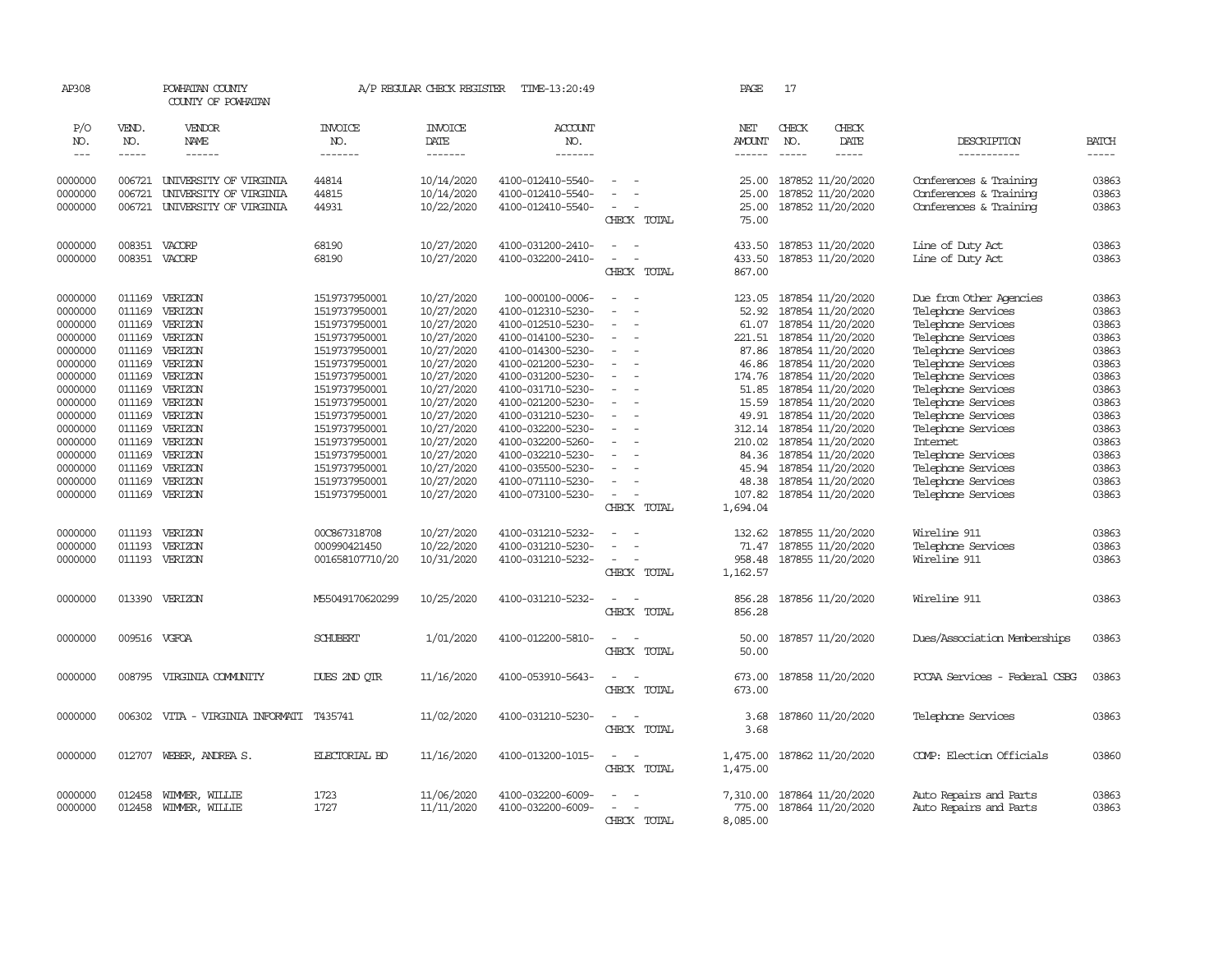| AP308                         |                            | POWHATAN COUNTY<br>COUNTY OF POWHATAN                          |                                        | A/P REGULAR CHECK REGISTER             | TIME-13:20:49                                               |                                                                                                 | PAGE                                     | 18                                                          |                              |                                                                  |                             |
|-------------------------------|----------------------------|----------------------------------------------------------------|----------------------------------------|----------------------------------------|-------------------------------------------------------------|-------------------------------------------------------------------------------------------------|------------------------------------------|-------------------------------------------------------------|------------------------------|------------------------------------------------------------------|-----------------------------|
| P/O<br>NO.<br>$---$           | VEND.<br>NO.<br>-----      | VENDOR<br>NAME                                                 | <b>INVOICE</b><br>NO.<br>-------       | <b>INVOICE</b><br>DATE<br>--------     | <b>ACCOUNT</b><br>NO.<br>-------                            |                                                                                                 | NET<br><b>AMOUNT</b><br>$- - - - - -$    | CHECK<br>NO.<br>$\frac{1}{2}$                               | CHECK<br>DATE<br>$- - - - -$ | DESCRIPTION<br>-----------                                       | <b>BATCH</b><br>$- - - - -$ |
| 0000000                       | 007755                     | WITMER PUBLIC SAFETY                                           | E1988028                               | 9/29/2020                              | 4100-032200-6011-                                           | $\sim$<br>$\sim$<br>CHECK TOTAL                                                                 | 315.00<br>315.00                         | 187865 11/20/2020                                           |                              | Protective Gear/Uniforms                                         | 03863                       |
| 0000000                       |                            | 013775 BLUE RIDGE CUSTOM HOMES                                 | 667-2020                               | 11/16/2020                             | 3100-013030-0008-                                           | $\sim$<br>$\sim$<br>CHECK TOTAL                                                                 | 735.00<br>735.00                         | 187870 11/25/2020                                           |                              | Building Permits                                                 | 03865                       |
| 0000000                       |                            | 008713 BLUE RIDGE RESCUE                                       | 49897                                  | 11/11/2020                             | 4100-032200-6011-                                           | $\sim$<br>$\sim$ $-$<br>CHECK TOTAL                                                             | 840.51                                   | 840.51 187871 11/25/2020                                    |                              | Protective Gear/Uniforms                                         | 03865                       |
| 0000000<br>0000000            | 013730<br>013730           | BLUEPEARL VETERINARY PART<br>BLUEPEARL VETERINARY PART         | 156715<br>160019                       | 5/22/2020<br>8/07/2020                 | 4100-035100-3110-<br>4100-035100-3110-                      | $\sim$<br>$\overline{a}$<br>$\overline{\phantom{a}}$<br>$\overline{\phantom{a}}$<br>CHECK TOTAL | 201.00<br>3,663.75                       | 3,462.75 187872 11/25/2020<br>187872 11/25/2020             |                              | Professional Health Services<br>Professional Health Services     | 03865<br>03865              |
| 0000000                       | 008686                     | C.W. WILLIAMS & CO., INC.                                      | 631809                                 | 11/11/2020                             | 4100-032200-6009-                                           | $\sim$<br>$\sim$<br>CHECK TOTAL                                                                 | 69.74<br>69.74                           | 187875 11/25/2020                                           |                              | Auto Repairs and Parts                                           | 03865                       |
| 0000000                       |                            | 008723 CAS SEVERN                                              | 3005696                                | 9/03/2020                              | 4100-012510-3320-                                           | $\sim$<br>$\sim$ $-$<br>CHECK TOTAL                                                             | 5,268.21<br>5,268.21                     | 187876 11/25/2020                                           |                              | Maintenance & Service Contract                                   | 03865                       |
| 0000000<br>0000000<br>0000000 | 006965<br>006965<br>006965 | CINIAS CORPORATION<br>CINIAS CORPORATION<br>CINIAS CORPORATION | 4067536001<br>4067536001<br>4067536001 | 11/17/2020<br>11/17/2020<br>11/17/2020 | 4100-014300-6011-<br>4100-014100-6011-<br>4100-014500-6011- | $\sim$<br>$\sim$<br>$\overline{\phantom{a}}$<br>$\overline{a}$<br>CHECK TOTAL                   | 21.36<br>19.31<br>25.69<br>66.36         | 187877 11/25/2020<br>187877 11/25/2020<br>187877 11/25/2020 |                              | Uniforms<br>Uniforms<br>Uniforms                                 | 03865<br>03865<br>03865     |
| 0000000                       | 011996                     | CLERK OF CIRCUIT COURT                                         | <b>REIMB 11/20</b>                     | 11/14/2020                             | 4100-021600-5210-                                           | $\sim$<br>$\sim$<br>CHECK TOTAL                                                                 | 200.00<br>200.00                         | 187878 11/25/2020                                           |                              | Postage                                                          | 03865                       |
| 0000000                       |                            | 012756 COMCAST                                                 | 0089859 10/20                          | 11/07/2020                             | 4100-014300-5260-                                           | $\sim$<br>$\sim$<br>CHECK TOTAL                                                                 | 104.85<br>104.85                         | 187879 11/25/2020                                           |                              | Internet                                                         | 03865                       |
| 0000000<br>0000000            | 011751                     | 011751 COMPASS MD<br><b>COMPASS MD</b>                         | 279<br>280                             | 11/12/2020<br>11/12/2020               | 4100-032200-3110-<br>4100-032200-3110-                      | $\equiv$<br>$\sim$<br>$\sim$<br>CHECK TOTAL                                                     | 959.00<br>1,438.50<br>2,397.50           | 187880 11/25/2020<br>187880 11/25/2020                      |                              | Health/Vaccinations/Inoculatio<br>Health/Vaccinations/Inoculatio | 03865<br>03865              |
| 0000000                       | 033130                     | COUNTY OF HENRICO                                              | 190736                                 | 11/01/2020                             | 4100-033400-3840-                                           | $\sim$<br>$\sim$<br>CHECK TOTAL                                                                 | 22,019.61 187881 11/25/2020<br>22,019.61 |                                                             |                              | Detention of Juveniles                                           | 03865                       |
| 0000000                       | 000550                     | CRATER CRIMINAL JUSTICE                                        | 2331                                   | 11/16/2020                             | 4100-031200-6014-                                           | $\sim$ $-$<br>$\sim$<br>CHECK TOTAL                                                             | 24.00<br>24.00                           | 187882 11/25/2020                                           |                              | Other Operating Supplies                                         | 03865                       |
| 0000000                       | 006240                     | DIAMOND SPRINGS WATER, INC 0000697051                          |                                        | 11/17/2020                             | 4100-031200-5130-                                           | $\sim$ $\sim$<br>CHECK TOTAL                                                                    | 6.99<br>6.99                             | 187883 11/25/2020                                           |                              | Water                                                            | 03865                       |
| 0000000<br>0000000            | 000860<br>000860           | DOMINION ENERGY VIRGINIA<br>DOMINION ENERGY VIRGINIA           | 1223507334 1020<br>8971069334 1020     | 10/29/2020<br>10/29/2020               | 4100-014300-5110-<br>4100-014300-5110-                      | $\equiv$<br>$\sim$<br>$\sim$<br>$\sim$<br>CHECK TOTAL                                           | 94.61<br>13.92<br>108.53                 | 187884 11/25/2020<br>187884 11/25/2020                      |                              | Electricity<br>Electricity                                       | 03865<br>03865              |
| 0000000                       | 013518                     | FROEHLING & ROBERTSON, IN 183988                               |                                        | 10/07/2020                             | 4100-034100-3140-                                           | $\sim$ $ -$<br>CHECK TOTAL                                                                      | 890.61<br>890.61                         | 187886 11/25/2020                                           |                              | Professional Services                                            | 03865                       |
| 0000000                       |                            | 012905 GALLS, LLC                                              | 016851965                              | 11/02/2020                             | 4100-031200-6011-                                           | $\sim$                                                                                          |                                          | 71.14 187887 11/25/2020                                     |                              | Uniforms                                                         | 03865                       |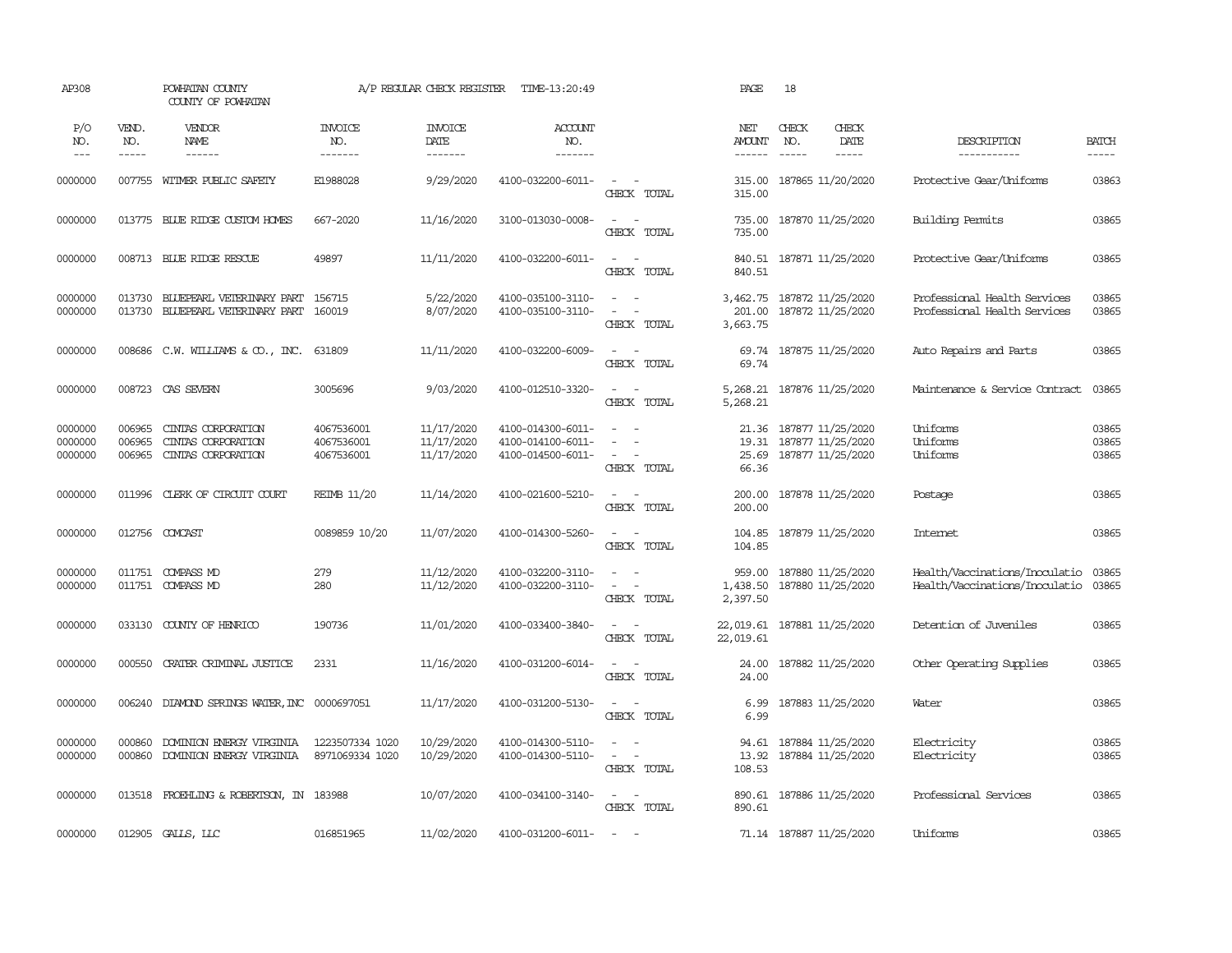| AP308         |              | POWHATAN COUNTY<br>COUNTY OF POWHATAN     |                       | A/P REGULAR CHECK REGISTER | TIME-13:20:49         |                                    | PAGE                 | 19                            |                          |              |
|---------------|--------------|-------------------------------------------|-----------------------|----------------------------|-----------------------|------------------------------------|----------------------|-------------------------------|--------------------------|--------------|
| P/O<br>NO.    | VEND.<br>NO. | VENDOR<br>NAME                            | <b>INVOICE</b><br>NO. | <b>INVOICE</b><br>DATE     | <b>ACCOUNT</b><br>NO. |                                    | NET<br><b>AMOUNT</b> | CHECK<br>CHECK<br>NO.<br>DATE | DESCRIPTION              | <b>BATCH</b> |
| $\frac{1}{2}$ | -----        | $- - - - - -$                             | -------               | -------                    | --------              |                                    | $- - - - - -$        | $\frac{1}{2}$<br>-----        | -----------              | $- - - - -$  |
| 0000000       | 012905       | GALLS, LLC                                | 016851966             | 11/02/2020                 | 4100-031200-6011-     | $\overline{\phantom{a}}$           |                      | 71.14 187887 11/25/2020       | Uniforms                 | 03865        |
| 0000000       | 012905       | GALLS, LLC                                | 016851971             | 11/02/2020                 | 4100-031200-6011-     |                                    | 114.86               | 187887 11/25/2020             | Uniforms                 | 03865        |
| 0000000       | 012905       | GALLS, LLC                                | 016891574             | 11/06/2020                 | 4100-031200-6011-     |                                    | 52.15                | 187887 11/25/2020             | Uniforms                 | 03865        |
|               |              |                                           |                       |                            |                       | CHECK TOTAL                        | 309.29               |                               |                          |              |
| 0000000       |              | 009552 MANSFIELD OIL COMPANY              | 641394                | 10/31/2020                 | 4100-032200-5120-     | $\sim$<br>$\overline{\phantom{a}}$ | 68.17                | 187888 11/25/2020             | Apparatus Fuel           | 03865        |
|               |              |                                           |                       |                            |                       | CHECK TOTAL                        | 68.17                |                               |                          |              |
| 0000000       |              | 011840 MCI COMM SERVICE                   | 2DG98147 10/20        | 10/16/2020                 | 4100-021100-5230-     | $\sim$<br>$\sim$                   | 70.50                | 187889 11/25/2020             | Telephone Services       | 03865        |
|               |              |                                           |                       |                            |                       | CHECK TOTAL                        | 70.50                |                               |                          |              |
| 0000000       |              | 012274 MITEL CLOUD SERVICES, INC 35156196 |                       | 11/05/2020                 | 4100-021100-5230-     | $\sim$<br>$\sim$                   |                      | 5.51 187890 11/25/2020        | Telephone Services       | 03865        |
| 0000000       |              | 012274 MITEL CLOUD SERVICES, INC          | 35156196              | 11/05/2020                 | 4100-031200-5230-     | $\blacksquare$                     | 5.51                 | 187890 11/25/2020             | Telephone Services       | 03865        |
| 0000000       |              | 012274 MITEL CLOUD SERVICES, INC          | 35156196              | 11/05/2020                 | 4100-012410-5230-     |                                    | 5.51                 | 187890 11/25/2020             | Telephone Services       | 03865        |
| 0000000       |              | 012274 MITEL CLOUD SERVICES, INC          | 35156196              | 11/05/2020                 | 4100-012520-5230-     | $\blacksquare$                     | 5.51                 | 187890 11/25/2020             | Telephone Services       | 03865        |
| 0000000       | 012274       | MITEL CLOUD SERVICES, INC                 | 35156196              | 11/05/2020                 | 4100-021100-5230-     |                                    | 5.50                 | 187890 11/25/2020             | Telephone Services       | 03865        |
| 0000000       | 012274       | MITEL CLOUD SERVICES, INC                 | 35156196              | 11/05/2020                 | 4100-034100-5230-     | $\sim$                             | 5.51                 | 187890 11/25/2020             | Telephone Services       | 03865        |
| 0000000       |              | 012274 MITEL CLOUD SERVICES, INC 35156196 |                       | 11/05/2020                 | 4100-031200-5230-     | $\equiv$                           | 5.51                 | 187890 11/25/2020             | Telephone Services       | 03865        |
|               |              |                                           |                       |                            |                       | CHECK TOTAL                        | 38.56                |                               |                          |              |
| 0000000       |              | 007297 NAFECO, INC.                       | 1062055               | 11/09/2020                 | 4100-032200-6011-     | $\sim$<br>$\sim$                   | 398.62               | 187891 11/25/2020             | Protective Gear/Uniforms | 03865        |
|               |              |                                           |                       |                            |                       | CHECK TOTAL                        | 398.62               |                               |                          |              |
| 0000000       | 000780       | <b>QUILL CORPORATION</b>                  | 12173219              | 11/12/2020                 | 4100-031710-6001-     | $\sim$<br>$\sim$                   | 61.11                | 187896 11/25/2020             | Office Supplies          | 03865        |
|               |              |                                           |                       |                            |                       | CHECK TOTAL                        | 61.11                |                               |                          |              |
| 0000000       |              | 000620 R. C. GOODWYN & SONS, INC 0929768  |                       | 10/06/2020                 | 4100-012510-6001-     | $\overline{\phantom{a}}$<br>- -    | 3.99                 | 187897 11/25/2020             | Office Supplies          | 03865        |
|               |              |                                           |                       |                            |                       | CHECK TOTAL                        | 3.99                 |                               |                          |              |
| 0000000       |              | 007096 SBA TOWERS, INC.                   | IN30512545            | 8/01/2020                  | 4100-031210-5421-     | $\sim$<br>$\sim$                   | 4,331.88             | 187898 11/25/2020             | Rent - Towers            | 03865        |
|               |              |                                           |                       |                            |                       | CHECK TOTAL                        | 4,331.88             |                               |                          |              |
| 0000000       | 006594       | SOUTHSIDE ELECTRIC COOP                   | 63504004 11/20        | 11/12/2020                 | 4100-035100-5110-     | $\sim$<br>$\sim$                   | 239.70               | 187900 11/25/2020             | Electricity              | 03865        |
|               |              |                                           |                       |                            |                       | CHECK TOTAL                        | 239.70               |                               |                          |              |
| 0000000       | 013682       | STAPLES BUSINESS CREDIT                   | 731175200-0-1         | 11/09/2020                 | 4100-081100-6001-     | $\equiv$                           | 32.73                | 187903 11/25/2020             | Office Supplies          | 03865        |
| 0000000       | 013682       | STAPLES BUSINESS CREDIT                   | 7317087271-0-2        | 11/09/2020                 | 4100-031200-6001-     |                                    | 11.22                | 187903 11/25/2020             | Office Supplies          | 03865        |
| 0000000       | 013682       | STAPLES BUSINESS CREDIT                   | 7317087271-0-3        | 11/10/2020                 | 4100-031200-6001-     | $\sim$                             | 25.99                | 187903 11/25/2020             | Office Supplies          | 03865        |
| 0000000       | 013682       | STAPLES BUSINESS CREDIT                   | 7317405118-0-1        | 11/04/2020                 | 4100-021600-6001-     | $\equiv$                           | 25.75                | 187903 11/25/2020             | Office Supplies          | 03865        |
| 0000000       | 013682       | STAPLES BUSINESS CREDIT                   | 7317406265-0-1        | 11/11/2020                 | 4100-021600-6001-     | $\equiv$                           |                      | 4.74 187903 11/25/2020        | Office Supplies          | 03865        |
| 0000000       | 013682       | STAPLES BUSINESS CREDIT                   | 7317406265-0-2        | 11/04/2020                 | 4100-021600-6001-     | $\equiv$                           | 120.88               | 187903 11/25/2020             | Office Supplies          | 03865        |
| 0000000       | 013682       | STAPLES BUSINESS CREDIT                   | 7317566207-0-1        | 11/06/2020                 | 4100-033300-6001-     | $\equiv$                           | 38.75                | 187903 11/25/2020             | Office Supplies          | 03865        |
| 0000000       | 013682       | STAPLES BUSINESS CREDIT                   | 7317566207-0-1        | 11/06/2020                 | 4100-012220-6001-     | $\overline{\phantom{a}}$           | 9.40                 | 187903 11/25/2020             | Supplies                 | 03865        |
| 0000000       | 013682       | STAPLES BUSINESS CREDIT                   | 7317566207-0-1        | 11/06/2020                 | 4100-012200-6001-     |                                    | 18.96                | 187903 11/25/2020             | Office Supplies          | 03865        |
| 0000000       | 013682       | STAPLES BUSINESS CREDIT                   | 7317589793-0-1        | 11/06/2020                 | 4100-033300-6001-     |                                    | 8.34                 | 187903 11/25/2020             | Office Supplies          | 03865        |
| 0000000       | 013682       | STAPLES BUSINESS CREDIT                   | 7317589793-0-1        | 11/06/2020                 | 4100-012200-6001-     | $\sim$                             | 27.84                | 187903 11/25/2020             | Office Supplies          | 03865        |
| 0000000       | 013682       | STAPLES BUSINESS CREDIT                   | 7317629505-0-1        | 11/06/2020                 | 4100-031200-6001-     | $\equiv$                           | 16.08                | 187903 11/25/2020             | Office Supplies          | 03865        |
| 0000000       |              | 013682 STAPLES BUSINESS CREDIT            | 7317629605-0-2        | 11/06/2020                 | 4100-031200-6001-     | $\sim$                             |                      | 44.02 187903 11/25/2020       | Office Supplies          | 03865        |
|               |              |                                           |                       |                            |                       | CHECK TOTAL                        | 384.70               |                               |                          |              |
| 0000000       |              | 013682 STAPLES BUSINESS CREDIT            | 7317701640-0-1        | 11/09/2020                 | 4100-022100-6001-     | $\sim$<br>$\sim$                   | 44.93                | 187904 11/25/2020             | Office Supplies          | 03865        |
|               |              |                                           |                       |                            |                       | CHECK TOTAL                        | 44.93                |                               |                          |              |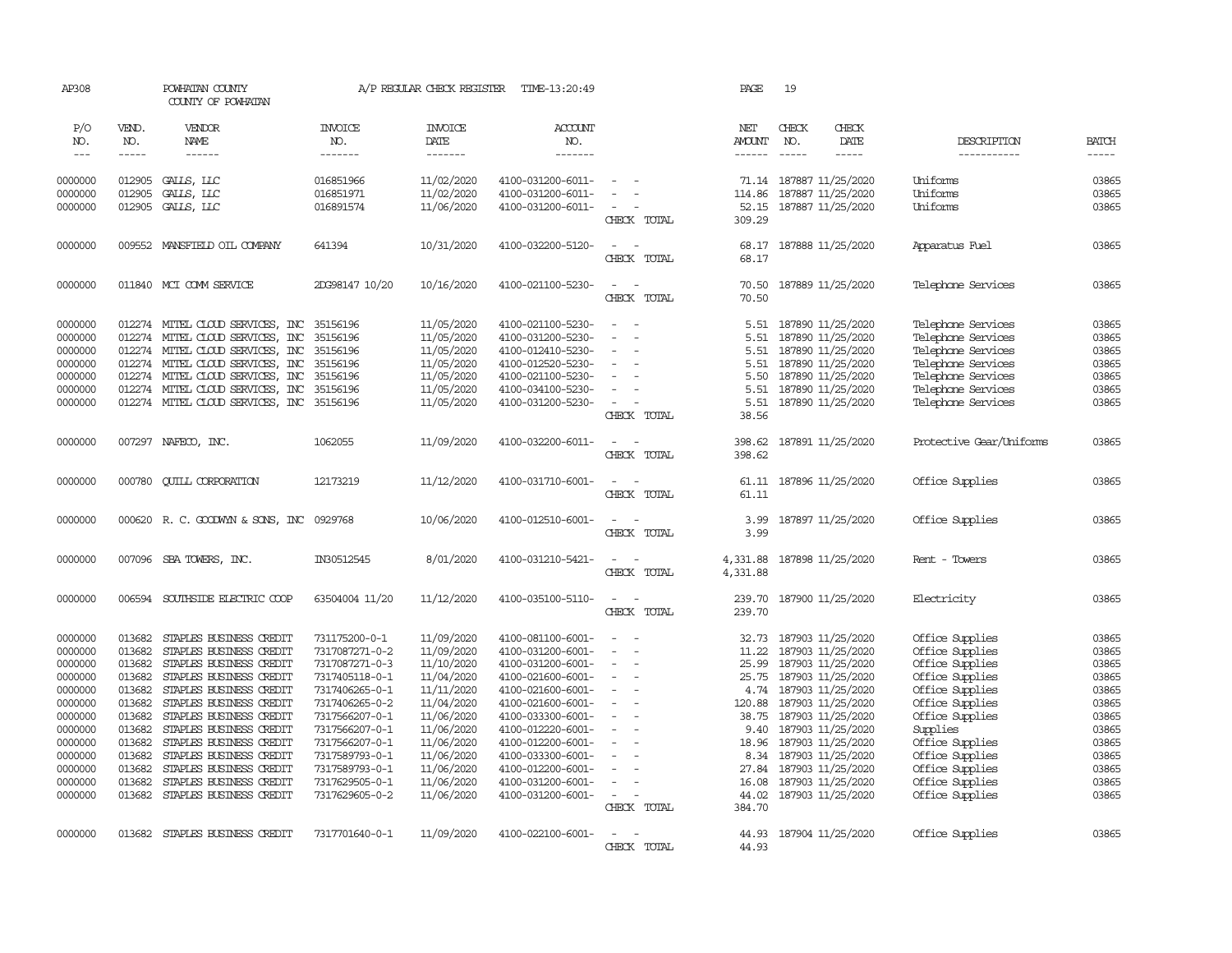| AP308                                                                                                                                                             |                                                                                                                                                    | POWHATAN COUNTY<br>COUNTY OF POWHATAN                                                                                                                                      |                                                                                                                                                                                                                    | A/P REGULAR CHECK REGISTER                                                                                                                                                                                     | TIME-13:20:49                                                                                                                                                                                                                                                                                                         |                                                                                                                                                                                                                          | PAGE                                                                                                                                                                                 | 20                                                                                                                                                     |                                                                                                                            |                                                                                                                                                                                                                                                                            |                                                                                                                                     |
|-------------------------------------------------------------------------------------------------------------------------------------------------------------------|----------------------------------------------------------------------------------------------------------------------------------------------------|----------------------------------------------------------------------------------------------------------------------------------------------------------------------------|--------------------------------------------------------------------------------------------------------------------------------------------------------------------------------------------------------------------|----------------------------------------------------------------------------------------------------------------------------------------------------------------------------------------------------------------|-----------------------------------------------------------------------------------------------------------------------------------------------------------------------------------------------------------------------------------------------------------------------------------------------------------------------|--------------------------------------------------------------------------------------------------------------------------------------------------------------------------------------------------------------------------|--------------------------------------------------------------------------------------------------------------------------------------------------------------------------------------|--------------------------------------------------------------------------------------------------------------------------------------------------------|----------------------------------------------------------------------------------------------------------------------------|----------------------------------------------------------------------------------------------------------------------------------------------------------------------------------------------------------------------------------------------------------------------------|-------------------------------------------------------------------------------------------------------------------------------------|
| P/O<br>NO.<br>$\frac{1}{2}$                                                                                                                                       | VEND.<br>NO.<br>-----                                                                                                                              | VENDOR<br>NAME<br>------                                                                                                                                                   | INVOICE<br>NO.<br>-------                                                                                                                                                                                          | INVOICE<br>DATE<br>-------                                                                                                                                                                                     | ACCOUNT<br>NO.<br>-------                                                                                                                                                                                                                                                                                             |                                                                                                                                                                                                                          | NET<br><b>AMOUNT</b><br>------                                                                                                                                                       | CHECK<br>NO.                                                                                                                                           | CHECK<br>DATE<br>-----                                                                                                     | DESCRIPTION<br>-----------                                                                                                                                                                                                                                                 | BATCH<br>-----                                                                                                                      |
| 0000000                                                                                                                                                           |                                                                                                                                                    | 013777 STOTT, JESSICA                                                                                                                                                      | 419-2020                                                                                                                                                                                                           | 11/16/2020                                                                                                                                                                                                     | 3100-013030-0023-                                                                                                                                                                                                                                                                                                     | $\overline{\phantom{a}}$<br>CHECK TOTAL                                                                                                                                                                                  | 57.00<br>57.00                                                                                                                                                                       |                                                                                                                                                        | 187905 11/25/2020                                                                                                          | Other Permits                                                                                                                                                                                                                                                              | 03865                                                                                                                               |
| 0000000<br>0000000                                                                                                                                                | 008346<br>008346                                                                                                                                   | SYCOM TECHNOLOGIES<br>SYCOM TECHNOLOGIES                                                                                                                                   | AT59927 10/20<br>AT60378                                                                                                                                                                                           | 10/28/2020<br>11/30/2020                                                                                                                                                                                       | 4100-012510-3320-<br>4100-012510-3140-                                                                                                                                                                                                                                                                                | $\overline{\phantom{a}}$<br>- -<br>$\overline{\phantom{a}}$<br>CHECK TOTAL                                                                                                                                               | 1,527.00 187908 11/25/2020<br>3,510.00<br>5,037.00                                                                                                                                   |                                                                                                                                                        | 187908 11/25/2020                                                                                                          | Maintenance & Service Contract<br>Professional Services                                                                                                                                                                                                                    | 03865<br>03865                                                                                                                      |
| 0000000<br>0000000<br>0000000<br>0000000                                                                                                                          | 011193<br>011193<br>011193<br>011193                                                                                                               | VERIZON<br>VERIZON<br>VERIZON<br>VERIZON                                                                                                                                   | 000878401797 10<br>00914891786<br>63108448 11/20<br>63108448 11/20                                                                                                                                                 | 10/27/2020<br>10/31/2020<br>10/27/2020<br>10/27/2020                                                                                                                                                           | 4100-022100-5230-<br>4100-021100-5230-<br>4100-031200-5230-<br>4100-031210-5230-                                                                                                                                                                                                                                      | $\overline{\phantom{a}}$<br>- -<br>$\overline{\phantom{a}}$<br>$\overline{\phantom{a}}$<br>$\sim$<br>$\sim$<br>CHECK TOTAL                                                                                               | 53.72<br>59.94<br>92.79<br>531.05<br>737.50                                                                                                                                          | 187909 11/25/2020<br>187909 11/25/2020                                                                                                                 | 187909 11/25/2020<br>187909 11/25/2020                                                                                     | Telephone Services<br>Telephone Services<br>Telephone Services<br>Telephone Services                                                                                                                                                                                       | 03865<br>03865<br>03865<br>03865                                                                                                    |
| 0000000<br>0000000<br>0000000<br>0000000<br>0000000<br>0000000<br>0000000<br>0000000<br>0000000<br>0000000<br>0000000<br>0000000<br>0000000<br>0000000<br>0000000 | 013459<br>013459<br>013459<br>013459<br>013459<br>013459<br>013459<br>013459<br>013459<br>013459<br>013459<br>013459<br>013459<br>013459<br>011187 | VERIZON<br>VERIZON<br>VERIZON<br>VERIZON<br>VERIZON<br>VERIZON<br>VERIZON<br>VERIZON<br>VERIZON<br>VERIZON<br>VERIZON<br>VERIZON<br>VERIZON<br>VERIZON<br>VERIZON BUSINESS | 9866084438<br>9866084438<br>9866084438<br>9866084438<br>9866084438<br>9866084438<br>9866084438<br>9866084438<br>9866084438<br>9866084438<br>9866084438<br>9866084438<br>9866084438<br>9866084438<br>Y2742672 11/20 | 11/01/2020<br>11/01/2020<br>11/01/2020<br>11/01/2020<br>11/01/2020<br>11/01/2020<br>11/01/2020<br>11/01/2020<br>11/01/2020<br>11/01/2020<br>11/01/2020<br>11/01/2020<br>11/01/2020<br>11/01/2020<br>11/10/2020 | 100-000100-0006-<br>4100-012100-5250-<br>4100-012510-5250-<br>4100-012510-5270-<br>4100-014100-5250-<br>4100-031210-5250-<br>4100-032200-5250-<br>4100-031200-5250-<br>4100-033300-5250-<br>4100-034100-5250-<br>4100-035100-5260-<br>4100-035500-5250-<br>4100-071110-5250-<br>4100-081100-5250-<br>100-000100-0006- | $\sim$<br>$\sim$<br>$\sim$<br>$\sim$<br>$\overline{\phantom{a}}$<br>$\sim$<br>$\sim$<br>$\overline{\phantom{a}}$<br>$\overline{\phantom{a}}$<br>$\equiv$<br>$\sim$<br>$\equiv$<br>$\equiv$<br>÷<br>$\sim$<br>CHECK TOTAL | 117.33<br>48.57<br>99.68<br>743.65<br>418.48<br>1,051.64 187910 11/25/2020<br>1,562.53 187910 11/25/2020<br>40.82<br>225.73<br>40.01<br>125.45<br>70.40<br>98.58<br>5,554.00<br>6.60 | 187910 11/25/2020<br>187910 11/25/2020<br>911.13 187910 11/25/2020<br>187910 11/25/2020<br>187910 11/25/2020<br>187910 11/25/2020<br>187910 11/25/2020 | 187910 11/25/2020<br>187910 11/25/2020<br>187910 11/25/2020<br>187910 11/25/2020<br>187910 11/25/2020<br>187911 11/25/2020 | Due from Other Agencies<br>Cell Phones<br>Cell Phones<br>Network Service Connection<br>Cell Phones<br>CELL PHONES<br>Cell Phones<br>Cell Phones<br>Cell Phones<br>Cell Phones<br>Internet Services<br>Cell Phones<br>Cell Phones<br>Cell Phones<br>Due from Other Agencies | 03865<br>03865<br>03865<br>03865<br>03865<br>03865<br>03865<br>03865<br>03865<br>03865<br>03865<br>03865<br>03865<br>03865<br>03865 |
| 0000000                                                                                                                                                           | 011187                                                                                                                                             | VERIZON BUSINESS                                                                                                                                                           | Y2742672 11/20                                                                                                                                                                                                     | 11/10/2020                                                                                                                                                                                                     | 4100-012510-5240-                                                                                                                                                                                                                                                                                                     | $\sim$<br>$\sim$<br>CHRCK TOTAL                                                                                                                                                                                          | 64.97<br>71.57                                                                                                                                                                       |                                                                                                                                                        | 187911 11/25/2020                                                                                                          | Long Distance                                                                                                                                                                                                                                                              | 03865                                                                                                                               |
| 0000000                                                                                                                                                           | 006302                                                                                                                                             | VITA - VIRGINIA INFORMATI T435900                                                                                                                                          |                                                                                                                                                                                                                    | 11/02/2020                                                                                                                                                                                                     | 4100-012510-5260-                                                                                                                                                                                                                                                                                                     | $\sim$<br>CHECK TOTAL                                                                                                                                                                                                    | 301.77                                                                                                                                                                               | 301.77 187912 11/25/2020                                                                                                                               |                                                                                                                            | Internet Usage                                                                                                                                                                                                                                                             | 03865                                                                                                                               |
| 0000000                                                                                                                                                           |                                                                                                                                                    | 012063 WINDSTREAM                                                                                                                                                          | 012272474 10/20                                                                                                                                                                                                    | 10/28/2020                                                                                                                                                                                                     | 4100-012510-5230-                                                                                                                                                                                                                                                                                                     | $\sim$ $ \sim$<br>CHECK TOTAL                                                                                                                                                                                            | 810.15<br>810.15                                                                                                                                                                     |                                                                                                                                                        | 187914 11/25/2020                                                                                                          | Telephone Services                                                                                                                                                                                                                                                         | 03865                                                                                                                               |
| 0000000<br>0000000<br>0000000                                                                                                                                     | 007755<br>007755<br>007755                                                                                                                         | WITMER PUBLIC SAFETY<br>WITMER PUBLIC SAFETY<br>WITMER PUBLIC SAFETY                                                                                                       | E2003551<br>E2008633<br>2075694                                                                                                                                                                                    | 11/09/2020<br>11/21/2020<br>11/17/2020                                                                                                                                                                         | 4100-032200-6011-<br>4100-032200-6011-<br>4100-032200-6011-                                                                                                                                                                                                                                                           | $\overline{\phantom{a}}$<br>$\overline{\phantom{a}}$<br>CHECK TOTAL                                                                                                                                                      | 471.99<br>1,156.99                                                                                                                                                                   | 125.00 187915 11/25/2020<br>560.00 187915 11/25/2020                                                                                                   | 187915 11/25/2020                                                                                                          | Protective Gear/Uniforms<br>Protective Gear/Uniforms<br>Protective Gear/Uniforms                                                                                                                                                                                           | 03865<br>03865<br>03865                                                                                                             |

CHECK TYPE TOTAL 668,008.93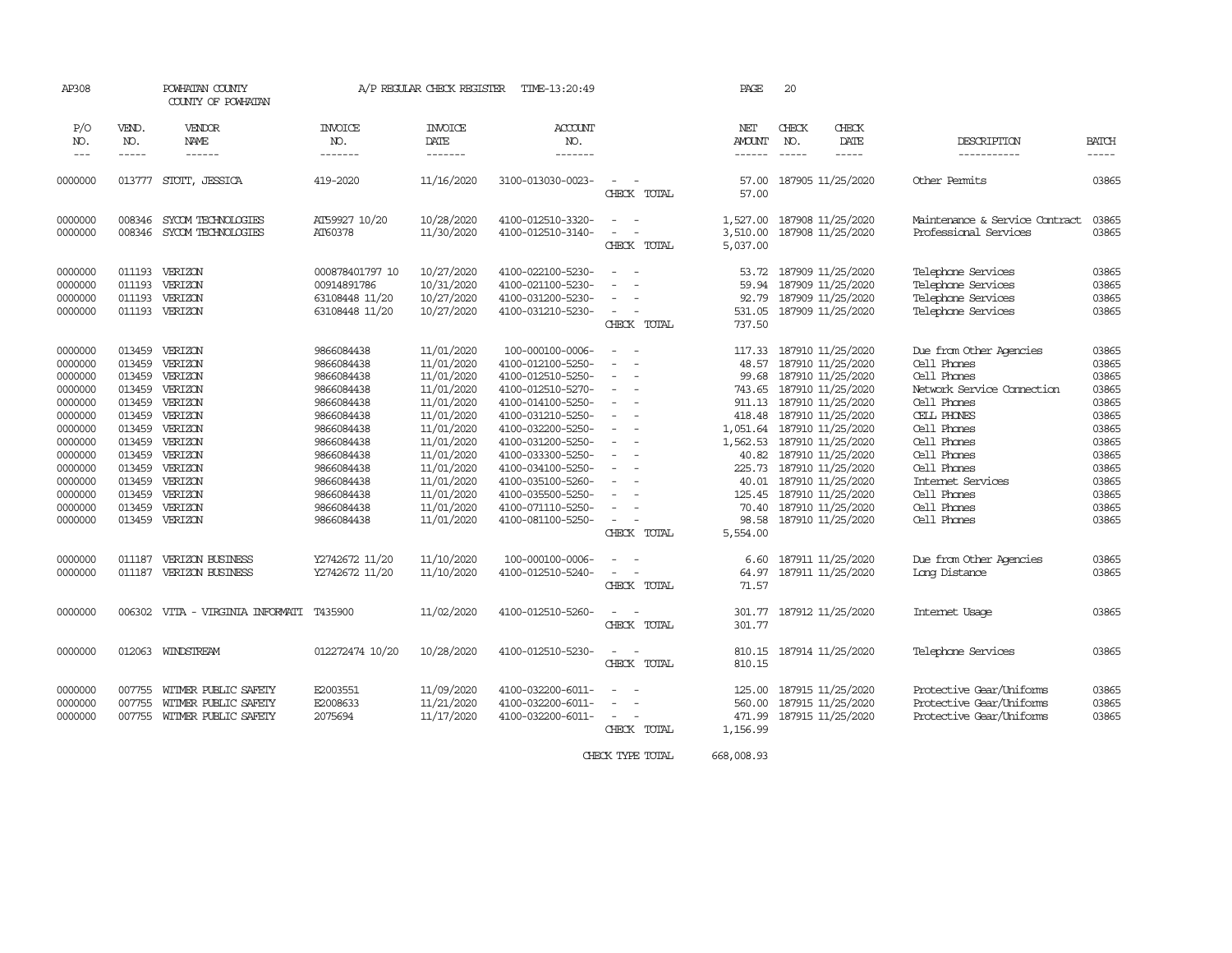| AP308              |                  | POWHATAN COUNTY<br>COUNTY OF POWHATAN                  |                                  |                                   | A/P VOID CHECK REGISTER TIME-13:20:49  |                                                | PAGE                                      | 21           |                           |                                                              |                |
|--------------------|------------------|--------------------------------------------------------|----------------------------------|-----------------------------------|----------------------------------------|------------------------------------------------|-------------------------------------------|--------------|---------------------------|--------------------------------------------------------------|----------------|
| P/O<br>NO.         | VEND.<br>NO.     | VENDOR<br>NAME<br>------                               | <b>INVOICE</b><br>NO.<br>------- | <b>INVOICE</b><br>DATE<br>------- | ACCOUNT<br>NO.<br>-------              |                                                | NET<br><b>AMOUNT</b>                      | CHECK<br>NO. | CHECK<br>DATE<br>-----    | DESCRIPTION                                                  | BATCH<br>----- |
| 0000000            | 011563           | FEEDING POWHATAN, INC.                                 | FOOD PANIRY                      | 11/09/2020                        | 4100-053910-5647-                      | $\sim$ $ \sim$<br>CHECK TOTAL                  | 25,000.00-187801 11/20/2020<br>25,000.00- |              |                           | CSBG - Emergency COVID                                       | 00519          |
| 0000000<br>0000000 | 013730<br>013730 | BLUEPEARL VETERINARY PART<br>BLUEPEARL VETERINARY PART | 156715<br>160019                 | 5/22/2020<br>8/07/2020            | 4100-035100-3110-<br>4100-035100-3110- | $\sim$ $\sim$<br>$\sim$ $ \sim$<br>CHECK TOTAL | 3,462.75-187872 11/25/2020<br>$3,663.75-$ |              | 201.00- 187872 11/25/2020 | Professional Health Services<br>Professional Health Services | 00520<br>00520 |
|                    |                  |                                                        |                                  |                                   |                                        | CHECK TYPE TOTAL                               | 28,663.75-                                |              |                           |                                                              |                |
|                    |                  |                                                        |                                  |                                   |                                        | FINAL TOTAL                                    | 639,345.18                                |              |                           |                                                              |                |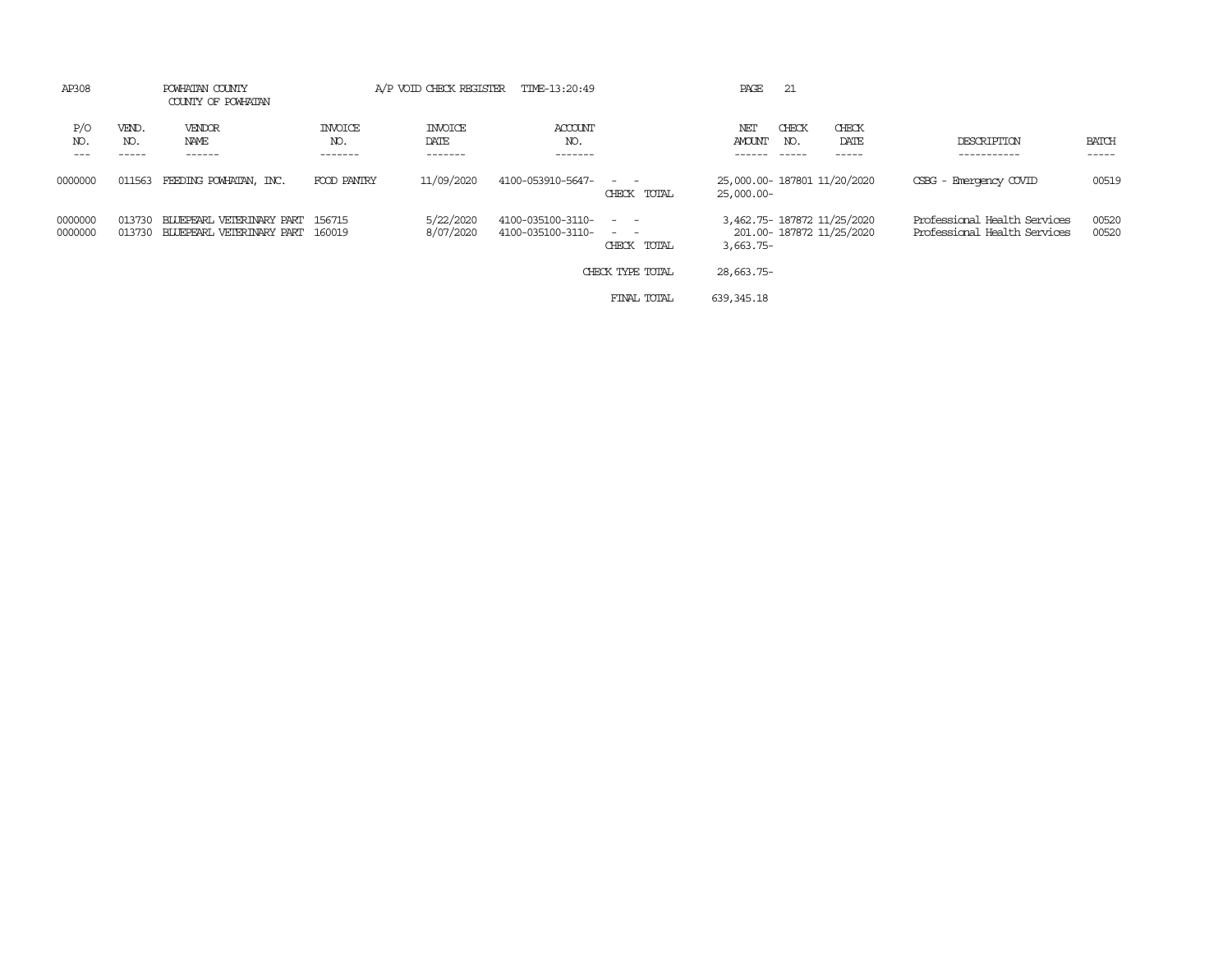| AP308      |              | POWHATAN COUNTY<br>COUNTY OF POWHATAN        |                       | A/P REGULAR CHECK REGISTER | TIME-13:23:12         |                                                | PAGE                                   | $\mathbf{1}$ |                             |                                |              |
|------------|--------------|----------------------------------------------|-----------------------|----------------------------|-----------------------|------------------------------------------------|----------------------------------------|--------------|-----------------------------|--------------------------------|--------------|
| P/O<br>NO. | VEND.<br>NO. | VENDOR<br>NAME                               | <b>INVOICE</b><br>NO. | <b>INVOICE</b><br>DATE     | <b>ACCOUNT</b><br>NO. |                                                | NET<br><b>AMOUNT</b>                   | CHECK<br>NO. | CHECK<br>DATE               | DESCRIPTION                    | <b>BATCH</b> |
| $---$      | $- - - - -$  | $- - - - - -$                                | -------               | --------                   | -------               |                                                | $- - - - - -$                          | $\cdots$     | $- - - - -$                 | -----------                    | $- - - - -$  |
| 0000000    |              | 007033 A.M. DAVIS, INC.                      | 01S2565780            | 10/09/2020                 | 4501-043600-3320-     | $\sim$                                         |                                        |              | 220.17 187610 11/04/2020    | Maintenance and Svc Contracts  | 03848        |
| 0000000    |              | 007033 A.M. DAVIS, INC.                      | 01S2565790            | 10/09/2020                 | 4501-043600-3320-     |                                                | 220.88                                 |              | 187610 11/04/2020           | Maintenance and Svc Contracts  | 03848        |
| 0000000    |              | 007033 A.M. DAVIS, INC.                      | 01S2572940            | 10/15/2020                 | 4501-043600-3310-     | CHECK TOTAL                                    | 904.75                                 |              | 463.70 187610 11/04/2020    | Repairs and Maintenance        | 03848        |
| 0000000    |              | 009183 AIR, WATER & SOIL LABORAT V20006744   |                       | 9/18/2020                  | 4501-043600-3142-     | $\sim$                                         | 125.30                                 |              | 187613 11/04/2020           | Professional Services - Sewer  | 03848        |
| 0000000    | 009183       | AIR, WATER & SOIL LABORAT V20007518          |                       | 10/15/2020                 | 4501-043600-3142-     | $\equiv$                                       | 40.00                                  |              | 187613 11/04/2020           | Professional Services - Sewer  | 03848        |
| 0000000    | 009183       | AIR, WATER & SOIL LABORAT V20007519          |                       | 10/15/2020                 | 4501-043600-3142-     | $\sim$<br>$\sim$                               |                                        |              | 40.00 187613 11/04/2020     | Professional Services - Sewer  | 03848        |
| 0000000    | 009183       | AIR, WATER & SOIL LABORAT                    | V20007714             | 10/23/2020                 | 4501-043600-3142-     | $\sim$                                         | 40.00                                  |              | 187613 11/04/2020           | Professional Services - Sewer  | 03848        |
| 0000000    | 009183       | AIR, WATER & SOIL LABORAT V20007715          |                       | 10/23/2020                 | 4501-043600-3142-     | $\sim$                                         |                                        |              | 40.00 187613 11/04/2020     | Professional Services - Sewer  | 03848        |
| 0000000    | 009183       | AIR, WATER & SOIL LABORAT V20007795          |                       | 10/27/2020                 | 4501-043600-3142-     | $\sim$                                         | 111.80                                 |              | 187613 11/04/2020           | Professional Services - Sewer  | 03848        |
| 0000000    | 009183       | AIR, WATER & SOIL LABORAT V20007800          |                       | 10/27/2020                 | 4501-043600-3142-     | $\overline{\phantom{a}}$                       | 133.60                                 |              | 187613 11/04/2020           | Professional Services - Sewer  | 03848        |
| 0000000    | 009183       | AIR, WATER & SOIL LABORAT V20007862          |                       | 10/29/2020                 | 4501-043600-3142-     |                                                | 40.00                                  |              | 187613 11/04/2020           | Professional Services - Sewer  | 03848        |
| 0000000    | 009183       | AIR, WATER & SOIL LABORAT V20007863          |                       | 10/29/2020                 | 4501-043600-3142-     | $\overline{\phantom{a}}$                       | 40.00                                  |              | 187613 11/04/2020           | Professional Services - Sewer  | 03848        |
| 0000000    |              | 009183 AIR, WATER & SOIL LABORAT V20007883   |                       | 10/29/2020                 | 4501-043600-3142-     | $\sim$<br>CHECK TOTAL                          | 40.00<br>650.70                        |              | 187613 11/04/2020           | Professional Services - Sewer  | 03848        |
| 0000000    |              | 013130 BALL OFFICE PRODUCTS, LLC 0490232-001 |                       | 10/12/2020                 | 4301-062100-8304-     | $\sim$ $ \sim$                                 |                                        |              | 9,633.72 187615 11/04/2020  | PMS Repurpose                  | 03848        |
|            |              |                                              |                       |                            |                       | CHECK TOTAL                                    | 9,633.72                               |              |                             |                                |              |
| 0000000    |              | 008713 BLUE RIDGE RESCUE                     | 49728                 | 10/19/2020                 | 4116-032200-0010-     | $\sim$ $\sim$<br>CHECK TOTAL                   | 1,860.76 187619 11/04/2020<br>1,860.76 |              |                             | SAFER Expenses                 | 03848        |
| 0000000    | 007296       | BOUND TREE MEDICAL, LLC                      | 83813919              | 10/19/2020                 | 4120-032301-6013-     | $\sim$<br>$\sim$                               |                                        |              | 187620 11/04/2020           | Medical Supplies               | 03848        |
| 0000000    | 007296       | BOUND TREE MEDICAL, LLC                      | 83821648              | 10/23/2020                 | 4120-032301-6013-     | $\overline{\phantom{a}}$                       | 231.80                                 |              | 155.50 187620 11/04/2020    | Medical Supplies               | 03848        |
| 0000000    |              | 007296 BOUND TREE MEDICAL, LLC               | 83821649              | 10/23/2020                 | 4120-032301-6013-     | $\sim$<br>$\sim$                               |                                        |              | 139.08 187620 11/04/2020    | Medical Supplies               | 03848        |
|            |              |                                              |                       |                            |                       | CHECK TOTAL                                    | 526.38                                 |              |                             |                                |              |
| 0000000    | 006965       | CINIAS CORPORATION                           | 4065067780            | 10/21/2020                 | 4501-043400-6011-     | $\sim$ $\sim$                                  |                                        |              | 14.12 187626 11/04/2020     | Uniforms                       | 03848        |
|            |              |                                              |                       |                            |                       | CHECK TOTAL                                    | 14.12                                  |              |                             |                                |              |
| 0000000    |              | 011751 COMPASS MD                            | .65                   | 10/26/2020                 | 4116-032200-0010-     | $\sim$<br>$\sim$<br>CHECK TOTAL                | 2,125.67                               |              | 2, 125.67 187629 11/04/2020 | SAFER Expenses                 | 03848        |
| 0000000    | 000076       | DELL MARKETING L.P.                          | 10431092713           | 10/15/2020                 | 4116-012200-0001-     | $\sim$                                         | 26,000.00                              |              | 187631 11/04/2020           | Cares Act - COVID Expd         | 03848        |
| 0000000    | 000076       | DELL MARKETING L.P.                          | 10431092713           | 10/15/2020                 | 4301-032200-0005-     | $\equiv$<br>$\sim$                             | 2,600.00                               |              | 187631 11/04/2020           | CAD System                     | 03848        |
|            |              |                                              |                       |                            |                       | CHECK TOTAL                                    | 28,600.00                              |              |                             |                                |              |
| 0000000    | 013712       | FERGUSON FACILITIES SUPPL                    | 6254031-1             | 10/21/2020                 | 4116-012200-0001-     | $\overline{\phantom{a}}$<br>CHECK TOTAL        | 670.00<br>670.00                       |              | 187639 11/04/2020           | Cares Act - COVID Expd         | 03848        |
| 0000000    |              | 011216 INFECTION CONTROL/                    | 10/2020               | 10/30/2020                 | 4120-032301-6013-     | $\sim$                                         | 85.00                                  |              | 187646 11/04/2020           | Medical Supplies               | 03848        |
|            |              |                                              |                       |                            |                       | CHECK TOTAL                                    | 85.00                                  |              |                             |                                |              |
| 0000000    |              | 011207 KINGMOR SUPPLY, INC.                  | 1056                  | 10/14/2020                 | 4301-012600-8301-     | $\omega_{\rm{max}}$ and $\omega_{\rm{max}}$    | 180,000.00                             |              | 187649 11/04/2020           | School Buses/School Support Ve | 03848        |
|            |              |                                              |                       |                            |                       | CHECK TOTAL                                    | 180,000.00                             |              |                             |                                |              |
| 0000000    |              | 013701 IB SUPPLY LLC                         | IB6420                | 10/22/2020                 | 4116-012200-0001-     | $\sim$<br>$\sim$                               | 516.00                                 |              | 187653 11/04/2020           | Cares Act - COVID Expd         | 03848        |
|            |              |                                              |                       |                            |                       | CHECK TOTAL                                    | 516.00                                 |              |                             |                                |              |
| 0000000    |              | 010924 MITCHELL PEST                         | 139278                | 10/19/2020                 | 4501-043600-3320-     | $\overline{\phantom{a}}$<br>. —<br>CHECK TOTAL | 95.00<br>95.00                         |              | 187657 11/04/2020           | Maintenance and Svc Contracts  | 03848        |
|            |              |                                              |                       |                            |                       |                                                |                                        |              |                             |                                |              |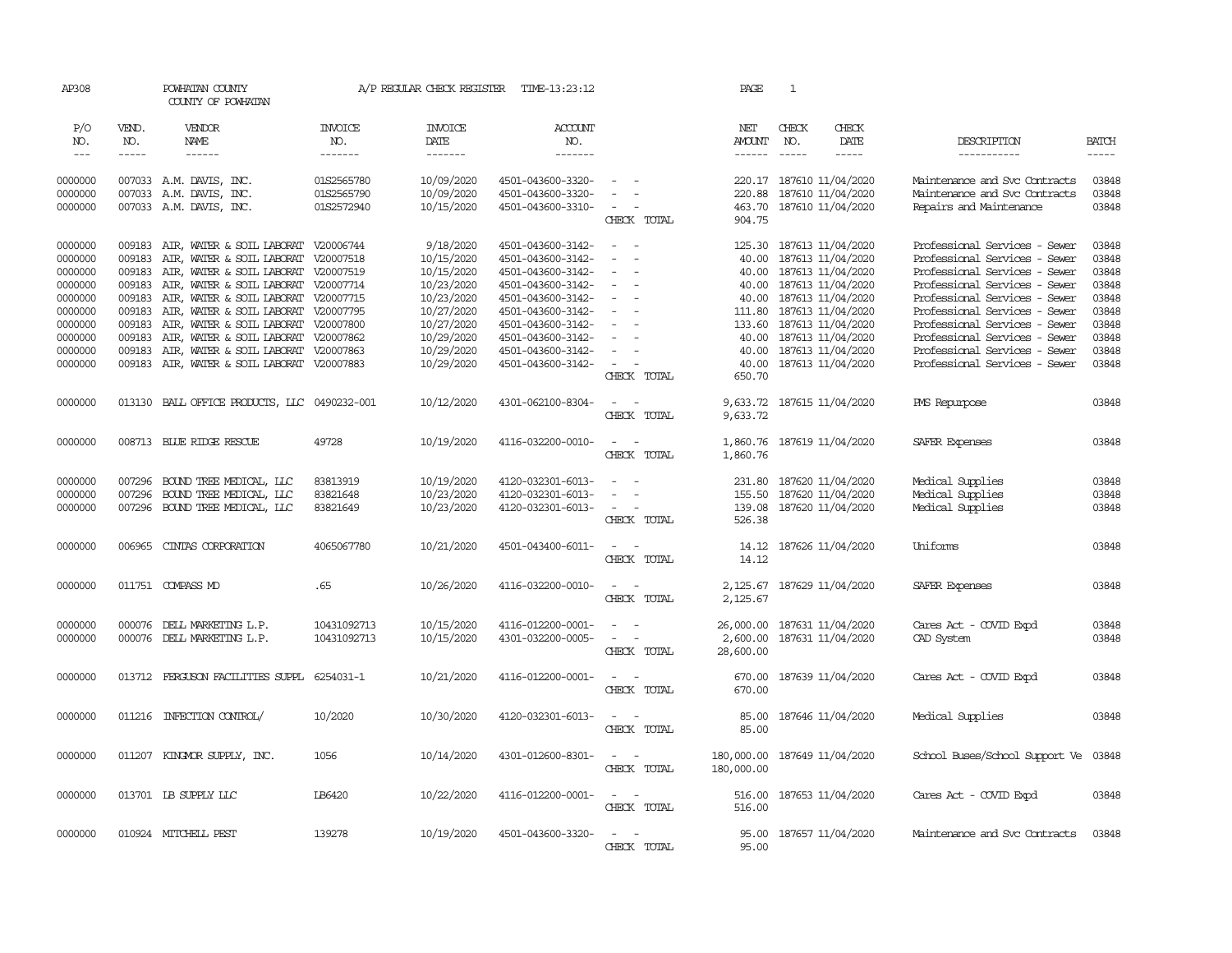| AP308                                    |                                      | POWHATAN COUNTY<br>COUNTY OF POWHATAN                                                                                                          |                                        | A/P REGULAR CHECK REGISTER                           | TIME-13:23:12                                                                    |                                                                  | PAGE                                  | 2                                                                                                          |                                                                       |                                                                                                                                  |                                  |
|------------------------------------------|--------------------------------------|------------------------------------------------------------------------------------------------------------------------------------------------|----------------------------------------|------------------------------------------------------|----------------------------------------------------------------------------------|------------------------------------------------------------------|---------------------------------------|------------------------------------------------------------------------------------------------------------|-----------------------------------------------------------------------|----------------------------------------------------------------------------------------------------------------------------------|----------------------------------|
| P/O<br>NO.<br>$---$                      | VEND.<br>NO.<br>-----                | VENDOR<br>NAME<br>$- - - - - -$                                                                                                                | <b>INVOICE</b><br>NO.<br>-------       | <b>INVOICE</b><br>DATE<br>-------                    | ACCOUNT<br>NO.<br>-------                                                        |                                                                  | NET<br><b>AMOUNT</b><br>$- - - - - -$ | CHECK<br>NO.                                                                                               | CHECK<br>DATE<br>$- - - - -$                                          | DESCRIPTION<br>-----------                                                                                                       | <b>BATCH</b><br>$- - - - -$      |
| 0000000                                  |                                      | 007297 NAFECO, INC.                                                                                                                            | 1058884                                | 10/19/2020                                           | 4116-032200-0010-                                                                | $\sim$ $\sim$<br>CHECK TOTAL                                     | 306.00                                | 306.00 187658 11/04/2020                                                                                   |                                                                       | SAFER Expenses                                                                                                                   | 03848                            |
| 0000000                                  |                                      | 006933 PRO CHEM, INC.                                                                                                                          | 84006                                  | 10/19/2020                                           | 4116-012200-0001-                                                                | $\sim$ $\sim$<br>CHECK TOTAL                                     | 2,643.60                              | 2,643.60 187666 11/04/2020                                                                                 |                                                                       | Cares Act - COVID Expd                                                                                                           | 03848                            |
| 0000000                                  |                                      | 000620 R. C. GOODWYN & SONS, INC 0929994                                                                                                       |                                        | 10/07/2020                                           | 4301-062100-8304-                                                                | $\sim$ $ -$<br>CHECK TOTAL                                       | 20.98<br>20.98                        |                                                                                                            | 187667 11/04/2020                                                     | PMS Repurpose                                                                                                                    | 03848                            |
| 0000000                                  | 001940                               | STANDBY SYSTEMS, INC.                                                                                                                          | 10201817                               | 10/15/2020                                           | 4501-043600-3320-                                                                | $\sim$<br>CHECK TOTAL                                            | 160.00<br>160.00                      |                                                                                                            | 187675 11/04/2020                                                     | Maintenance and Svc Contracts                                                                                                    | 03848                            |
| 0000000                                  | 007182                               | SUPPLY ROOM COMPANIES INC 4107450-3                                                                                                            |                                        | 10/21/2020                                           | 4116-012200-0001-                                                                | $\sim$<br>$\sim$<br>CHECK TOTAL                                  | 455.76<br>455.76                      |                                                                                                            | 187679 11/04/2020                                                     | Cares Act - COVID Expd                                                                                                           | 03848                            |
| 0000000                                  |                                      | 007843 TENCARVA MACHINERY CO.                                                                                                                  | 859437                                 | 10/20/2020                                           | 4501-043600-3310-                                                                | $\sim$ $ \sim$<br>CHECK TOTAL                                    | 16,630.00<br>16,630.00                |                                                                                                            | 187681 11/04/2020                                                     | Repairs and Maintenance                                                                                                          | 03848                            |
| 0000000                                  |                                      | 013724 A L SHILLING SPAY & NEUTE 15068                                                                                                         |                                        | 11/21/2019                                           | 4116-035100-6023-                                                                | $\sim$<br>$\sim$<br>CHECK TOTAL                                  | 351.11                                | 351.11 187709 11/13/2020                                                                                   |                                                                       | Animal Shelter Supplies                                                                                                          | 03853                            |
| 0000000<br>0000000<br>0000000<br>0000000 | 009183<br>009183<br>009183<br>009183 | AIR, WATER & SOIL LABORAT V20008015<br>AIR, WATER & SOIL LABORAT V20008033<br>AIR, WATER & SOIL LABORAT<br>AIR, WATER & SOIL LABORAT V20008118 | V20008117                              | 11/03/2020<br>11/03/2020<br>11/05/2020<br>11/05/2020 | 4501-043600-3142-<br>4501-043600-3142-<br>4501-043600-3142-<br>4501-043600-3142- | $\sim$<br>$\sim$<br>$\sim$<br>$\sim$ $\sim$<br>CHECK TOTAL       | 325.40                                | 111.80 187712 11/13/2020<br>133.60 187712 11/13/2020<br>40.00 187712 11/13/2020<br>40.00 187712 11/13/2020 |                                                                       | Professional Services - Sewer<br>Professional Services - Sewer<br>Professional Services - Sewer<br>Professional Services - Sewer | 03853<br>03853<br>03853<br>03853 |
| 0000000                                  |                                      | 008713 BLUE RIDGE RESCUE                                                                                                                       | 49646                                  | 10/07/2020                                           | 4116-032200-0010-                                                                | $\sim$<br>$\sim$<br>CHECK TOTAL                                  | 9,303.80<br>9,303.80                  |                                                                                                            | 187718 11/13/2020                                                     | SAFER Expenses                                                                                                                   | 03850                            |
| 0000000<br>0000000                       | 007296                               | BOUND TREE MEDICAL, LLC<br>007296 BOUND TREE MEDICAL, LLC                                                                                      | 83817992<br>83817993                   | 10/21/2020<br>10/21/2020                             | 4120-032301-6013-<br>4120-032301-6013-                                           | $\sim$ $ -$<br>$\sim$ $ -$<br>CHECK TOTAL                        | 23.18<br>588.38                       |                                                                                                            | 565.20 187719 11/13/2020<br>187719 11/13/2020                         | Medical Supplies<br>Medical Supplies                                                                                             | 03850<br>03850                   |
| 0000000                                  |                                      | 009984 BRAME SPECIALITY CO., INC. 7584377                                                                                                      |                                        | 11/05/2020                                           | 4116-012200-0001-                                                                | $\sim$ $  -$<br>CHECK TOTAL                                      | 450.98<br>450.98                      |                                                                                                            | 187721 11/13/2020                                                     | Cares Act - COVID Expd                                                                                                           | 03853                            |
| 0000000                                  |                                      | 011610 BUSINESS CARD                                                                                                                           | 10/27/2020                             | 10/27/2020                                           | 4116-031212-6015-                                                                | $\sim$ $ -$<br>CHECK TOTAL                                       | 199.00<br>199.00                      |                                                                                                            | 187724 11/13/2020                                                     | Ancillary Expenses                                                                                                               | 03856                            |
| 0000000<br>0000000<br>0000000            |                                      | 011611 BUSINESS CARD<br>011611 BUSINESS CARD<br>011611 BUSINESS CARD                                                                           | 10/27/2020<br>10/27/2020<br>10/27/2020 | 10/27/2020<br>10/27/2020<br>10/27/2020               | 4116-031212-6015-<br>4116-031212-6015-<br>4116-031212-6015-                      | $\overline{\phantom{a}}$<br>$\sim$<br>$\sim$ $ -$<br>CHECK TOTAL | 353.05<br>411.80                      |                                                                                                            | .00 187725 11/13/2020<br>58.75 187725 11/13/2020<br>187725 11/13/2020 | Ancillary Expenses<br>Ancillary Expenses<br>Ancillary Expenses                                                                   | 03854<br>03854<br>03854          |
| 0000000<br>0000000                       | 012919<br>012919                     | BUSINESS CARD<br>BUSINESS CARD                                                                                                                 | 10/27/2020<br>10/27/2020               | 10/27/2020<br>10/27/2020                             | 4116-031212-6015-<br>4116-031212-6015-                                           | $\sim$<br>$\sim$<br>$\sim$<br>CHECK TOTAL                        | .00.<br>44.61                         |                                                                                                            | 187726 11/13/2020<br>44.61 187726 11/13/2020                          | Ancillary Expenses<br>Ancillary Expenses                                                                                         | 03855<br>03855                   |
| 0000000<br>0000000                       | 006965<br>006965                     | CINIAS CORPORATION<br>CINIAS CORPORATION                                                                                                       | 4056334745<br>4065682556               | 11/04/2020<br>10/29/2020                             | 4501-043400-6011-<br>4501-043400-6011-                                           | $\sim$<br>$\sim$<br>$\sim$<br>CHECK TOTAL                        | 28.24                                 |                                                                                                            | 14.12 187728 11/13/2020<br>14.12 187728 11/13/2020                    | Uniforms<br>Uniforms                                                                                                             | 03853<br>03853                   |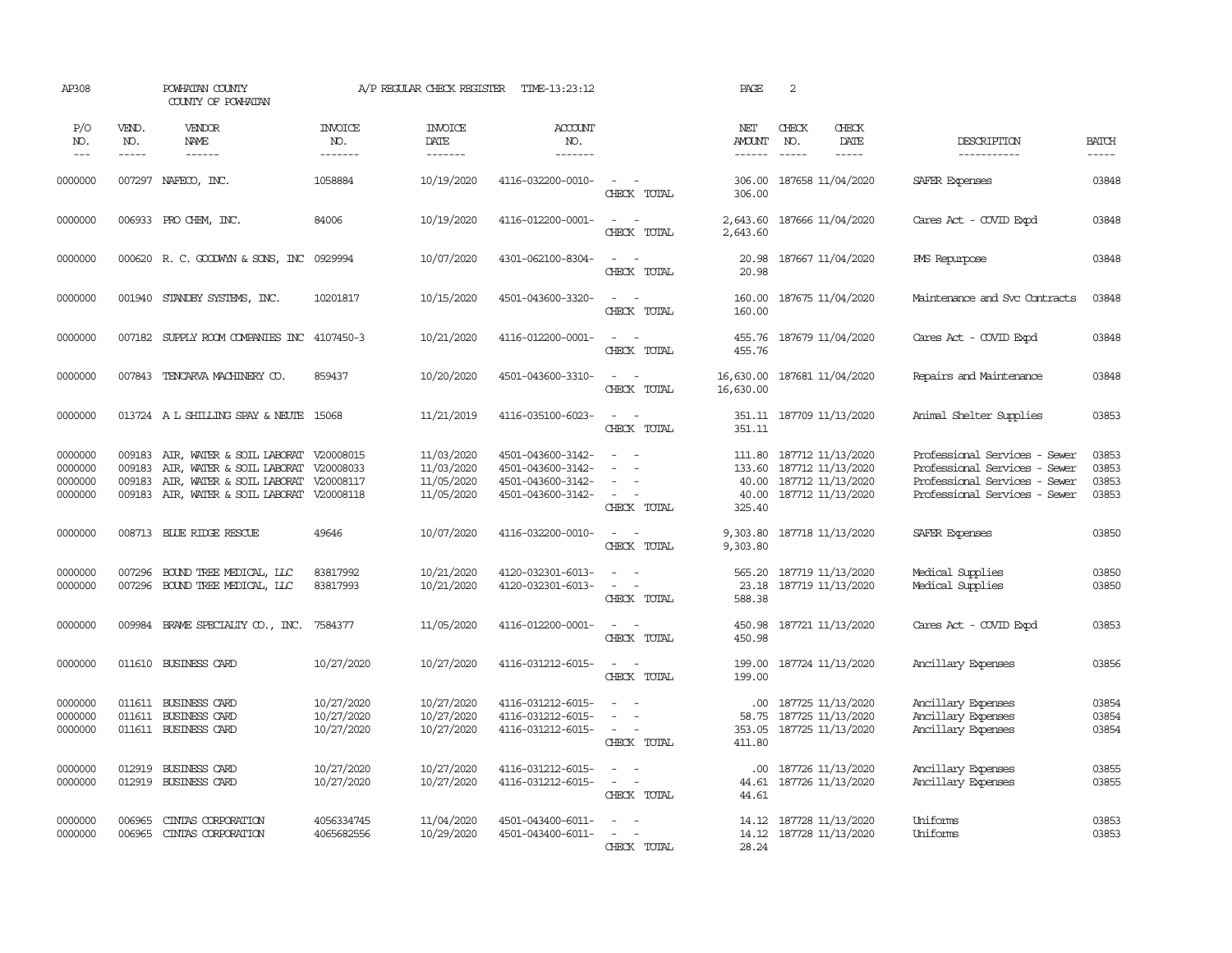| AP308                                                                                                      |                                                                                        | POWHATAN COUNTY<br>COUNTY OF POWHATAN                                                                                                                                                             |                                                                                                                                          | A/P REGULAR CHECK REGISTER                                                                                                               | TIME-13:23:12                                                                                                                                                                                                  |                                                                                                                                        | PAGE                                      | 3                             |                                                                                                                                                                                                                                                                  |                                                                                                                                                                                                                                                                                       |                                                                                        |
|------------------------------------------------------------------------------------------------------------|----------------------------------------------------------------------------------------|---------------------------------------------------------------------------------------------------------------------------------------------------------------------------------------------------|------------------------------------------------------------------------------------------------------------------------------------------|------------------------------------------------------------------------------------------------------------------------------------------|----------------------------------------------------------------------------------------------------------------------------------------------------------------------------------------------------------------|----------------------------------------------------------------------------------------------------------------------------------------|-------------------------------------------|-------------------------------|------------------------------------------------------------------------------------------------------------------------------------------------------------------------------------------------------------------------------------------------------------------|---------------------------------------------------------------------------------------------------------------------------------------------------------------------------------------------------------------------------------------------------------------------------------------|----------------------------------------------------------------------------------------|
| P/O<br>NO.<br>$---$                                                                                        | VEND.<br>NO.<br>$- - - - -$                                                            | VENDOR<br>NAME<br>$- - - - - -$                                                                                                                                                                   | <b>INVOICE</b><br>NO.<br>-------                                                                                                         | <b>INVOICE</b><br>DATE<br>-------                                                                                                        | ACCOUNT<br>NO.<br>-------                                                                                                                                                                                      |                                                                                                                                        | NET<br><b>AMOUNT</b><br>------            | CHECK<br>NO.<br>$\frac{1}{2}$ | CHECK<br>DATE<br>$- - - - -$                                                                                                                                                                                                                                     | DESCRIPTION<br>-----------                                                                                                                                                                                                                                                            | <b>BATCH</b><br>$- - - - -$                                                            |
| 0000000                                                                                                    |                                                                                        | 011224 ELECTRONIC SYSTEMS, INC.                                                                                                                                                                   | 1696465                                                                                                                                  | 11/02/2020                                                                                                                               | 4501-043400-3320-                                                                                                                                                                                              | $\overline{\phantom{a}}$<br>$\sim$<br>CHECK TOTAL                                                                                      | 45.25<br>45.25                            |                               | 187733 11/13/2020                                                                                                                                                                                                                                                | Maintenance and Service Contra 03850                                                                                                                                                                                                                                                  |                                                                                        |
| 0000000<br>0000000                                                                                         | 006510<br>006510                                                                       | EMERGENCY SERVICES<br>EMERGENCY SERVICES                                                                                                                                                          | 449<br>447                                                                                                                               | 11/04/2020<br>11/04/2020                                                                                                                 | 4116-012200-0001-<br>4120-032300-3110-                                                                                                                                                                         | $\sim$<br>$\overline{\phantom{a}}$<br>$\sim$<br>CHECK TOTAL                                                                            | 500.00<br>34,605.90<br>35,105.90          |                               | 187734 11/13/2020<br>187734 11/13/2020                                                                                                                                                                                                                           | Cares Act - COVID Expd<br>Contract Services-Daytime Cove                                                                                                                                                                                                                              | 03850<br>03850                                                                         |
| 0000000                                                                                                    |                                                                                        | 013623 FRONT LINE SAFETY                                                                                                                                                                          | 147330A-IN                                                                                                                               | 10/22/2020                                                                                                                               | 4116-012200-0001-                                                                                                                                                                                              | $\overline{\phantom{0}}$<br>$\sim$<br>CHECK TOTAL                                                                                      | 31,797.00 187735 11/13/2020<br>31,797.00  |                               |                                                                                                                                                                                                                                                                  | Cares Act - COVID Expd                                                                                                                                                                                                                                                                | 03850                                                                                  |
| 0000000                                                                                                    |                                                                                        | 013701 IB SUPPLY LLC                                                                                                                                                                              | <b>LB6679</b>                                                                                                                            | 10/26/2020                                                                                                                               | 4116-012200-0001-                                                                                                                                                                                              | $\frac{1}{2} \left( \frac{1}{2} \right) \left( \frac{1}{2} \right) = \frac{1}{2} \left( \frac{1}{2} \right)$<br>CHECK TOTAL            | 184.00<br>184.00                          |                               | 187740 11/13/2020                                                                                                                                                                                                                                                | Cares Act - COVID Expd                                                                                                                                                                                                                                                                | 03850                                                                                  |
| 0000000                                                                                                    | 010290                                                                                 | MCINTOSH, A. CHRISTIAN                                                                                                                                                                            | PIPE/SCAGGS RD                                                                                                                           | 10/29/2020                                                                                                                               | 4301-014100-0001-                                                                                                                                                                                              | $\sim$<br>$\sim$<br>CHECK TOTAL                                                                                                        | 114.48<br>114.48                          |                               | 187742 11/13/2020                                                                                                                                                                                                                                                | Skaops Road Office Renovations                                                                                                                                                                                                                                                        | 03850                                                                                  |
| 0000000                                                                                                    | 013722                                                                                 | PROFORMA STAND OUT BRANDI BN07001409A                                                                                                                                                             |                                                                                                                                          | 10/05/2020                                                                                                                               | 4116-012200-0001-                                                                                                                                                                                              | $\sim$<br>$\sim$<br>CHECK TOTAL                                                                                                        | 1,474.20<br>1,474.20                      |                               | 187747 11/13/2020                                                                                                                                                                                                                                                | Cares Act - COVID Expd                                                                                                                                                                                                                                                                | 03850                                                                                  |
| 0000000                                                                                                    | 013620                                                                                 | THE OLSON GROUP, LID                                                                                                                                                                              | 10084.001-04                                                                                                                             | 10/31/2020                                                                                                                               | 4116-012200-0001-                                                                                                                                                                                              | $\overline{\phantom{a}}$<br>$\sim$<br>CHECK TOTAL                                                                                      | 2,279.30<br>2,279.30                      |                               | 187759 11/13/2020                                                                                                                                                                                                                                                | Cares Act - COVID Expd                                                                                                                                                                                                                                                                | 03850                                                                                  |
| 0000000                                                                                                    | 006679                                                                                 | TREASURER, CHESTERFIELD                                                                                                                                                                           | 2015393 10/20                                                                                                                            | 10/28/2020                                                                                                                               | 4501-043500-5112-                                                                                                                                                                                              | $\sim$<br>- -<br>CHECK TOTAL                                                                                                           | 50, 711.17 187763 11/13/2020<br>50,711.17 |                               |                                                                                                                                                                                                                                                                  | Chesterfield Bi-monthly Fees                                                                                                                                                                                                                                                          | 03853                                                                                  |
| 0000000                                                                                                    | 007578 VEPGA                                                                           |                                                                                                                                                                                                   | 1111                                                                                                                                     | 5/29/2020                                                                                                                                | 4501-043400-5810-                                                                                                                                                                                              | $\sim$ $ \sim$<br>CHECK TOTAL                                                                                                          | 169.00<br>169.00                          |                               | 187765 11/13/2020                                                                                                                                                                                                                                                | Dues/Association Membership                                                                                                                                                                                                                                                           | 03850                                                                                  |
| 0000000<br>0000000                                                                                         | 007415<br>007415                                                                       | VIRGINIA UTILITY<br>VIRGINIA UTILITY                                                                                                                                                              | 10200353<br>10200353                                                                                                                     | 10/31/2020<br>10/31/2020                                                                                                                 | 4501-043500-3140-<br>4501-043600-3142-                                                                                                                                                                         | $\sim$<br>$\sim$<br>$\overline{\phantom{a}}$<br>$\sim$<br>CHECK TOTAL                                                                  | 33.07<br>33.08<br>66.15                   |                               | 187770 11/13/2020<br>187770 11/13/2020                                                                                                                                                                                                                           | Professional Services - Water<br>Professional Services - Sewer                                                                                                                                                                                                                        | 03853<br>03853                                                                         |
| 0000000                                                                                                    |                                                                                        | 011181 WELLS FARGO FINANCIAL                                                                                                                                                                      | 5012391762                                                                                                                               | 10/20/2020                                                                                                                               | 4501-043400-3320-                                                                                                                                                                                              | $\sim$<br>$\sim$<br>CHECK TOTAL                                                                                                        | 257.09<br>257.09                          |                               | 187771 11/13/2020                                                                                                                                                                                                                                                | Maintenance and Service Contra                                                                                                                                                                                                                                                        | 03850                                                                                  |
| 0000000                                                                                                    | 007755                                                                                 | WITMER PUBLIC SAFETY                                                                                                                                                                              | 2065859                                                                                                                                  | 11/03/2020                                                                                                                               | 4301-012400-8301-                                                                                                                                                                                              | $\sim$ $ \sim$<br>CHECK TOTAL                                                                                                          | 6,014.99<br>6,014.99                      |                               | 187772 11/13/2020                                                                                                                                                                                                                                                | Fire Department Equipment                                                                                                                                                                                                                                                             | 03850                                                                                  |
| 0000000                                                                                                    |                                                                                        | 013731 ALL AMERICAN MOBILITY LLC 6874                                                                                                                                                             |                                                                                                                                          | 11/04/2020                                                                                                                               | 4116-031201-5540-                                                                                                                                                                                              | $\sim$ $ \sim$<br>CHECK TOTAL                                                                                                          | 25,000.00 187773 11/20/2020<br>25,000.00  |                               |                                                                                                                                                                                                                                                                  | Triad Expenses                                                                                                                                                                                                                                                                        | 03860                                                                                  |
| 0000000<br>0000000<br>0000000<br>0000000<br>0000000<br>0000000<br>0000000<br>0000000<br>0000000<br>0000000 | 008668<br>008668<br>008668<br>008668<br>008668<br>008668<br>008668<br>008668<br>008668 | BANK OF AMERICA<br>BANK OF AMERICA<br>BANK OF AMERICA<br>BANK OF AMERICA<br>BANK OF AMERICA<br>BANK OF AMERICA<br>BANK OF AMERICA<br>BANK OF AMERICA<br>BANK OF AMERICA<br>008668 BANK OF AMERICA | 11/02/2020<br>11/02/2020<br>11/02/2020<br>11/02/2020<br>11/02/2020<br>11/02/2020<br>11/02/2020<br>11/02/2020<br>11/02/2020<br>11/02/2020 | 11/02/2020<br>11/02/2020<br>11/02/2020<br>11/02/2020<br>11/02/2020<br>11/02/2020<br>11/02/2020<br>11/02/2020<br>11/02/2020<br>11/02/2020 | 4116-012200-0001-<br>4116-012200-0001-<br>4116-012200-0001-<br>4301-012400-8301-<br>4301-012400-8301-<br>4301-012400-8301-<br>4301-012400-8301-<br>4301-012400-8301-<br>4301-012400-8301-<br>4301-012400-8301- | $\equiv$<br>$\sim$<br>$\overline{\phantom{a}}$<br>$\overline{\phantom{a}}$<br>$\overline{\phantom{a}}$<br>$\equiv$<br>$\sim$<br>$\sim$ | 8.75<br>43.73<br>31.50                    |                               | 187777 11/20/2020<br>187777 11/20/2020<br>8,674.51 187777 11/20/2020<br>232.14 187777 11/20/2020<br>630.75 187777 11/20/2020<br>359.31 187777 11/20/2020<br>253.34 187777 11/20/2020<br>187777 11/20/2020<br>486.54 187777 11/20/2020<br>37.07 187777 11/20/2020 | Cares Act - COVID Expd<br>Cares Act - COVID Expd<br>Cares Act - COVID Expd<br>Fire Department Equipment<br>Fire Department Equipment<br>Fire Department Equipment<br>Fire Department Equipment<br>Fire Department Equipment<br>Fire Department Equipment<br>Fire Department Equipment | 03864<br>03864<br>03864<br>03864<br>03864<br>03864<br>03864<br>03864<br>03864<br>03864 |
|                                                                                                            |                                                                                        |                                                                                                                                                                                                   |                                                                                                                                          |                                                                                                                                          |                                                                                                                                                                                                                |                                                                                                                                        |                                           |                               |                                                                                                                                                                                                                                                                  |                                                                                                                                                                                                                                                                                       |                                                                                        |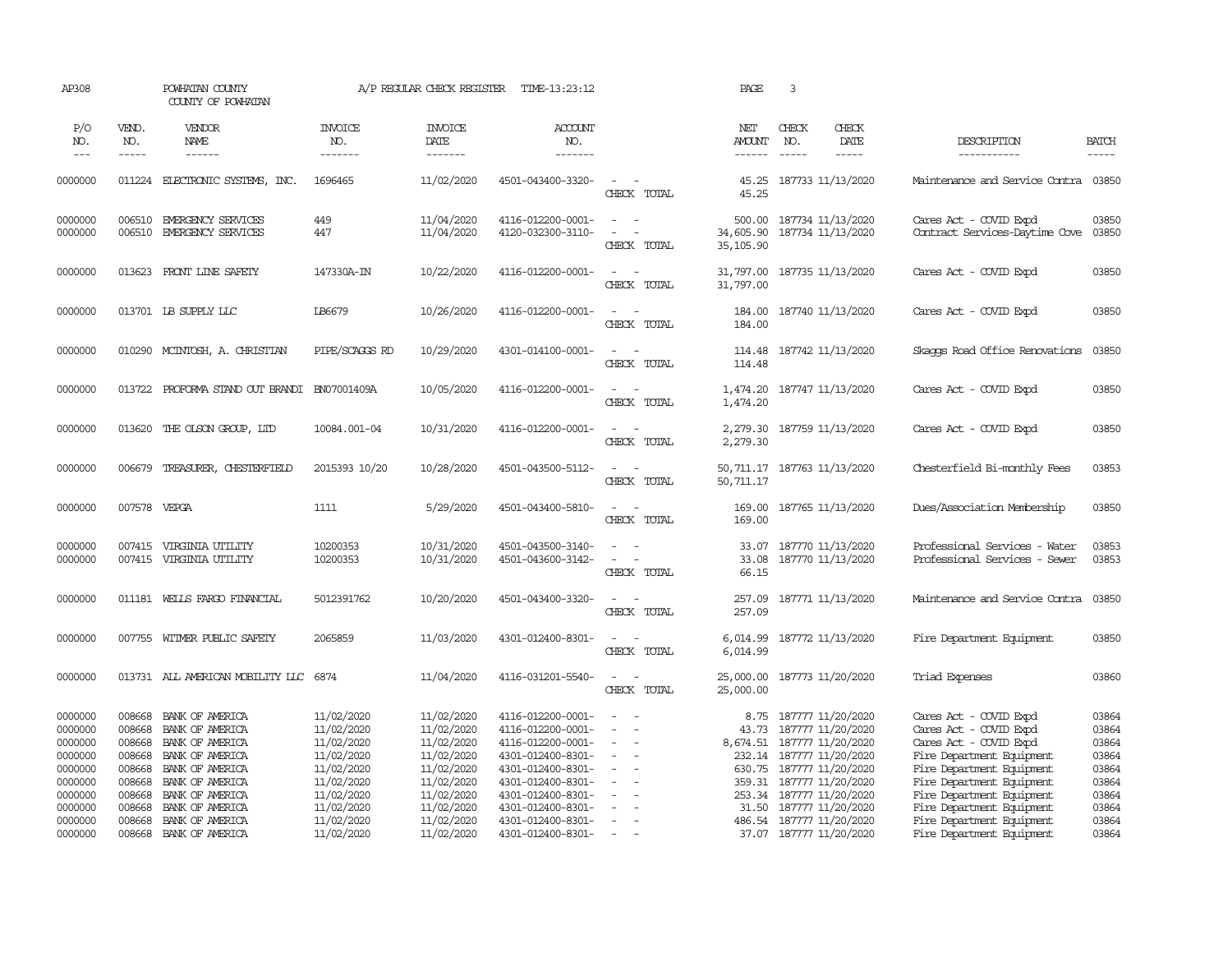| AP308         |             | POWHATAN COUNTY<br>COUNTY OF POWHATAN |                | A/P REGULAR CHECK REGISTER | TIME-13:23:12     |                                      | PAGE          | 4             |                             |                                |              |
|---------------|-------------|---------------------------------------|----------------|----------------------------|-------------------|--------------------------------------|---------------|---------------|-----------------------------|--------------------------------|--------------|
|               |             |                                       |                |                            |                   |                                      |               |               |                             |                                |              |
| P/O           | VEND.       | VENDOR                                | INVOICE        | <b>INVOICE</b>             | ACCOUNT           |                                      | NET           | CHECK         | CHECK                       |                                |              |
| NO.           | NO.         | NAME                                  | NO.            | DATE                       | NO.               |                                      | <b>AMOUNT</b> | NO.           | DATE                        | DESCRIPTION                    | <b>BATCH</b> |
| $\frac{1}{2}$ | $- - - - -$ | $- - - - - -$                         | -------        | -------                    | -------           |                                      | ------        | $\frac{1}{2}$ | -----                       | -----------                    | $- - - - -$  |
| 0000000       | 008668      | BANK OF AMERICA                       | 11/02/2020     | 11/02/2020                 | 4301-062100-8304- | $\equiv$                             | 49.96         |               | 187777 11/20/2020           | PMS Repurpose                  | 03864        |
| 0000000       | 008668      | BANK OF AMERICA                       | 11/02/2020     | 11/02/2020                 | 4301-062100-8304- |                                      | 44.98         |               | 187777 11/20/2020           | PMS Repurpose                  | 03864        |
| 0000000       | 008668      | BANK OF AMERICA                       | 11/02/2020     | 11/02/2020                 | 4301-062100-8304- |                                      | 44.10         |               | 187777 11/20/2020           | PMS Repurpose                  | 03864        |
| 0000000       | 008668      | BANK OF AMERICA                       | 11/02/2020     | 11/02/2020                 | 4301-012400-8301- | $\sim$                               | 826.00        |               | 187777 11/20/2020           | Fire Department Equipment      | 03864        |
| 0000000       | 008668      | BANK OF AMERICA                       | 11/02/2020     | 11/02/2020                 | 4301-012400-8301- | $\equiv$                             | 205.00        |               | 187777 11/20/2020           | Fire Department Equipment      | 03864        |
| 0000000       | 008668      | BANK OF AMERICA                       | 11/02/2020     | 11/02/2020                 | 4501-043400-5130- |                                      | 7.96          |               | 187777 11/20/2020           | Water                          | 03864        |
| 0000000       | 008668      | BANK OF AMERICA                       | 11/02/2020     | 11/02/2020                 | 4501-043400-6008- | $\equiv$                             | 110.76        |               | 187777 11/20/2020           | Gas/Grease/Oil/Vehicle Repairs | 03864        |
| 0000000       | 008668      | BANK OF AMERICA                       | 11/02/2020     | 11/02/2020                 | 4501-043600-3310- | $\sim$                               | 58.08         |               | 187777 11/20/2020           | Repairs and Maintenance        | 03864        |
| 0000000       | 008668      | BANK OF AMERICA                       | 11/02/2020     | 11/02/2020                 | 4501-043600-6014- |                                      |               |               | 598.00 187777 11/20/2020    | Other Operating Supplies       | 03864        |
| 0000000       | 008668      | BANK OF AMERICA                       | 11/02/2020     | 11/02/2020                 | 4501-043600-6014- | $\equiv$                             | 94.06         |               | 187777 11/20/2020           | Other Operating Supplies       | 03864        |
| 0000000       | 008668      | BANK OF AMERICA                       | 11/02/2020     | 11/02/2020                 | 4501-043600-6014- | $\equiv$                             | 382.30        |               | 187777 11/20/2020           | Other Operating Supplies       | 03864        |
| 0000000       | 008668      | BANK OF AMERICA                       | 11/02/2020     | 11/02/2020                 | 4501-043600-3310- |                                      |               |               | 185.44 187777 11/20/2020    | Repairs and Maintenance        | 03864        |
| 0000000       | 008668      | BANK OF AMERICA                       | 11/02/2020     | 11/02/2020                 | 4501-043400-5540- | $\equiv$                             |               |               | 114.25 187777 11/20/2020    | Conferences & Training         | 03864        |
| 0000000       | 008668      | BANK OF AMERICA                       | 11/02/2020     | 11/02/2020                 | 4501-043600-3310- | $\equiv$                             | 205.15        |               | 187777 11/20/2020           | Repairs and Maintenance        | 03864        |
| 0000000       | 008668      | BANK OF AMERICA                       | 11/02/2020     | 11/02/2020                 | 4501-043600-3310- |                                      |               |               | 58.27 187777 11/20/2020     | Repairs and Maintenance        | 03864        |
| 0000000       | 008668      | BANK OF AMERICA                       | 11/02/2020     | 11/02/2020                 | 4501-043600-6015- | $\equiv$                             |               |               | 81.98 187777 11/20/2020     | Lab Supplies                   | 03864        |
| 0000000       | 008668      | BANK OF AMERICA                       | 11/02/2020     | 11/02/2020                 | 4501-043600-3310- | $\sim$                               | 250.82        |               | 187777 11/20/2020           | Repairs and Maintenance        | 03864        |
| 0000000       | 008668      | BANK OF AMERICA                       | 11/02/2020     | 11/02/2020                 | 4501-043600-6016- |                                      |               |               | 775.95 187777 11/20/2020    | Chemicals                      | 03864        |
|               |             |                                       |                |                            |                   | CHECK TOTAL                          | 14,850.70     |               |                             |                                |              |
| 0000000       | 009984      | BRAME SPECIALITY CO., INC.            | 7588840        | 11/11/2020                 | 4116-012200-0001- | $\sim$                               |               |               | 101.84 187782 11/20/2020    | Cares Act - COVID Expd         | 03860        |
| 0000000       | 009984      | BRAME SPECIALITY CO., INC.            | 7588841        | 12/01/2020                 | 4116-012200-0001- | $\sim$<br>$\sim$                     |               |               | 169.50 187782 11/20/2020    | Cares Act - COVID Expd         | 03860        |
|               |             |                                       |                |                            |                   | CHECK TOTAL                          | 271.34        |               |                             |                                |              |
|               |             |                                       |                |                            |                   |                                      |               |               |                             |                                |              |
| 0000000       | 008383      | BROOKS & CO. GENERAL                  | SKAGGS RD #4   | 10/31/2020                 | 301-000200-0008-  | $\overline{\phantom{a}}$<br>$\sim$   |               |               | 3, 124.20-187783 11/20/2020 | Retainages Payable             | 03860        |
| 0000000       | 008383      | BROOKS & CO. GENERAL                  | SKAGGS RD #4   | 10/31/2020                 | 4301-014500-0031- | $\sim$<br>$\sim$                     | 62,483.90     |               | 187783 11/20/2020           | Renovations to Admin/Village B | 03860        |
|               |             |                                       |                |                            |                   | CHECK TOTAL                          | 59,359.70     |               |                             |                                |              |
| 0000000       | 012682      | CAPITAL CITY DEVELOPMENT              | CASE#18-04-ES  | 11/04/2020                 | 405-000200-0248-  | $\equiv$                             | 8,700.00      |               | 187786 11/20/2020           | CAPITOL CITY DEVELOPMENT LLC/1 | 03861        |
| 0000000       | 012682      | CAPITAL CITY DEVELOPMENT              | CASE#18-04-ES  | 11/04/2020                 | 405-000200-0250-  | $\overline{\phantom{a}}$             | 600.00        |               | 187786 11/20/2020           | CAPITAL CITY DEVELEOPMENT-ADDI | 03861        |
|               |             |                                       |                |                            |                   | CHECK TOTAL                          | 9,300.00      |               |                             |                                |              |
|               |             |                                       |                |                            |                   |                                      |               |               |                             |                                |              |
| 0000000       | 009639      | EMS MANAGEMENT &                      | 040948         | 10/31/2020                 | 4120-032300-5845- | $\equiv$<br>$\overline{\phantom{a}}$ | 2,295.85      |               | 187798 11/20/2020           | EMS Transport Third Party Bill | 03860        |
|               |             |                                       |                |                            |                   | CHECK TOTAL                          | 2,295.85      |               |                             |                                |              |
| 0000000       | 006606      | FLATROCK GLASS & DOOR INC             | 20787          | 11/12/2020                 | 4116-012200-0001- |                                      | 670.00        |               | 187803 11/20/2020           | Cares Act - COVID Expd         | 03861        |
|               |             |                                       |                |                            |                   | CHECK TOTAL                          | 670.00        |               |                             |                                |              |
|               |             |                                       |                |                            |                   |                                      |               |               |                             |                                |              |
| 0000000       | 010924      | MITCHELL PEST                         | 136736         | 10/30/2020                 | 4501-043600-3320- | $\overline{\phantom{a}}$             | 95.00         |               | 187819 11/20/2020           | Maintenance and Svc Contracts  | 03860        |
|               |             |                                       |                |                            |                   | CHECK TOTAL                          | 95.00         |               |                             |                                |              |
| 0000000       | 013096      | PETROSKY, SCOTT                       | RODEO SUPPLIES | 11/09/2020                 | 4116-032203-0001- | $\sim$                               | 53.26         |               | 187823 11/20/2020           | <b>JET</b> Program             | 03861        |
|               |             |                                       |                |                            |                   | CHECK TOTAL                          | 53.26         |               |                             |                                |              |
|               |             |                                       |                |                            |                   |                                      |               |               |                             |                                |              |
| 0000000       | 013770      | PORT 80 INTERNET SERVICES P80-7896    |                | 10/22/2020                 | 4116-012200-0004- | $\overline{\phantom{a}}$             | 86,534.00     |               | 187825 11/20/2020           | Cares - Broadband              | 03861        |
|               |             |                                       |                |                            |                   | CHECK TOTAL                          | 86,534.00     |               |                             |                                |              |
|               |             |                                       |                |                            |                   |                                      |               |               |                             |                                |              |
| 0000000       | 012340      | PRICE SUPPLY COMPANY, INC             | 2010-092593    | 10/09/2020                 | 4301-062100-8304- |                                      | 131.88        |               | 187829 11/20/2020           | PMS Repurpose                  | 03861        |
| 0000000       | 012340      | PRICE SUPPLY COMPANY, INC             | 2010-094237    | 10/30/2020                 | 4301-062100-8304- | $\sim$<br>$\sim$                     |               |               | 314.19 187829 11/20/2020    | PMS Repurpose                  | 03861        |
|               |             |                                       |                |                            |                   | CHECK TOTAL                          | 446.07        |               |                             |                                |              |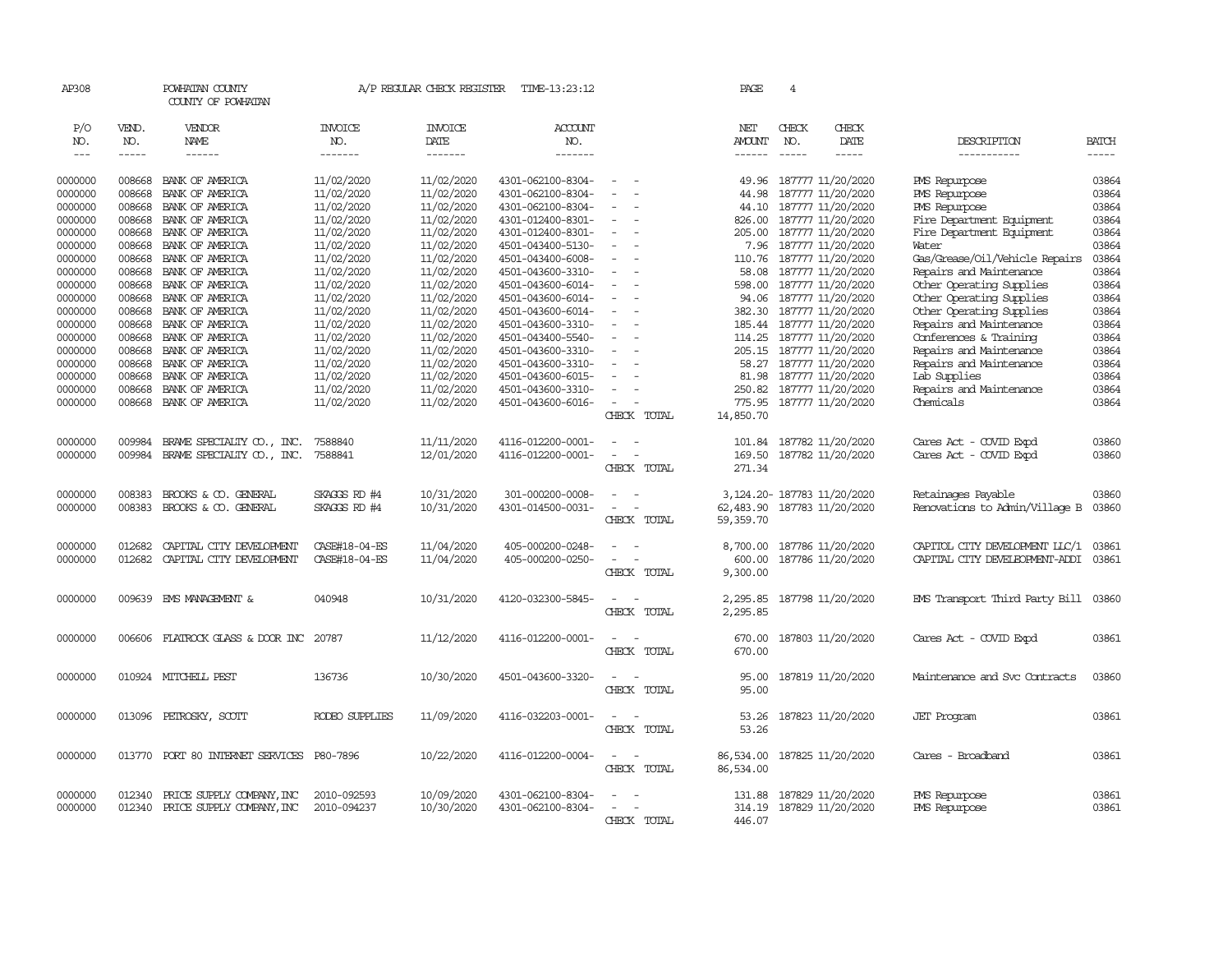| AP308                                    |                                      | POWHATAN COUNTY<br>COUNTY OF POWHATAN                                                                                      |                                     | A/P REGULAR CHECK REGISTER                           | TIME-13:23:12                                                                    |                                                                       | PAGE                               | 5                                                                                       |                        |                                                                                                                                  |                                  |
|------------------------------------------|--------------------------------------|----------------------------------------------------------------------------------------------------------------------------|-------------------------------------|------------------------------------------------------|----------------------------------------------------------------------------------|-----------------------------------------------------------------------|------------------------------------|-----------------------------------------------------------------------------------------|------------------------|----------------------------------------------------------------------------------------------------------------------------------|----------------------------------|
| P/O<br>NO.<br>$\qquad \qquad -$          | VEND.<br>NO.<br>$\cdots\cdots\cdots$ | VENDOR<br>NAME                                                                                                             | <b>INVOICE</b><br>NO.<br>-------    | <b>INVOICE</b><br>DATE<br>$- - - - - - -$            | ACCOUNT<br>NO.<br>-------                                                        |                                                                       | NET<br><b>AMOUNT</b>               | CHECK<br>NO.                                                                            | CHECK<br>DATE<br>----- | DESCRIPTION<br>-----------                                                                                                       | <b>BATCH</b><br>$- - - - -$      |
| 0000000<br>0000000<br>0000000            | 000780<br>000780<br>000780           | <b>CUILL CORPORATION</b><br><b>QUILL CORPORATION</b><br><b>CUILL CORPORATION</b>                                           | 11995767<br>12008328<br>12028883    | 11/06/2020<br>11/06/2020<br>11/09/2020               | 4301-062100-8304-<br>4301-062100-8304-<br>4301-062100-8304-                      | $\equiv$<br>CHECK TOTAL                                               | 79.88<br>521.33<br>603.41          | 187831 11/20/2020<br>187831 11/20/2020<br>2.20 187831 11/20/2020                        |                        | PMS Repurpose<br>PMS Repurpose<br>PMS Repurpose                                                                                  | 03861<br>03861<br>03861          |
| 0000000                                  | 012949                               | <b>CUINN EVANS ARCHITECTS</b>                                                                                              | 3                                   | 11/03/2020                                           | 4301-014500-0001-                                                                | $\sim$ $ \sim$<br>CHECK TOTAL                                         | 26,570.03<br>26,570.03             | 187832 11/20/2020                                                                       |                        | Facility Improvements                                                                                                            | 03861                            |
| 0000000<br>0000000<br>0000000            | 007325                               | 007325 RICHMOND OXYGEN CO.<br>RICHMOND OXYGEN CO.<br>007325 RICHMOND OXYGEN CO.                                            | 348092<br>348093<br>348523          | 10/07/2020<br>10/07/2020<br>10/21/2020               | 4120-032301-6013-<br>4120-032301-6013-<br>4120-032301-6013-                      | $\sim$<br>$\sim$<br>$\sim$<br>CHECK TOTAL                             | 80.00<br>87.00<br>278.00           | 187836 11/20/2020<br>111.00 187836 11/20/2020<br>187836 11/20/2020                      |                        | Medical Supplies<br>Medical Supplies<br>Medical Supplies                                                                         | 03861<br>03861<br>03861          |
| 0000000                                  | 013682                               | STAPLES BUSINESS CREDIT                                                                                                    | 7315918974-0-1                      | 10/19/2020                                           | 4301-062100-8304-                                                                | $\sim$ $ \sim$<br>CHECK TOTAL                                         | 699.99<br>699.99                   | 187844 11/20/2020                                                                       |                        | <b>PMS</b> Repurpose                                                                                                             | 03861                            |
| 0000000<br>0000000                       | 013732                               | STAR CITY COMUNICATIONS,<br>013732 STAR CITY COMUNICATIONS,                                                                | 20209<br>20214                      | 10/03/2020<br>10/06/2020                             | 4301-031200-6001-<br>4301-031200-6001-                                           | $\overline{\phantom{a}}$<br>$\omega_{\rm{max}}$<br>CHECK TOTAL        | 6,290.00<br>9,645.00               | 187845 11/20/2020<br>3,355.00 187845 11/20/2020                                         |                        | Public Safety Radio System<br>Public Safety Radio System                                                                         | 03863<br>03863                   |
| 0000000                                  |                                      | 011169 VERIZON                                                                                                             | 1519737950001                       | 10/27/2020                                           | 4501-043400-5230-                                                                | $\sim$ $ \sim$<br>CHECK TOTAL                                         | 49.50                              | 49.50 187854 11/20/2020                                                                 |                        | Telephone System                                                                                                                 | 03863                            |
| 0000000                                  |                                      | 013697 VOLLARA LLC<br>(P                                                                                                   | 795610                              | 9/04/2020                                            | 4116-012200-0001-                                                                | $\sim$ $ \sim$<br>CHECK TOTAL                                         | 13,720.81                          | 13,720.81 187861 11/20/2020                                                             |                        | Cares Act - COVID Expd                                                                                                           | 03863                            |
| 0000000<br>0000000<br>0000000<br>0000000 | 009183<br>009183<br>009183<br>009183 | AIR, WATER & SOIL LABORAT V20008372<br>AIR, WATER & SOIL LABORAT<br>AIR, WATER & SOIL LABORAT<br>AIR, WATER & SOIL LABORAT | V20008373<br>V20008456<br>V20008457 | 11/13/2020<br>11/13/2020<br>11/17/2020<br>11/17/2020 | 4501-043600-3142-<br>4501-043600-3142-<br>4501-043600-3142-<br>4501-043600-3142- | $\equiv$<br>$\sim$<br>$\sim$ $ \sim$<br>CHECK TOTAL                   | 40.00<br>40.00<br>133.60<br>325.40 | 187866 11/25/2020<br>187866 11/25/2020<br>111.80 187866 11/25/2020<br>187866 11/25/2020 |                        | Professional Services - Sewer<br>Professional Services - Sewer<br>Professional Services - Sewer<br>Professional Services - Sewer | 03865<br>03865<br>03865<br>03865 |
| 0000000<br>0000000                       | 012849                               | 012849 AQUA VIRGINIA<br>AOUA VIRGINIA                                                                                      | 0574661 10/20<br>1188328 10/20      | 11/05/2020<br>11/05/2020                             | 4501-043400-5130-<br>4501-043600-5130-                                           | $\sim$<br>$\overline{\phantom{a}}$<br>CHECK TOTAL                     | 21.26<br>17.62<br>38.88            | 187867 11/25/2020<br>187867 11/25/2020                                                  |                        | Water<br>Water - Sewer Facilities                                                                                                | 03865<br>03865                   |
| 0000000                                  |                                      | 007266 BEACH, LYNNE                                                                                                        | <b>REIMB 11/20</b>                  | 11/20/2020                                           | 4301-012500-8301-                                                                | $\sim$<br>$\sim$<br>CHECK TOTAL                                       | 12.53<br>12.53                     | 187868 11/25/2020                                                                       |                        | Sheriff's Vehicles                                                                                                               | 03865                            |
| 0000000                                  |                                      | 013152 BERRYDUNN                                                                                                           | 396697                              | 11/09/2020                                           | 4301-012510-0003-                                                                | $\sim$<br>$\sim$<br>CHECK TOTAL                                       | 2,300.00<br>2,300.00               | 187869 11/25/2020                                                                       |                        | ERP Replacement                                                                                                                  | 03865                            |
| 0000000                                  |                                      | 008713 BLUE RIDGE RESCUE                                                                                                   | 49897                               | 11/11/2020                                           | 4116-032200-0010-                                                                | $\sim$ $ \sim$<br>CHECK TOTAL                                         | 1,860.76                           | 1,860.76 187871 11/25/2020                                                              |                        | SAFER Expenses                                                                                                                   | 03865                            |
| 0000000<br>0000000                       | 007296                               | BOUND TREE MEDICAL, LLC<br>007296 BOUND TREE MEDICAL, LLC                                                                  | 83838551<br>83841800                | 11/06/2020<br>11/10/2020                             | 4120-032301-6013-<br>4120-032301-6013-                                           | $\sim$<br>$\sim$<br>$\overline{\phantom{a}}$<br>$\sim$<br>CHECK TOTAL | 1,067.96<br>1,149.09               | 81.13 187873 11/25/2020<br>187873 11/25/2020                                            |                        | Medical Supplies<br>Medical Supplies                                                                                             | 03865<br>03865                   |
| 0000000                                  |                                      | 013711 BRAME SPECIALTY CO INC                                                                                              | 7584970                             | 11/05/2020                                           | 4116-012200-0001-                                                                | $\sim$ $ -$<br>CHECK TOTAL                                            | 300.00                             | 300.00 187874 11/25/2020                                                                |                        | Cares Act - COVID Expd                                                                                                           | 03865                            |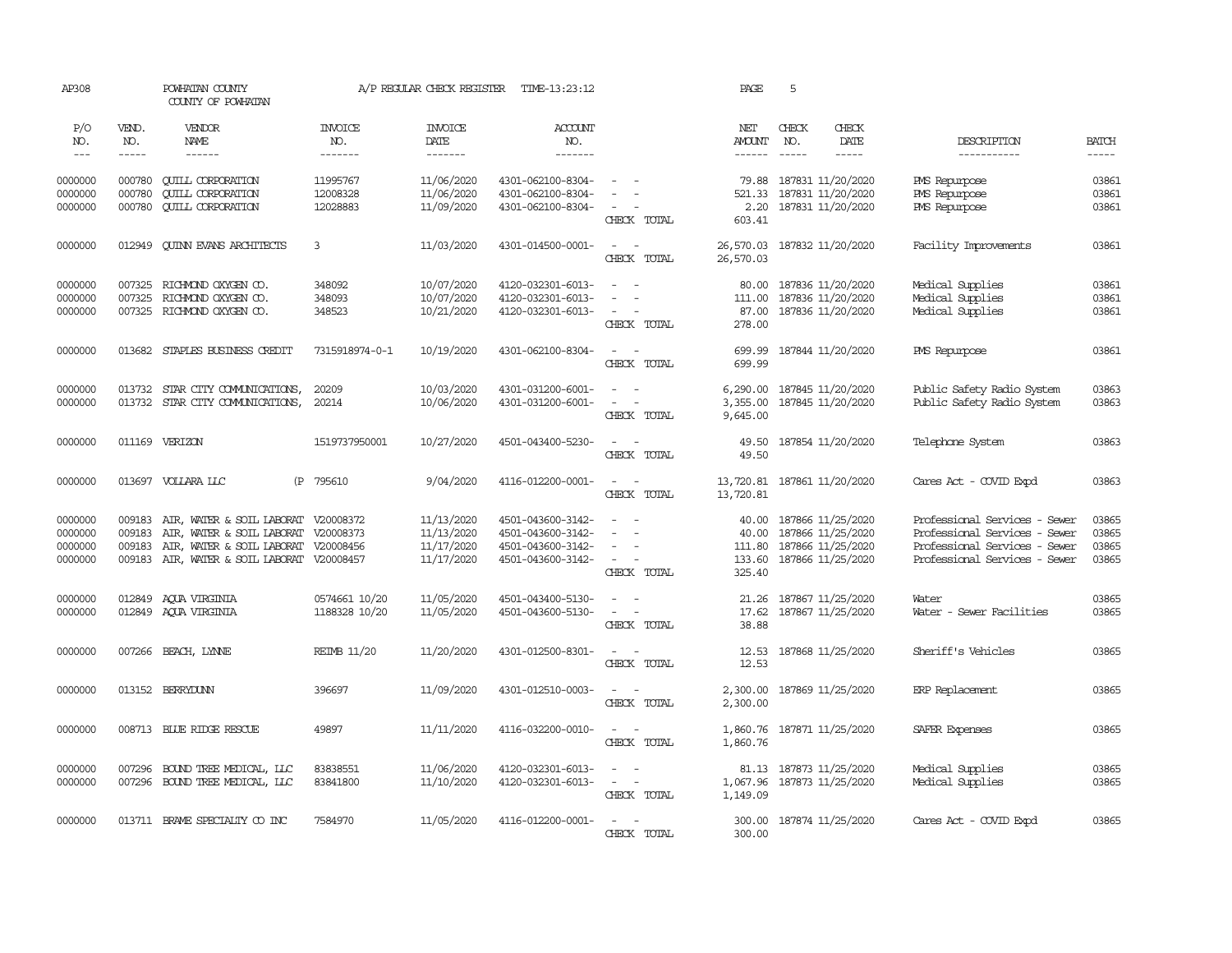| AP308                                                                                                      |                                                                                        | POWHATAN COUNTY<br>COUNTY OF POWHATAN                                                                                                                                                   |                                                                                                                | A/P REGULAR CHECK REGISTER                                                                                                             | TIME-13:23:12                                                                                                                                                                                                  |                                                                                                                                                       | PAGE                                                          | 6                             |                                                                                                                                                                                                                                                       |                                                                                                                                                                                                                                                                  |                                                                                        |
|------------------------------------------------------------------------------------------------------------|----------------------------------------------------------------------------------------|-----------------------------------------------------------------------------------------------------------------------------------------------------------------------------------------|----------------------------------------------------------------------------------------------------------------|----------------------------------------------------------------------------------------------------------------------------------------|----------------------------------------------------------------------------------------------------------------------------------------------------------------------------------------------------------------|-------------------------------------------------------------------------------------------------------------------------------------------------------|---------------------------------------------------------------|-------------------------------|-------------------------------------------------------------------------------------------------------------------------------------------------------------------------------------------------------------------------------------------------------|------------------------------------------------------------------------------------------------------------------------------------------------------------------------------------------------------------------------------------------------------------------|----------------------------------------------------------------------------------------|
| P/O<br>NO.<br>$\frac{1}{2}$                                                                                | VEND.<br>NO.<br>-----                                                                  | VENDOR<br>NAME<br>------                                                                                                                                                                | <b>INVOICE</b><br>NO.<br>-------                                                                               | <b>INVOICE</b><br>DATE<br>-------                                                                                                      | <b>ACCOUNT</b><br>NO.<br>-------                                                                                                                                                                               |                                                                                                                                                       | NET<br><b>AMOUNT</b>                                          | CHECK<br>NO.<br>$\frac{1}{2}$ | CHECK<br>DATE<br>$- - - - -$                                                                                                                                                                                                                          | DESCRIPTION<br>-----------                                                                                                                                                                                                                                       | <b>BATCH</b><br>$- - - - -$                                                            |
| 0000000                                                                                                    | 006965                                                                                 | CINTAS CORPORATION                                                                                                                                                                      | 4067536001                                                                                                     | 11/17/2020                                                                                                                             | 4501-043400-6011-                                                                                                                                                                                              | $\sim$ $\sim$<br>CHECK TOTAL                                                                                                                          | 14.12                                                         |                               | 14.12 187877 11/25/2020                                                                                                                                                                                                                               | <b>Iniforms</b>                                                                                                                                                                                                                                                  | 03865                                                                                  |
| 0000000<br>0000000<br>0000000<br>0000000<br>0000000<br>0000000                                             | 000860<br>000860<br>000860<br>000860<br>000860<br>000860                               | DOMINION ENERGY VIRGINIA<br>DOMINION ENERGY VIRGINIA<br>DOMINION ENERGY VIRGINIA<br>DOMINION ENERGY VIRGINIA<br>DOMINION ENERGY VIRGINIA<br>DOMINION ENERGY VIRGINIA                    | 1875198911 1020<br>2907028530 1020<br>3085476897 1020<br>6656300552 1020<br>9052426195 1020<br>998223150 10/20 | 10/29/2020<br>10/29/2020<br>10/29/2020<br>10/29/2020<br>10/29/2020<br>10/30/2020                                                       | 4501-043500-5110-<br>4501-043400-5110-<br>4501-043600-5110-<br>4501-043500-5110-<br>4501-043600-5110-<br>4501-043600-5110-                                                                                     | $\sim$ $\sim$<br>$\equiv$<br>$\equiv$<br>$\sim$<br>$\overline{\phantom{a}}$<br>$\sim$<br>CHECK TOTAL                                                  | 127.18<br>583.52                                              |                               | 11.94 187884 11/25/2020<br>37.28 187884 11/25/2020<br>187884 11/25/2020<br>219.79 187884 11/25/2020<br>79.87 187884 11/25/2020<br>107.46 187884 11/25/2020                                                                                            | Electricity<br>Electricity<br>Electricity<br>Electricity<br>Electricity<br>Electricity                                                                                                                                                                           | 03865<br>03865<br>03865<br>03865<br>03865<br>03865                                     |
| 0000000<br>0000000                                                                                         |                                                                                        | 007147 DRAPER ADEN ASSOCIATES,<br>007147 DRAPER ADEN ASSOCIATES,                                                                                                                        | 2020100166<br>2020100166                                                                                       | 10/31/2020<br>10/31/2020                                                                                                               | 4501-043500-3140-<br>4501-043600-3142-                                                                                                                                                                         | $\sim$ $ \sim$<br>$\sim$ $ \sim$<br>CHECK TOTAL                                                                                                       | 2,000.00                                                      |                               | 1,000.00 187885 11/25/2020<br>1,000.00 187885 11/25/2020                                                                                                                                                                                              | Professional Services - Water<br>Professional Services - Sewer                                                                                                                                                                                                   | 03865<br>03865                                                                         |
| 0000000<br>0000000<br>0000000<br>0000000                                                                   | 013776                                                                                 | 013776 OFFICE DEPOT<br>OFFICE DEPOT<br>013776 OFFICE DEPOT<br>013776 OFFICE DEPOT                                                                                                       | 120999029001<br>121037986001<br>121037993002<br>128419291001                                                   | 9/03/2020<br>9/30/2020<br>9/30/2020<br>10/01/2020                                                                                      | 4116-012200-0001-<br>4116-012200-0001-<br>4116-012200-0001-<br>4116-012200-0001-                                                                                                                               | $\overline{\phantom{a}}$<br>$\sim$<br>$\overline{a}$<br>CHECK TOTAL                                                                                   | 425.69                                                        |                               | 221.51 187892 11/25/2020<br>204.18 187892 11/25/2020<br>166.45 187892 11/25/2020<br>166.45-187892 11/25/2020                                                                                                                                          | Cares Act - COVID Expd<br>Cares Act - COVID Expd<br>Cares Act - COVID Expd<br>Cares Act - COVID Expd                                                                                                                                                             | 03865<br>03865<br>03865<br>03865                                                       |
| 0000000                                                                                                    |                                                                                        | 006761 POWHATAN VOLUNTEER FIRE                                                                                                                                                          | 3239592                                                                                                        | 11/01/2020                                                                                                                             | 4120-032200-8215-                                                                                                                                                                                              | $\sim$ $ \sim$<br>CHECK TOTAL                                                                                                                         | 1,055.11                                                      |                               | 1,055.11 187893 11/25/2020                                                                                                                                                                                                                            | State Dept of Fire Programs Fu                                                                                                                                                                                                                                   | 03865                                                                                  |
| 0000000<br>0000000<br>0000000<br>0000000<br>0000000<br>0000000<br>0000000<br>0000000<br>0000000<br>0000000 | 006933<br>006933<br>006933<br>006933<br>006933<br>006933<br>006933<br>006933<br>006933 | 006933 PRO CHEM, INC.<br>PRO CHEM, INC.<br>PRO CHEM, INC.<br>PRO CHEM, INC.<br>PRO CHEM, INC.<br>PRO CHEM, INC.<br>PRO CHEM, INC.<br>PRO CHEM, INC.<br>PRO CHEM, INC.<br>PRO CHEM, INC. | 82210<br>82642<br>84733<br>84734<br>84736<br>84745<br>84746<br>85113<br>85114<br>85138                         | 9/21/2020<br>9/25/2020<br>10/28/2020<br>10/28/2020<br>10/28/2020<br>10/28/2020<br>10/28/2020<br>11/03/2020<br>11/03/2020<br>11/03/2020 | 4116-012200-0001-<br>4116-012200-0001-<br>4116-012200-0001-<br>4116-012200-0001-<br>4116-012200-0001-<br>4116-012200-0001-<br>4116-012200-0001-<br>4116-012200-0001-<br>4116-012200-0001-<br>4116-012200-0001- | $\sim$<br>$\sim$<br>$\sim$<br>$\sim$<br>$\sim$<br>$\overline{\phantom{a}}$<br>$\equiv$<br>$\blacksquare$<br>$\sim$<br>$\sim$<br>$\sim$<br>CHECK TOTAL | 552.50<br>2,499.99<br>999.90<br>999.90<br>999.90<br>13,051.49 |                               | 187894 11/25/2020<br>187894 11/25/2020<br>999.90 187894 11/25/2020<br>999.90 187894 11/25/2020<br>187894 11/25/2020<br>999.90 187894 11/25/2020<br>187894 11/25/2020<br>1,999.80 187894 11/25/2020<br>1,999.80 187894 11/25/2020<br>187894 11/25/2020 | Cares Act - COVID Expd<br>Cares Act - COVID Expd<br>Cares Act - COVID Expd<br>Cares Act - COVID Expd<br>Cares Act - COVID Expd<br>Cares Act - COVID Expd<br>Cares Act - COVID Expd<br>Cares Act - COVID Expd<br>Cares Act - COVID Expd<br>Cares Act - COVID Expd | 03865<br>03865<br>03865<br>03865<br>03865<br>03865<br>03865<br>03865<br>03865<br>03865 |
| 0000000                                                                                                    |                                                                                        | 006933 PRO CHEM, INC.                                                                                                                                                                   | 85139                                                                                                          | 11/03/2020                                                                                                                             | 4116-012200-0001-                                                                                                                                                                                              | $\overline{\phantom{a}}$<br>$\sim$<br>CHECK TOTAL                                                                                                     | 999.90<br>999.90                                              |                               | 187895 11/25/2020                                                                                                                                                                                                                                     | Cares Act - COVID Expd                                                                                                                                                                                                                                           | 03865                                                                                  |
| 0000000                                                                                                    |                                                                                        | 012954 SMART DESIGN CONTRACTING                                                                                                                                                         | 190277                                                                                                         | 11/13/2020                                                                                                                             | 4501-043600-3142-                                                                                                                                                                                              | $\sim$<br>$\sim$<br>CHECK TOTAL                                                                                                                       | 990.00<br>990.00                                              |                               | 187899 11/25/2020                                                                                                                                                                                                                                     | Professional Services - Sewer                                                                                                                                                                                                                                    | 03865                                                                                  |
| 0000000<br>0000000                                                                                         | 006594<br>006594                                                                       | SOUTHSIDE ELECTRIC COOP<br>SOUTHSIDE ELECTRIC COOP                                                                                                                                      | 63504003 11/20<br>63504013 11/20                                                                               | 11/12/2020<br>11/12/2020                                                                                                               | 4501-043600-5110-<br>4501-043500-5110-                                                                                                                                                                         | $\sim$ $ -$<br>$\sim$ $ \sim$<br>CHECK TOTAL                                                                                                          | 278.37<br>1,938.66                                            |                               | 1,660.29 187900 11/25/2020<br>187900 11/25/2020                                                                                                                                                                                                       | Electricity<br>Electricity                                                                                                                                                                                                                                       | 03865<br>03865                                                                         |
| 0000000                                                                                                    | 009450                                                                                 | SPEC (SLUDGE PROCESS                                                                                                                                                                    | 2022810-PCU                                                                                                    | 11/13/2020                                                                                                                             | 4501-043600-6016-                                                                                                                                                                                              | $\sim$ $ -$<br>CHECK TOTAL                                                                                                                            | 2,422.50<br>2,422.50                                          |                               | 187901 11/25/2020                                                                                                                                                                                                                                     | Chemicals                                                                                                                                                                                                                                                        | 03865                                                                                  |
| 0000000                                                                                                    |                                                                                        | 008752 SSC SERVICE SOLUTIONS                                                                                                                                                            | 3787400056                                                                                                     | 9/08/2020                                                                                                                              | 4116-012200-0001-                                                                                                                                                                                              | $\sim$ $ -$<br>CHECK TOTAL                                                                                                                            | 8,184.72                                                      |                               | 8, 184.72 187902 11/25/2020                                                                                                                                                                                                                           | Cares Act - COVID Expd                                                                                                                                                                                                                                           | 03865                                                                                  |